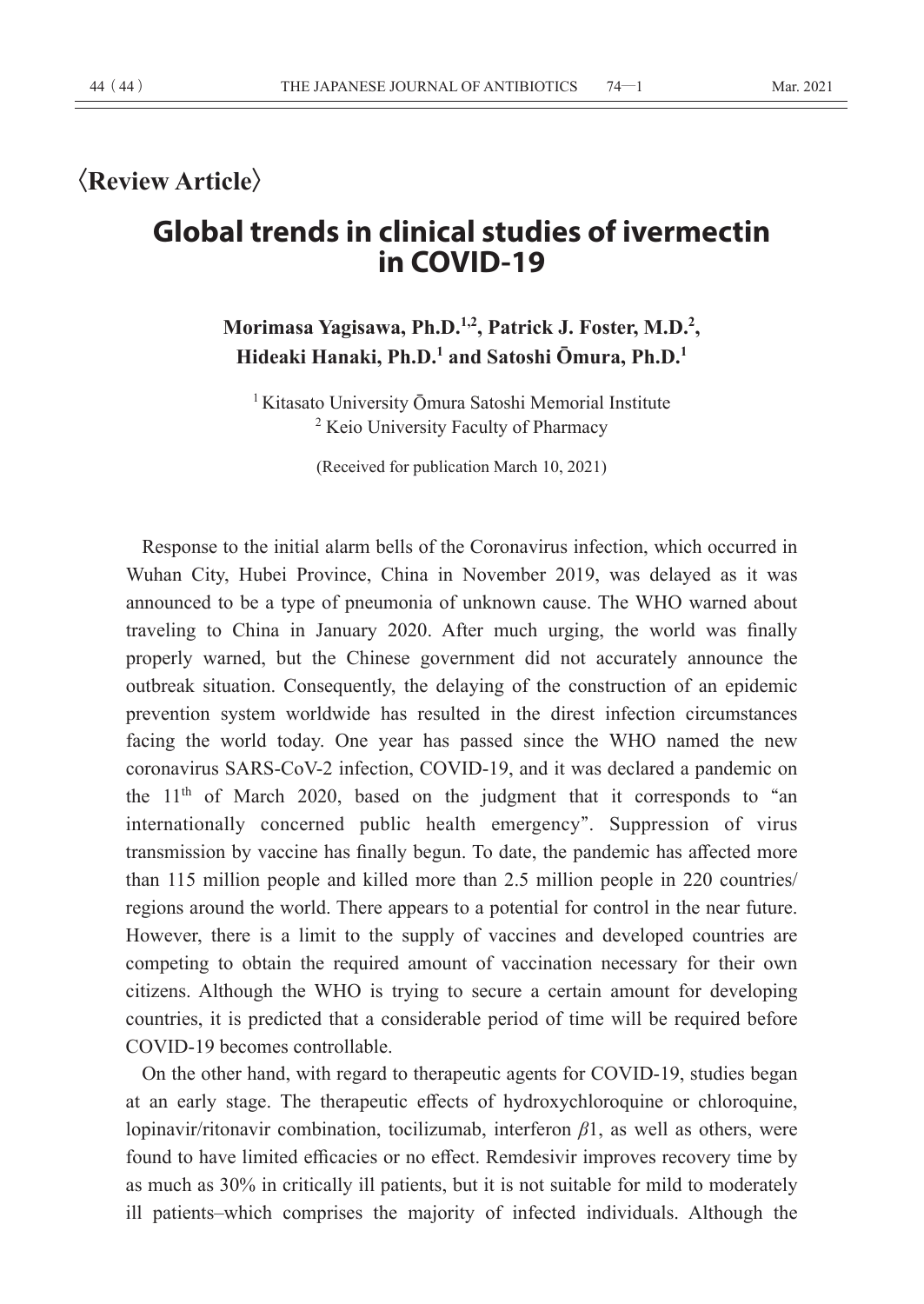steroid drug dexamethasone is effective in alleviating inflammatory symptoms, its use in mild to moderately ill patients without significant inflammatory symptoms is not recommended. Currently, there are no therapeutic agents available for mildly ill patients who are being treated at home (or in self-isolating accommodations) or for moderately ill hospitalized patients. Nothing is as helpless as a disease without a cure.

In a situation where the number of COVID-19 patients is rapidly expanding, the number of deaths increasing worldwide, hydroxychloroquine, doxycycline, azithromycin, and other drugs are ineffective for therapeutic purposes, an effective treatment method is being sought. An Australian research group reported that ivermectin suppresses SARS-CoV-2 replication in an *in vitro* infection experiment. Ivermectin has been widely used since 1987 for the control of river blindness and lymphatic filariasis, as well as in the treatment of scabies in humans. Because it is an extremely safe and well-known inexpensive drug, it began to be used for the treatment and prevention of COVID-19 in Central and South American countries. One month after the declaration of the pandemic, countries such as Iraq, Egypt, Iran, and India began to register clinical trials with the US clinical trial registration site ClinicalTrials.gov and the WHO**'**s clinical trial registration platform. The publication of the results of the first clinical trial of ivermectin for COVID-19 in the world was an observational study conducted at four related hospitals in South Florida, USA. The mortality rate of 173 patients in the ivermectin group was 15.0%, which was significantly  $(p=0.03)$  superior to 25.2% of 107 patients in the control group. This result was published as a medRxiv preprint on the  $6<sup>th</sup>$  of June 2020, but its value was not recognized at the time because it had not yet been peer reviewed. Following peer review, it was published without any changes in the prestigious journal Chest on the 13<sup>th</sup> of October.

Since then, numerous clinical trials have been conducted in various countries around the world. As of the  $30<sup>th</sup>$  of January 2021, a total of 91 trials in 27 countries has been recorded at these registration sites. There are 43 trials in phase 3 and 27 trials in phase 2, along with 17 observational studies. This includes 80 trials being conducted for therapeutic purposes and 11 for the purpose of preventing the onset of disease in close contacts and healthcare professionals.

Furthermore, by the  $27<sup>th</sup>$  of February, the results of 42 clinical trials, including approximately 15,000 patients (both registered and unregistered studies) have been subjected to a meta-analysis after exclusion of biasing factors. It was found that 83% showed improvements with early treatment, 51% improved during late-stage treatment, and there was an 89% prevention of onset rate noted. This confirms the usefulness of ivermectin. Since it is a meta-analysis based on 42 test results, it is estimated that the probability of this comprehensive judgment being a mistake is as low as 1 in 4 trillion. In addition, two separate meta-analyses also showed the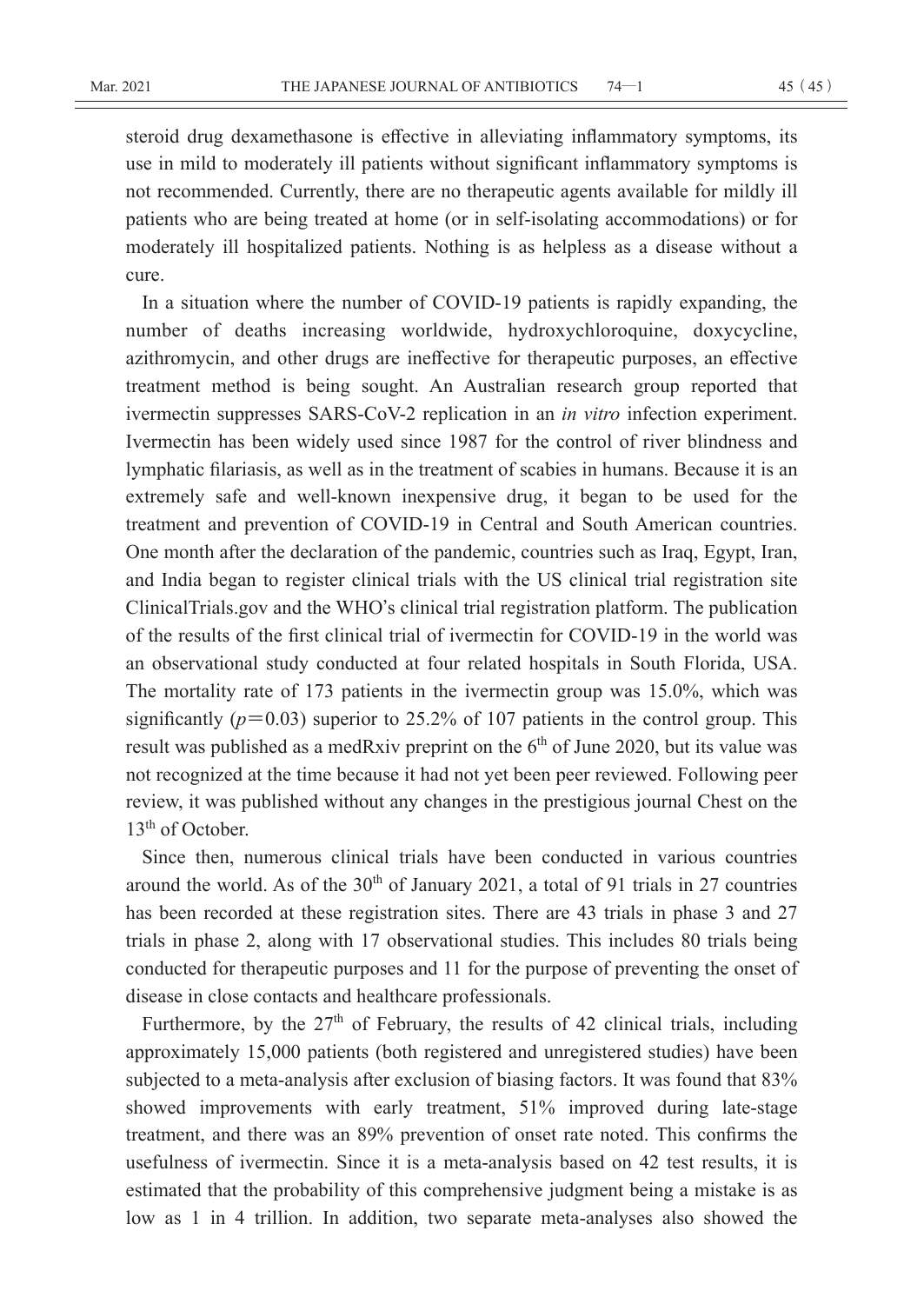usefulness of ivermectin and their conclusions were presented to the WHO and the US FDA with a request for an expansion of the indication of ivermectin in the treatment of COVID-19.

In Japan, Kitasato University has been conducting a doctor-initiated phase 2 clinical trial, since September 2020. However, the progress of the study protocol enrolling a total of 240 patients (120 in the ivermectin group and 120 in the placebo group), has been slow. At this rate, there is concern that the clinical trial will be concluded after a time in which the COVID-19 pandemic converges. Unlike clinical trials conducted by pharmaceutical companies, lack of funds and human resources are the main factors behind the delay in the progress of such clinical trials. Support is being sought on all sides. Ivermectin has been used for more than 30 years with more than 3.7 billion doses dispensed in Africa and Central and South America to control neglected tropical diseases (NTDs). It is also widely used in elderly care facilities to treat scabies in developed countries. Since it has been used so extensively, pharmaceutical companies cannot expect to earn enough money to recover invested funds, even if further development is conducted to obtain an indication for COVID-19.

In this pandemic, which qualifies as an important national security issue requiring multiple state of emergency declarations, there is no therapeutic drug available for treatment or prevention purposes. Ivermectin, which has already been approved and widely used, is found to be effective. Although ivermectin is a potential candidate drug, the current situation is that pharmaceutical companies are not expanding its indications to include COVID-19. Universities and medical institutions unfamiliar with drug development are conducting small-scale clinical trials initiated by doctors. There seems to be a very restricted and uneager approach to the situation.

This review is written with the hope of increasing the understanding and support of all parties, by explaining the current situation in which doctors and researchers all around the world are actively attempting to expand the indication for ivermectin as a therapeutic/preventive drug for COVID-19. It is hoped that ivermectin will be utilized as a countermeasure for COVID-19 as soon as possible.

# **1. Trends in Novel Coronavirus Infections**

### **1) Outbreak and early spread of novel coronavirus infection**

The first case of novel coronavirus infection was confirmed<sup>1)</sup> in Wuhan City, Hubei Province, China on the  $17<sup>th</sup>$  of November 2019 and a warning was issued as a pneumonia of unknown cause. However, it was one and a half months later, on the 31<sup>st</sup> of December 2020, that Wuhan City authorities reported<sup>2)</sup> human-to-human transmission to the World Health Organization (WHO). It was confirmed<sup>3)</sup>, on the  $7<sup>th</sup>$  of January 2020, that the cause was the novel coronavirus.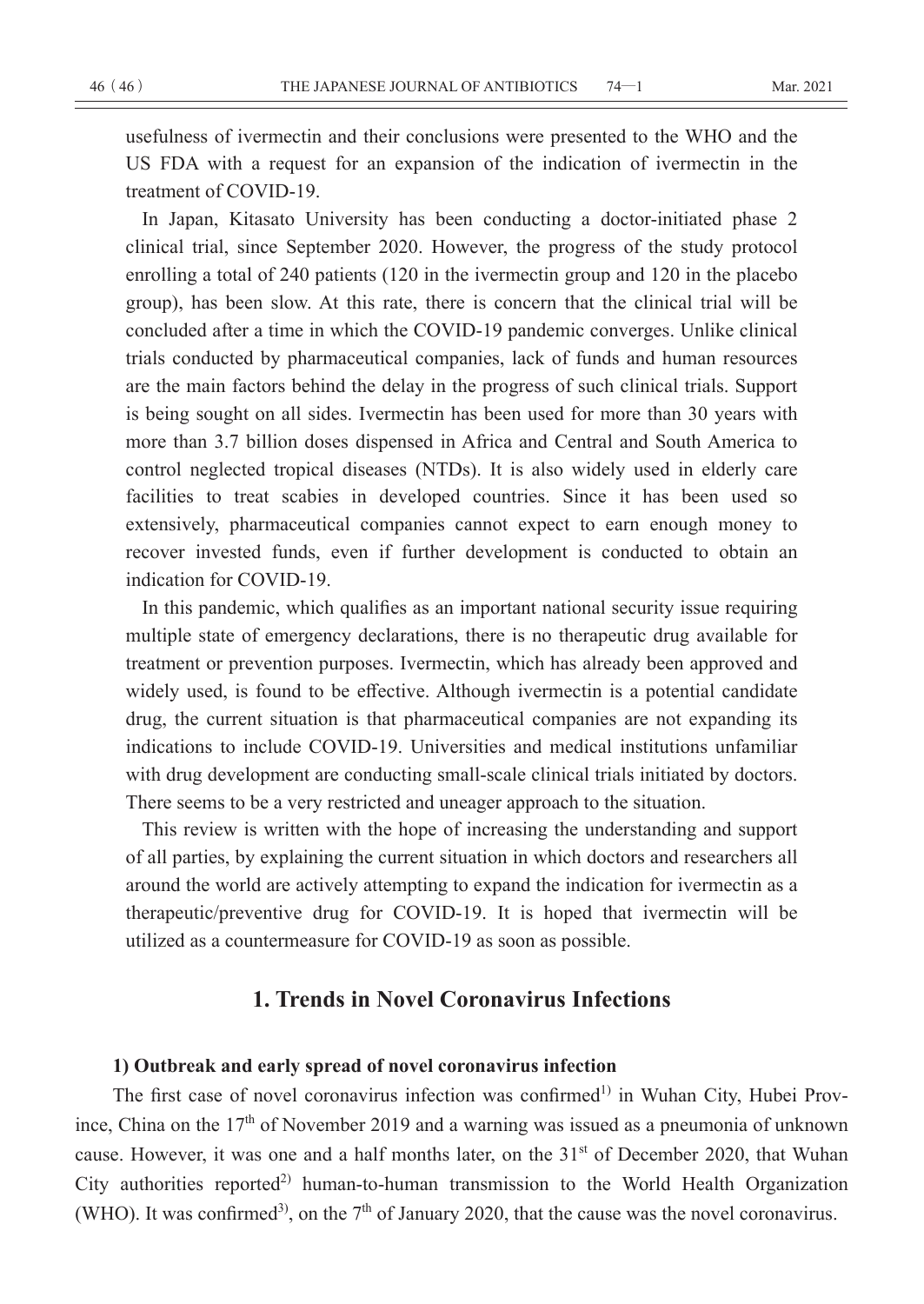On the 11<sup>th</sup> of January, the Chinese government reported to the WHO that the outbreak was related to the South China Seafood market in Wuhan. It was speculated that live wild animals sold in the same market were the source of the infection. The market was closed on the 1<sup>st</sup> of January, making it impossible to pursue the source of infection. However, samples taken during the previous month showed positive test results. The first cases outside of China were confirmed in Thailand<sup>4)</sup> on the 13<sup>th</sup> of January, followed by Japan<sup>5)</sup> on the 15<sup>th</sup>, and South Korea<sup>6)</sup> on the 19<sup>th</sup>. All of these cases were Chinese patients or travelers from the city of Wuhan. It was therefore concluded that there could be no doubt that the source of this novel coronavirus infection was the area centered on Wuhan.

The WHO published<sup>7)</sup> the Novel Coronavirus (2019-nCoV) Situation Report-1 on the  $21<sup>st</sup>$  of January, when the number of affected people in China exceeded 250, calling attention to travel to China. The WHO**'**s response at this stage was quick and appropriate. The day prior, a man in the United States who returned from China developed the disease<sup>8)</sup>, and the number of affected people in the world was 282 spanning four countries. Subsequently, eight doctors in Wuhan who warned of the outbreak of a new pneumonia at the end of the year were punished by the Chinese authorities for spreading false information. The Chinese government did not accurately announce the situation surrounding the outbreak. Consequently, the construction of a global epidemic prevention system was delayed, leading to the dire infection situation facing the world today.

A week later, in Japan, on the 1<sup>st</sup> of February, a Hong Kong man who disembarked from the "Diamond Princess" cruise ship on the 25<sup>th</sup> of January, turned out<sup>9</sup> to be infected with the novel coronavirus. Despite the ship being suddenly moved to off the coast of Daikoku Pier and placed under quarantine for 14 days, a large infection cluster of more than 700 passengers and crew members eventually manifested on the ship. Under such circumstances, Japan became a seriously infected country. On the other hand, many Japanese companies have branch offices in Wuhan and the emergency evacuation of Japanese residents had become an issue. Negotiations required to evacuate Japanese citizens from Wuhan, which was under lockdown, were difficult. From the first charter flight operated on the 29<sup>th</sup> of January to the fifth flight on the  $17<sup>th</sup>$  of February, a total of 829 returnees arrived at Narita Airport where 9 persons  $(1.1\%)$  tested positive<sup>10</sup> for 2019-nCoV by PCR methods.

Since unknown infectious diseases are spreading internationally and Japan is suffering direct damage, it is necessary to develop domestic laws to deal with such situations. On the 1<sup>st</sup> of February, the novel coronavirus infection was classified under **"**designated infectious diseases**"** (equivalent to class 2) in the **"**Act on Prevention of Infectious Diseases and Medical Care for Patients with Infectious Diseases (Infectious Diseases Act)**"**. This was enacted by stipulation of a government ordinance<sup>11)</sup> and as such the novel coronavirus was subject to Article 34 of the Quarantine Law as an infectious agent. By utilization of such designations<sup>12</sup>, it became possible to deny entry to infected individuals and begin other measures such as the hospitalization of infected persons.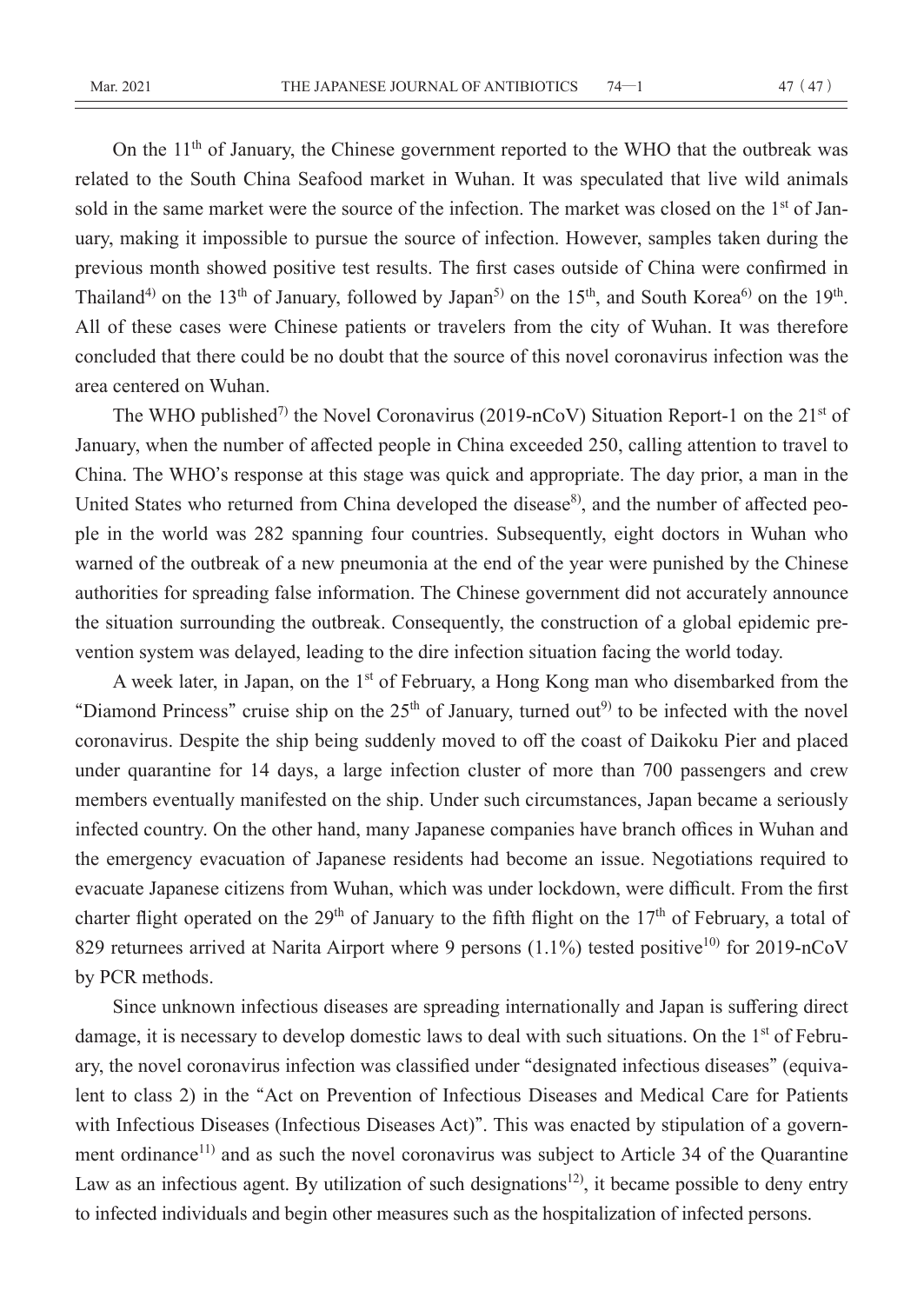Under different circumstances, the transmission to Europe occurred when a group of 30 sightseeing guests departed Wuhan on the 16<sup>th</sup> of January and made a 9-day tour of Italy, Switzerland, and France on their return trip. One traveler became ill in the city of Rome on the same day, with her condition gradually worsening by the  $21<sup>st</sup>$ . On the  $23<sup>rd</sup>$ , two additional travelling companions with this person became ill in the city of Paris and were transported to emergency care facilities. This was the earliest case<sup>13)</sup> that was judged to be  $2019$ -nCoV positive in Europe.

WHO Director-General Tedros visited<sup>14)</sup> China on the  $27<sup>th</sup>$  of January to inspect the status of the novel coronavirus infection. Despite the fact that 2,798 people in 12 countries had been infected and the spread of the infection already predicted, he refrained from declaring a global pandemic due to Chinese government authorities downplaying the situation and being wary of any such declarations. Five days later, on the 1<sup>st</sup> of February, the infection spread to 24 countries, with about 12,000 infected people confirmed, and the situation worsened rapidly. On the other hand, the crisis management department of the WHO issued, based on past experience with the SARS (2002), Swine Flu (2009) and MERS (2012) epidemics, a notifying document<sup>15)</sup>. The document stated the need to prepare for the event of the 2019-nCoV infection spreading worldwide.

In the United States, which would later become the world**'**s largest outbreak, the Centers for Disease Control and Prevention (CDC) confirmed<sup>16)</sup> the first case of human-to-human transmission in the country on the 30<sup>th</sup> of January. Then, as early as the 4<sup>th</sup> of February, the Department of Health & Human Services (HHS) made the decision, in accordance with the provisions of the Federal Food, Drugs and Cosmetics Act, that the novel coronavirus infection developed in Wuhan, China (2019-nCoV) be regarded as an emergency related to national security. As such, an emergency response system regarding the medical system and the supply and demand management of pharmaceutical products needed to be established<sup>17)</sup>.

This new type of coronavirus was named<sup>18)</sup> severe acute respiratory syndrome coronavirus 2 (SARS-CoV-2) by the International Virus Taxonomy Committee, and the WHO announced<sup>19)</sup> on the 11<sup>th</sup> of February that the SARS-CoV-2 infection was to now be officially named Coronavirus Disease 2019 (COVID-19). At that time, the number of affected people in China had already exceeded 75,000, and the WHO should have declared it a pandemic. Director-General Tedros missed this declaration opportunity and COVID-19 expanded rapidly across the entire world.

On the 20<sup>th</sup> of February, the world-renowned medical journal The New England Journal of Medicine (NEJM) published a paper<sup>20)</sup> alerting about the threat of COVID-19 in China and announced its intended cooperation in coping with the future difficulties that the world**'**s medical community would soon be facing as a result. Thereafter, all COVID-19 related papers and articles published in the NEJM and other major medical journals the world over could be read<sup>21)</sup> freely by non-subscribers. On the 28<sup>th</sup> of February the online edition of the NEJM, Bill Gates himself, under the auspices of the Bill & Melinda Gates Foundation, contributed<sup>22)</sup> a perspective article entitled **"**A Once-in-a-Century Pandemic?**"**, and proposed a list of concrete actions that leaders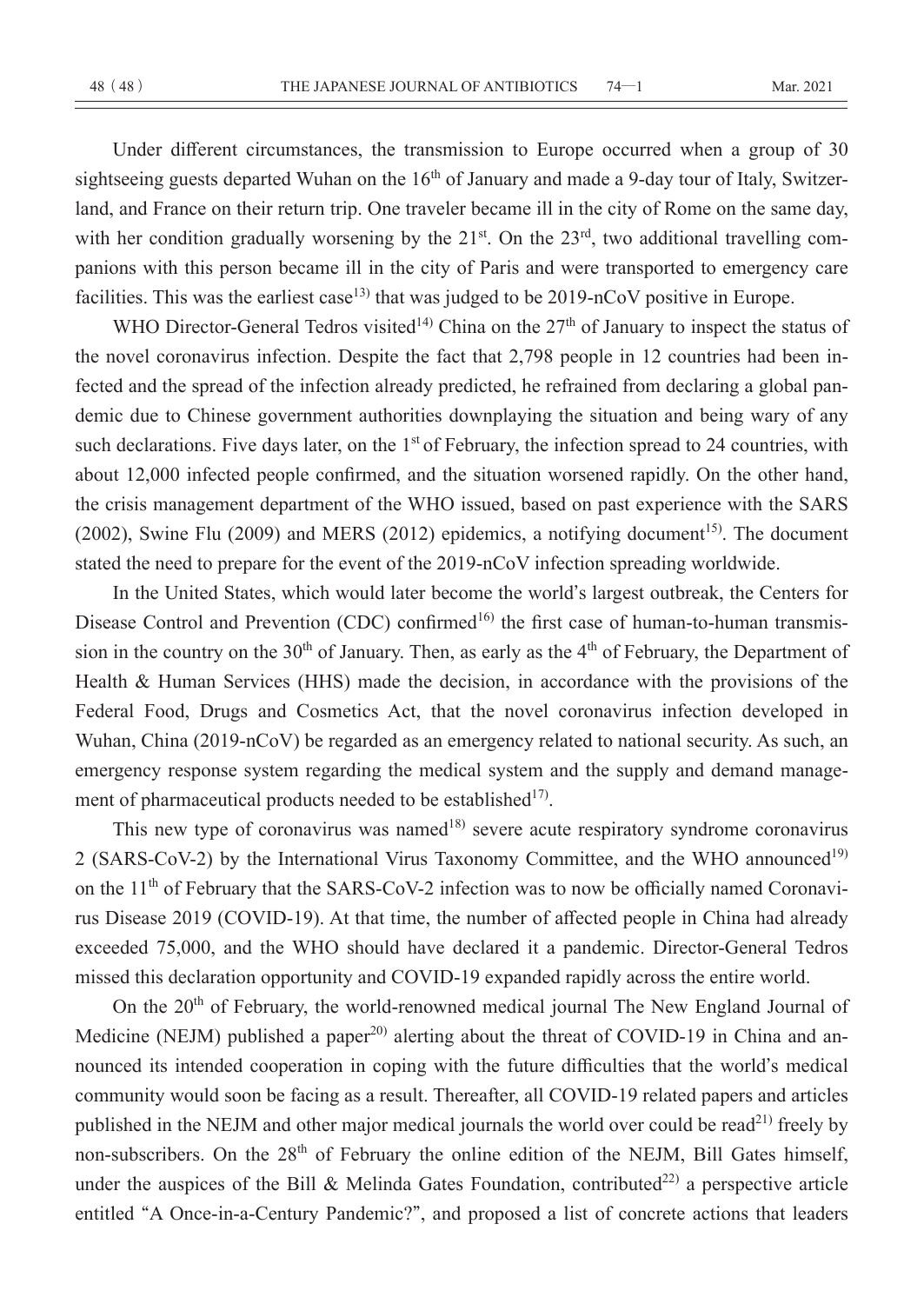should immediately undertake. After enumerating important suggestions, he further stated that **"**there is no time to waste**"** as his conclusion.

According to the WHO tally<sup>23)</sup> on the  $29<sup>th</sup>$  of February, the total number of infected people throughout the world reached 85,403. That number included 79,394 in China, 5,304 in another 53 countries, as well as 705 international passengers and crew of the Diamond Princess cruise ship. Further breakdown of the numbers was as follows: Korea 3,150 cases, Italy 888, Iran 388, Japan 230, Singapore 98, the United States of America 62, Germany and France at 57 each, and Spain with 32 cases.

### **2) COVID-19 pandemic**

The WHO, after a period of long hesitation, decided to officially declare the situation a **"**pandemic**"**. The number of worldwide countries/regions where COVID-19 infection was confirmed reached 100 on the  $8<sup>th</sup>$  of March 2020. The cumulative number of infected people<sup>24)</sup> exceeded 100,000. On the  $11<sup>th</sup>$  of March, the Director-General recognized that it was a global pandemic and made a declaration<sup>25)</sup> that it corresponded to an "internationally concerned public health emergency**"**. When a pandemic is declared, the measures to be taken will differ from country to country, but international tourist restrictions and quarantine systems will invariably be strengthened. Under such conditions, countries much like Japan, which aim to become a tourism-oriented country, will suffer great economic pain as a consequence. In particular, the cumulative number of infected people in China, the country of origin of COVID-19, exceeded 80,000 on the 12<sup>th</sup> of March. Thereafter, countries around the world began to refuse entry to all travelers from China. It is estimated that the actual number of infected people in China was more than 10 times the number announced and a total of more than 2 billion people traveled during the Chinese New Year (January 25–31), including overseas travel. As a result, the novel coronavirus infection had spread widely both domestically and internationally.

In Japan, on the 13<sup>th</sup> of March, a "Special Measures for the Novel Coronavirus Infectious Disease" was enacted<sup>26)</sup> as part of a Supplementary Provisions Article 1–2 of the "Act on Special" Measures for Novel Influenza and Others (Act No. 31 of 2012)**"**. However, by this time, the cumulative number of infected people in Japan had already reached 675. The government established the **"**Headquarters for Novel Coronavirus Disease Control**"** as part of the Cabinet Secretariat on the 26th of March and issued the **"**Basic coping policy for measure against new coronavirus infection" on the 28<sup>th</sup> of March. This was carried out in order to better enhance cooperation between governmental offices. However, in order to control the spread of infection in Japan and the increase of infected people from abroad, it was necessary to implement emergency measures from the  $7<sup>th</sup>$  of April to the  $6<sup>th</sup>$  of May. In Japan, this period also includes a timeframe that spans a traditional long period of sequential national holidays. The state of emergency<sup>27)</sup> was issued for Tokyo, Osaka, Saitama, Chiba, Kanagawa, Hyogo and Fukuoka.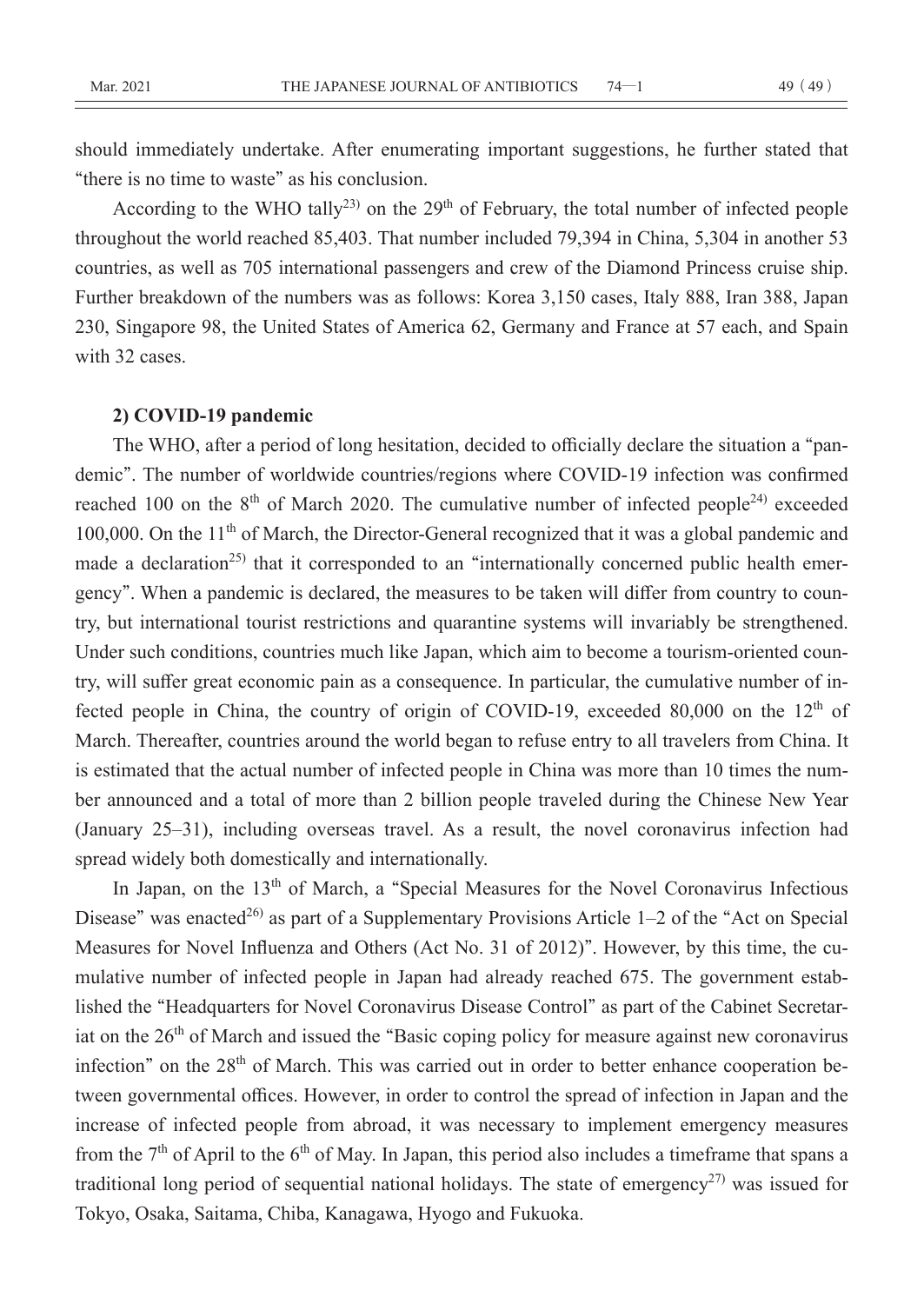In the United States, a national state of emergency<sup>28)</sup> regarding COVID-19 was issued when the cumulative number of infected people in the country exceeded 1,200 and it was reported that there was a heightened sense of caution amongst the population. However, the cumulative number of the infected people, after exceeding  $10,000$  on the  $20<sup>th</sup>$  of March, increased rapidly to 31,573 on the 23<sup>rd,</sup> 51,944 on the 25<sup>th</sup>, and 68,334 on the 27<sup>th</sup>. The number continued to rise and eventually exceeded China and Italy when it reached  $85,228$  on the  $28<sup>th</sup>$  of March<sup>29</sup>, becoming the highest in the world.

Thereafter, the number of infected people increased rapidly in the United States and European countries and the cumulative number of infected people worldwide exceeded 750,000 on the  $31<sup>st</sup>$  of March: 140,640 in the United States, 101,739 in Italy, 85,195 in Spain, 61,913 in Germany, 43,977 in France, and 41,495 in Iran, *etc*. However, in China, the peak of the first wave had already passed, the number of new cases had begun to decline, and the cumulative number of cases had now reached 82,545.

The cumulative number of infected people in the world exceeded 1 million on the  $2<sup>nd</sup>$  of April, 2 million on the 16<sup>th</sup>, 3 million on the 28<sup>th</sup>, 4 million on the 12<sup>th</sup> of May, and 5 million on the 21<sup>st</sup>. After that, there were 10 million people on the 29<sup>th</sup> of June, 20 million on the 11<sup>th</sup> of August, 40 million on the  $20<sup>th</sup>$  of October, 60 million on the 1<sup>st</sup> of December, and over 80 million on the 31<sup>st</sup> of December 2020. When the state of increase is graphed, a downwardly convex curve is created, but no remarkable plateau is observed. Additionally, it is not possible to clearly distinguish between the first, second, and third waves. Attempts to distinguish and classify the wave pattern tend to reveal a convergence around the  $20<sup>th</sup>$  of May 20, the second wave beginning around the  $15<sup>th</sup>$  of June, and the third wave starting around the  $20<sup>th</sup>$  of October (even before convergence of the second wave). From that point on, the third wave appears to continue until the present day.

COVID-19 had spread to more than 220 countries/regions around the world in a short period of time, affecting 103 million people (morbidity rate of 1.31%) by the 31<sup>st</sup> of January 2021, of which 2.22 million died (mortality rate of 2.16%), causing catastrophic damage<sup>30</sup>. Table 1 shows the morbidity as the cumulative number of infected people and the number of deaths or mortality in major COVID-19-infected countries. The most severe situation is in the United States, where the infection rate is equivalent to 1 in 12.5 of the 331 million population. Specifically, 26.67 million people are affected (morbidity rate of 8.1%), 450,000 people have died (mortality rate of 1.7%), and the number of new cases per day, reaching as high as 250,000 at one point in time (but it is now suppressed to 70,000 or less).

The second most impacted region in the world is India, with 10.74 million infected and more than 150 thousand deaths. Brazil is the third most impacted with 9.17 million infected and more than 220 thousand deaths and Russia is fourth with the number of infected people as high as 3.83 million. In Russia, however, the death toll is reported to be limited to 70 thousand. The second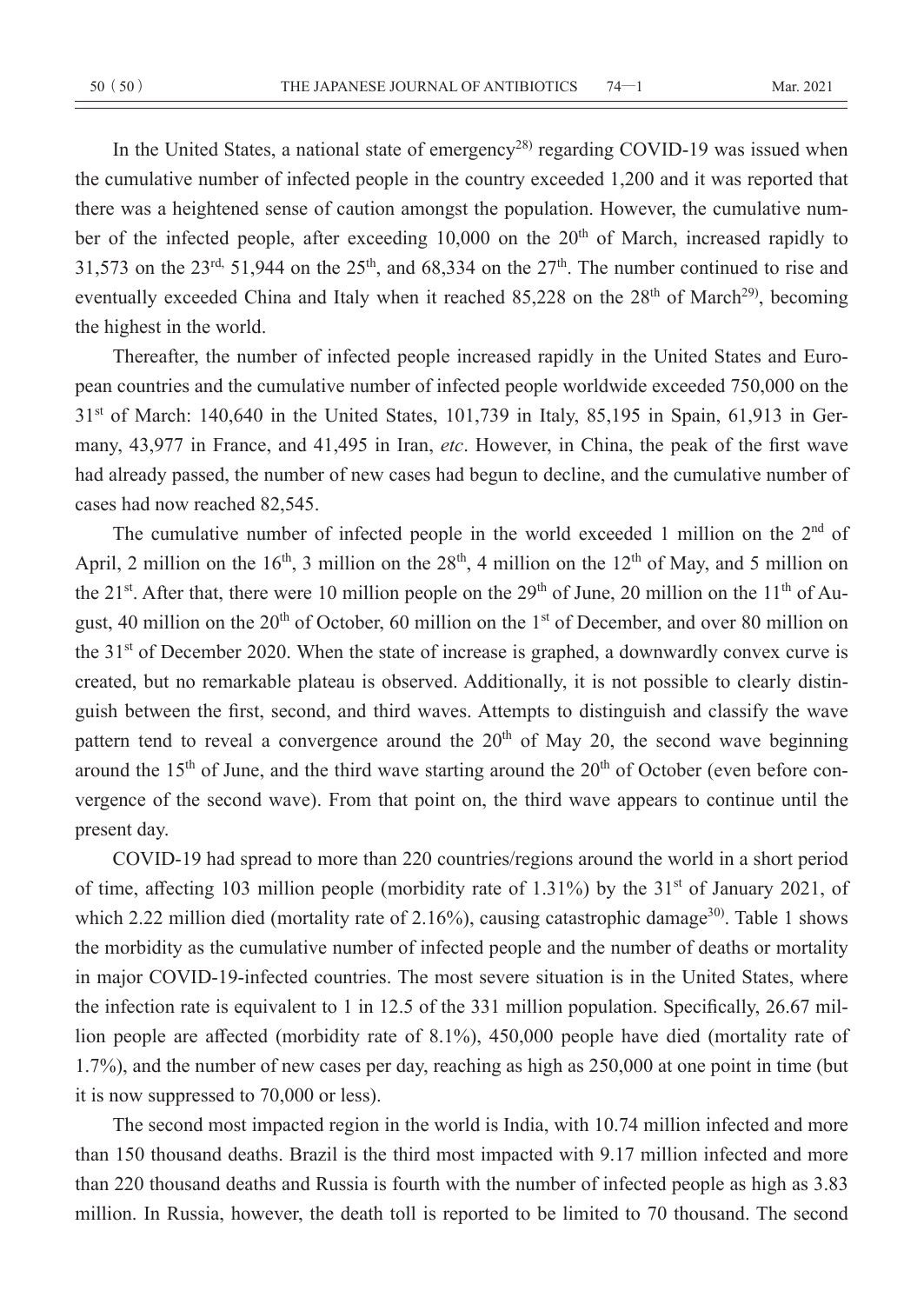| Rank   | Country       | Population*1  | Number of   | Morbidity         | Number of | Mortality |
|--------|---------------|---------------|-------------|-------------------|-----------|-----------|
|        |               |               | affected*2  | (9 <sub>0</sub> ) | deaths*3  | (%)       |
| 01     | <b>USA</b>    | 331,002,651   | 26,675,015  | 8.06              | 450,403   | 1.69      |
| 02     | India         | 1,380,004,385 | 10.747.091  | 0.78              | 154,312   | 1.44      |
| 03     | <b>Brazil</b> | 212,559,417   | 9.176.975   | 4.32              | 223,971   | 2.55      |
| 04     | Russia        | 145,934,462   | 3,832,080   | 2.63              | 72.697    | 1.90      |
| 05     | UK            | 67,886,011    | 3,796,088   | 5.59              | 105,571   | 2.78      |
| 06     | France        | 65,273,511    | 3,177,879   | 4.89              | 75,862    | 2.39      |
| 07     | Spain         | 46,754,778    | 2,809,021   | 6.01              | 58,573    | 2.09      |
| 08     | Italy         | 60,461,826    | 2,541,780   | 4.20              | 88,279    | 3.47      |
| 09     | Turkey        | 84,339,067    | 2,470,901   | 2.93              | 25,865    | 1.05      |
| 10     | Germany       | 83,783,942    | 2,217,234   | 2.65              | 57,512    | 2.59      |
| $11\,$ | Columbia      | 50,882,891    | 2,086,806   | 4.10              | 53,650    | 2.57      |
| 12     | Argentina     | 45,195,774    | 1,922,264   | 4.25              | 47,931    | 2.49      |
| 13     | Mexico        | 128,932,753   | 1,841,893   | 1.43              | 156,579   | 8.50      |
| 14     | Poland        | 37,846,611    | 1,508,679   | 3.99              | 37,082    | 2.46      |
| 15     | South Africa  | 59,308,690    | 1,449,236   | 2.44              | 43.951    | 3.03      |
| 16     | Iran          | 83,992,949    | 1,411,731   | 1.68              | 57,889    | 4.10      |
| 17     | Ukraine       | 43,733,762    | 1,216,278   | 2.78              | 22,628    | 1.86      |
| 18     | Peru          | 32,971,854    | 1,133,022   | 3.44              | 40,857    | 3.61      |
| 19     | Indonesia     | 273,523,615   | 1.066.313   | 0.39              | 29,728    | 2.79      |
| 37     | Japan         | 126,476,461   | 383,083     | 0.30              | 5,546     | 1.45      |
| 83     | China         | 1,439,323,776 | 89,430      | 0.01              | 4,636     | 5.18      |
| 86     | Korea         | 51,269,185    | 77,850      | 0.15              | 1,414     | 1.82      |
|        | Whole World   | 7.843.089.447 | 103,112,368 | 1.31              | 2,228,192 | 2.16      |

**Table 1. Global COVID-19 Affected and Dead Situation [As of the 31st of January 2021]**

 $\rm{^{\star_1}}$  Estimated by UN Population Division

\*2 Cumulative number of affected persons

\*3 Cumulative number of deaths

and third waves of the epidemic are also recognizable in Europe, with a cumulative total of over 3.7 million infected in the UK, 3.1 million in France, 2.8 million in Spain, 2.5 million in Italy and 2.2 million in Germany. These figures have also recorded 50,000–100,000 deaths.

In Table 1 the morbidities of COVID-19 in 19 countries with more than 1 million infected cases are shown. Compared to the global prevalence rate of 1.31%, several countries showed more than tripled rates: the United States at 8.1%, Spain at 6.0%, the United Kingdom at 5.6%, France at 4.9%, Argentina at 4.3%, and Italy at 4.2%. Despite preventive measures such as lockdowns and restrictions on gatherings being taken against the spread of infections in these countries, the continued spread of the infection could not be controlled.

On the other hand, the ratio of deaths among infected people is exceptionally high in Mexico at 8.5% and serious situations exist in Iran, Peru, Italy, South Africa, Indonesia, the United Kingdom, Germany, Colombia, and Brazil where mortality rates of more than 2.5% are recognized.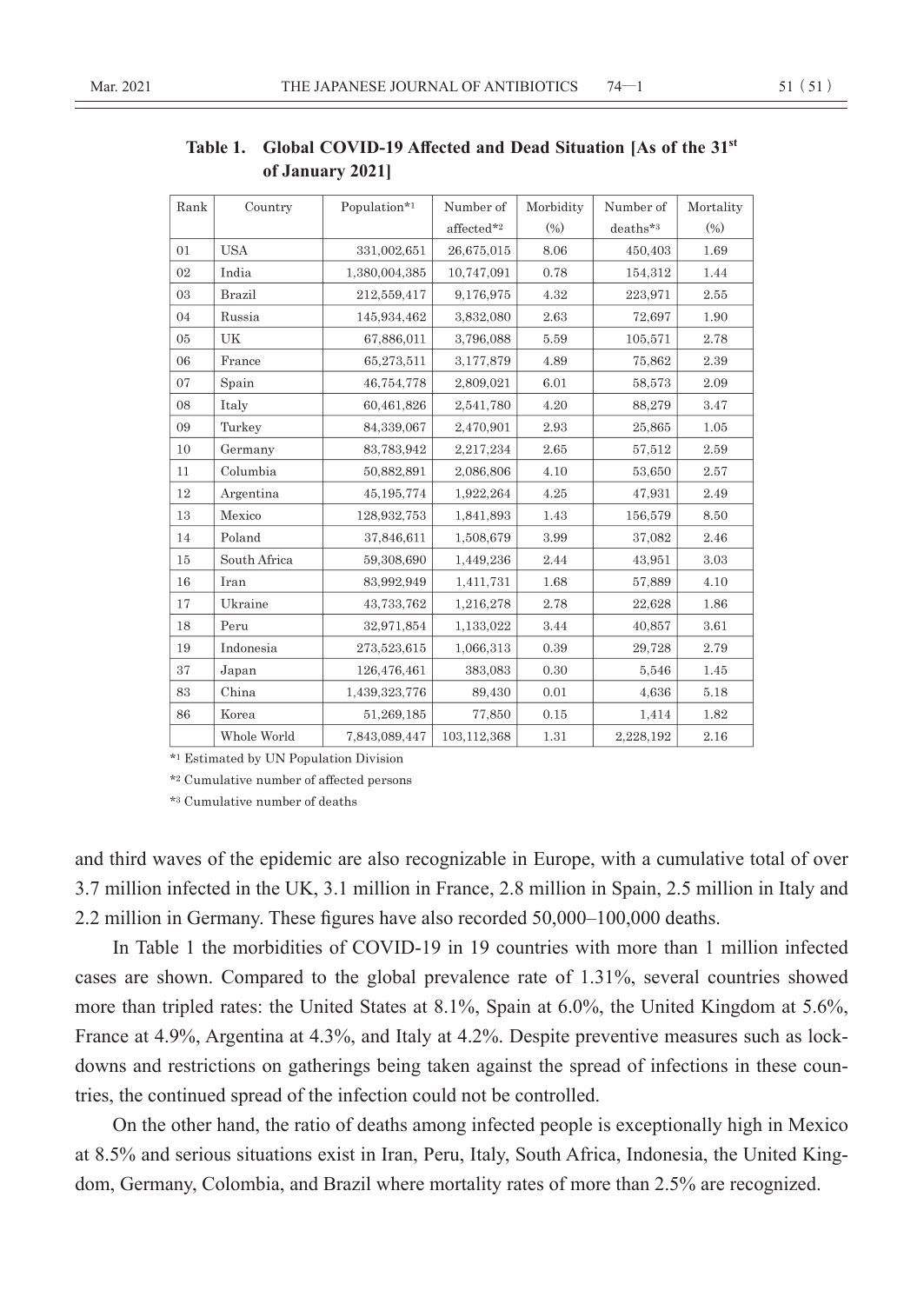### **3) Recent situation in Japan**

Japan was impacted by a large third wave where the number of new cases per day exceeded 3,500. Therefore, an emergency declaration was issued on the  $8<sup>th</sup>$  of January 2021 in Tokyo and its surrounding three prefectures of Chiba, Kanagawa, and Saitama. Then, on the 14<sup>th</sup> of January, the declaration was expanded<sup>31)</sup> to include Kyoto, Osaka, Tochigi, Gifu, Aichi, Hyogo, and Fukuoka prefectures. The declaration also requested the shortening of business hours for restaurants and encouraged companies to allow their employees to work remotely from home by use of the internet. By the  $31<sup>st</sup>$  of January, the number of infected people in Japan was at 383,000, the 37<sup>th</sup> highest in the world, and the number of deaths was kept low at 5,546 (mortality rate of 1.45%). However, it is difficult to prevent the spread of infection over a short period of time, due to the confirmed invasion and existence of mutant strains from overseas. In order to prevent the spread of COVID-19 infection, the government revised the **"**Act on Special Measures for New Influenza and Others" and its enforcement order. Additionally, an amendment<sup>32)</sup> of the "Act on the Prevention of Infectious Diseases and Medical Care for Patients with Infectious Diseases (the Infectious Diseases Control Law)" was carried out. This was followed by a revision<sup>33)</sup> of the **"**Basic Coping Policy for Measures against New Coronavirus Infection**"** in an attempt to enhance effective countermeasures. Despite these actions, the number of people in the downtown area and the amount of congestion created by public commuting did not decrease as expected. Although the number of new cases has been slowly declining the preparedness of medical facilities and attitudes towards medical care have not been improved.

It is reported that the SARS-CoV-2 mutant strain<sup>34</sup>, which became apparent in the UK from the beginning of December 2020, has a 1.7 times higher infectivity than the conventional strain. It has already spread to other countries, causing a rapid increase of infected people. According to CDC documents<sup>35)</sup>, the mutant strain was also detected in the United States at the end of December, and British researchers warned that it is not only more infectious but also carries an increased mortality risk. In addition to the mutant strain of the United Kingdom, different types of mutants continued to appear in mid-December in South Africa and subsequently spread to other countries. Other mutants detected in Brazil have moved to both Japan and other European countries in January 2021. The infectivity and pathogenicity of each mutant strain is being investigated $36$ ) extensively and the susceptibility of each of the newly developed vaccines is also being examined.

# **2. Current Status of Therapeutic Agents and Vaccines for COVID-19**

### **1) Search for therapeutic agents and permission for emergency use**

The strong infectivity and lack of effective therapeutic agents are the reasons why COVID-19 has continued to spread all over the world for more than one year. However, it is not a fulminant-type of infectious disease that presents with severe symptoms and causes death in a short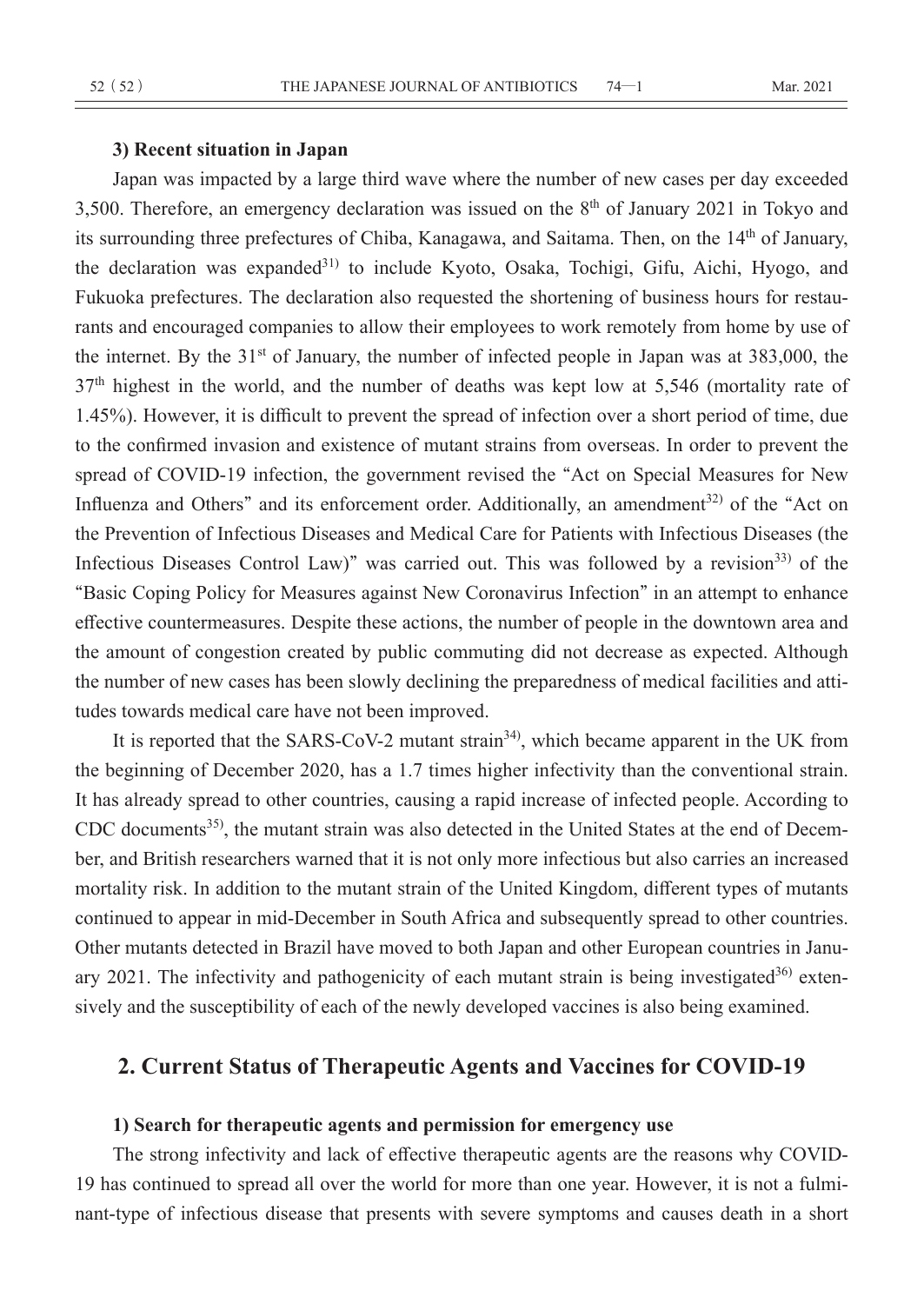amount of time like smallpox or various hemorrhagic fevers. Nevertheless, as COVID-19 symptoms progress, it may cause death by means of serious respiratory failure and thrombosis<sup>37,38)</sup>. In addition, it is a disease that causes various ongoing prognostic symptoms called **"**post-acute sequelae of SARS-CoV-2 (PASC)**"**, or **"**chronic COVID syndrome (long COVID)**"**. Manifestations include serious fatigue, alopecia<sup>39)</sup>, cardiovascular disorders<sup>40)</sup>, deterioration of memory, and olfactory/taste disorders<sup>41)</sup> that may persist for long periods of time even after recovery.

To date, anti-inflammatory treatment of COVID-19 with steroids such as dexamethasone<sup>42)</sup> has been considered to be effective in alleviating symptoms as symptomatic treatment. No confirmed effective therapeutic drug to suppress SARS-CoV-2 virus proliferation, cell binding or intracellular invasion, has yet been identified and the development of such a compound is desired. However, in order to create a completely new therapeutic drug targeting the SARS-CoV-2 virus, it is necessary to begin with the construction of exploratory systems and make yearly research and development (R&D) plans to evaluate any such drugs. It is not possible to respond to a pandemic of acute illness occurring in hundreds of thousands of patients in such a short period of time.

Therefore, an attempt has been made to search for a chemical entity that has a therapeutic effect or a symptom-relieving effect on COVID-19 from among existing drugs<sup>43)</sup>. The term "repurposing**"** is used to mean **"**use for another purpose (indication)**"** or **"**off-label use**"**. Repurposing was attempted more than once in the past. This was the case with the SARS outbreak in 2002 that began in Guangdong, China, and eventually spread to Vietnam and Canada with more than 8,000 infected and more than 770 dead. It was also the case in the Middle Eastern respiratory syndrome (MERS) outbreaks in Saudi Arabia, Jordan, the United Arab Emirates, Qatar and other Middle Eastern countries (including a few cases in France, Germany, and Italy). Attempts were made to treat the outbreaks with existing anti-influenza drugs, but they were met with little success. Attempts<sup>44)</sup> are now being made to search for therapeutic drugs for COVID-19 from amongst other approved drugs.

ClinicalTrials.gov in the United States is a clinical trial registration site operated by the US National Library of Medicine. It is the most trusted and used site in the world because the submitted clinical trial data is examined for its conformity with the requirements provided in the Federal Register45) before its citation, and the registered items are updated frequently in real time.

By the 20<sup>th</sup> of April 2020, there were 605 clinical trials in 557 subjects registered on the site for COVID-19. Among the listings were the following: 79 trials of the antimalarial drugs hydroxychloroquine and chloroquine, 9 trials of the antirheumatic drug tocilizumab, 5 trials of the anti-influenza drug favipiravir, 4 trials of the anti-AIDS combination drug lopinavir/ritonavir, 9 trials of the anti-Ebola hemorrhagic fever drug remdesivir under development by Gilead, 9 trials of the anti-polysclerosis drug interferon *β*1, and others. At this time, the subject of this review, 4 clinical trials of ivermectin have been registered: one from the University of Baghdad in Iraq in a study<sup>46)</sup> to investigate the effect of adding ivermectin to a combination of hydroxychloroquine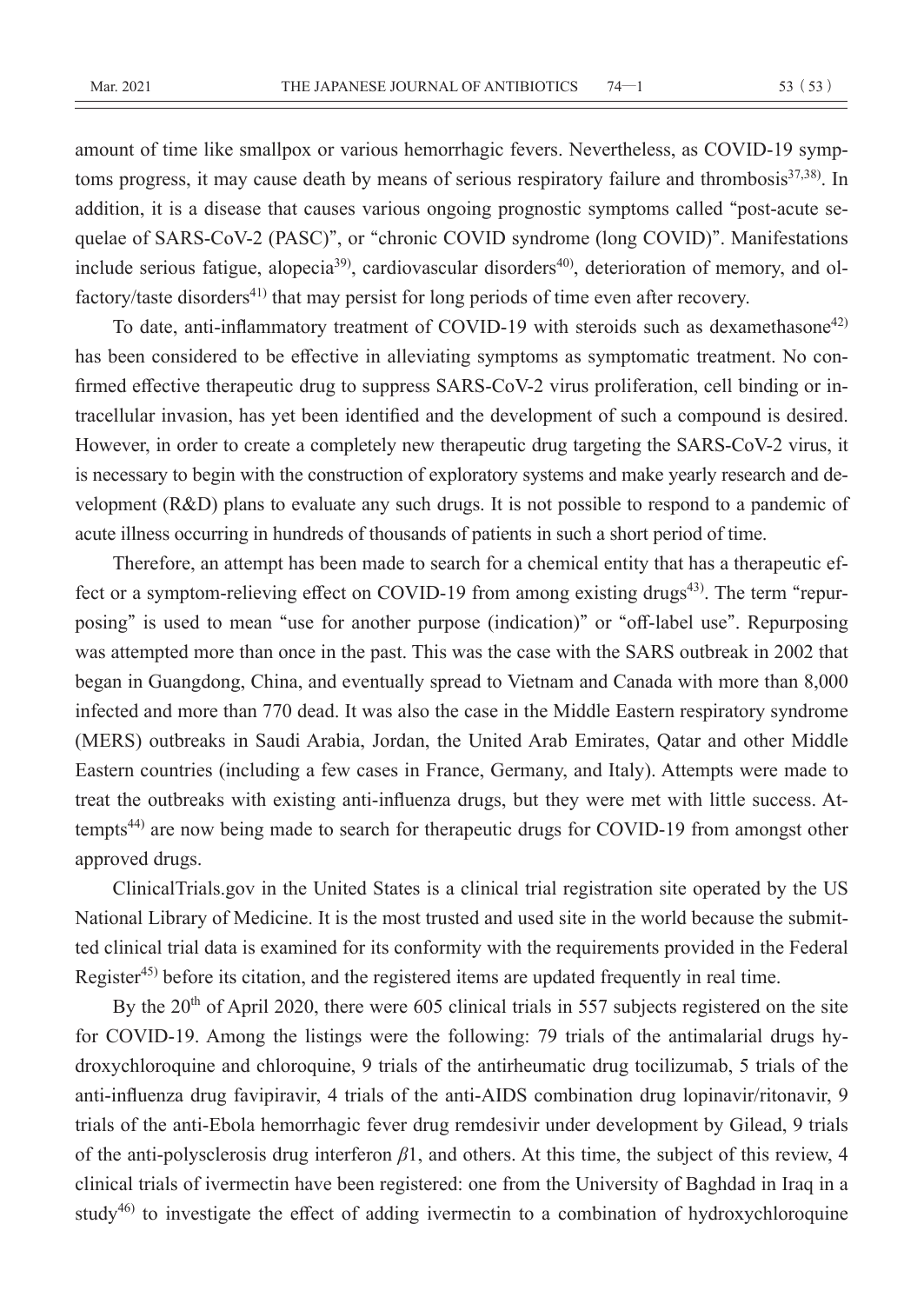and azithromycin, and three studies by Tanta University in Egypt to investigate the effect of ivermectin in combination with three different drugs. It was never imagined that more than 50 other trials would also eventually ensue.

Apart from the progress of such clinical trials, the US Food and Drug Administration (FDA) announced on the 28th of March 2020 that the **"**repurposing**"** of two drugs was to be carried out. Chloroquine and hydroxychloroquine, were to be made available for use in the treatment and prevention of COVID-19. This was achieved by the granting of special permission under an Emergency Use Authorization  $(EUA)^{47}$  process based on the emergency response system under the authority of the U.S. Department of Health and Human Services (HHS). On the same day, the cumulative number of infected people in the United States exceeded that of China and Italy and was the highest in the world. The use of the EUA system was praised. Following that, in the United States, also based on the EUA, remdesivir<sup>48)</sup> on the 1<sup>st</sup> of May, convalescent patient's plasma49) on the 23rd of August, bamlanivimab, a monoclonal antibody drug jointly developed by Eli Lilly and Abcellera Biologics in Canada on the 9<sup>th</sup> of November<sup>50</sup>, and an antibody cocktail<sup>51)</sup> developed by Regeneron on the  $21<sup>st</sup>$  of November, all became available for possible use in the treatment of COVID-19. However, the EUA process does not take into consideration or require materials to prove effectiveness and safety. Due to political and economic influences, such investigations are not conducted prior to permission for use being granted. Consequently, it later became apparent that some of the medicines authorized under the EUA did not always produce the expected clinical effects. For hydroxychloroquine and chloroquine, the FDA announced the cancellation of the EUA in a News Release on the 15th of June, less than three months after the EUA was initially issued. Hydroxychloroquine and chloroquine, the lopinavir/ritonavir combination drug, tocilizumab, and interferon *β*1 were all found to have limited efficacy as therapeutic agents for COVID-19, based on the results of a large-scale clinical trial referred to as the Solidarity trial<sup>52)</sup> by the WHO. Although there were previous reports of negative test results regarding the effects of monoclonal antibodies and convalescent patient**'**s plasma, it has recently been reported that positive results have been obtained in other large-scale trials.

Although dexamethasone is not included in the EUA, its use is recommended by the COVID-19 Treatment Guidelines of the NIH<sup>53)</sup> and the Infectious Diseases Society of America (IDSA)54). The reason why dexamethasone was not designated as part of the EUA is that it is a drug that has already been approved by the FDA, and it is judged that the treatment of lung inflammation in severely ill patients with COVID-19 is already permitted as an **"**off-label use**"**. It is further explained that this drug has been widely used as a generic drug for a long time and it was judged that there is no pharmaceutical company that performs the complicated application procedures required to expand the indication of the drug for COVID-19. Hydroxychloroquine has also been used clinically for a long period of time and there are many generic formulations of it available. If it had also been managed as an **"**off label use**"** drug, in a similar approach to that used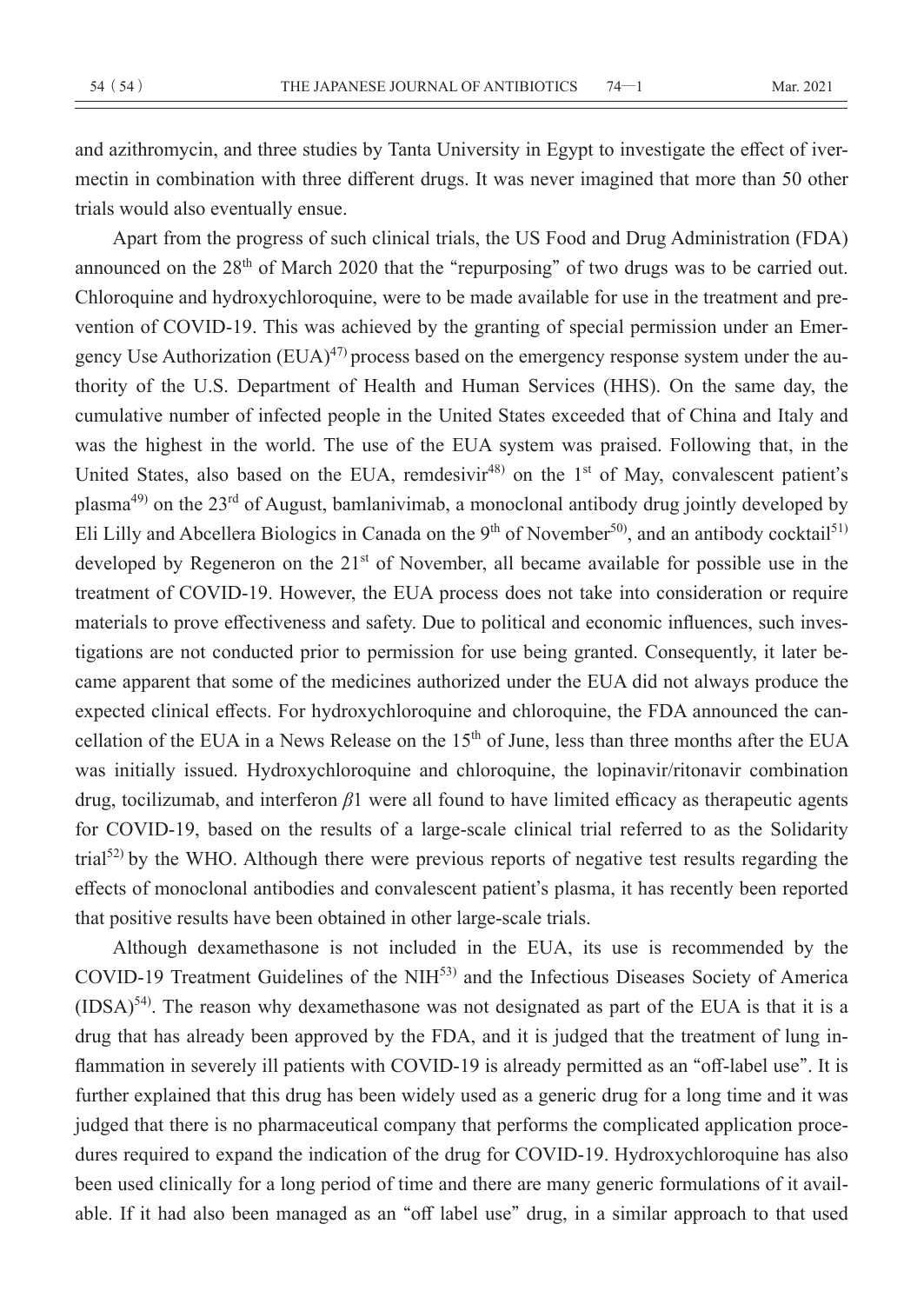with dexamethasone, the situation that resulted in the revocation of the EUA designation could have been avoided. There is criticism of hydroxychloroquine being treated differently under the confusion of the emergency circumstances surrounding the pandemic.

A randomized, double-blind, placebo-controlled trial (NCT04280705) on remdesivir was conducted by the Adaptive COVID-19 Treatment Trial (ACTT-1) Study Group. It was organized at 60 facilities in 10 countries. The final result was published<sup>55)</sup> and stated that the average recovery period was 10 days in 541 subjects in the study group and 15 days in 521 subjects in the control group. This indicates that remdesivir was significantly superior (*p***<**0.001) in its desired effects. As a consequence, the FDA changed the handling of remdesivir from EUA-designated to that of an officially approved drug<sup>56)</sup>. It should be noted here that EUA designation is valid only under the emergency response system issued by the HHS, and EUA designated medicines cannot be used again under normal circumstances once the designated emergency situation ceases to exist.

### **2) Vaccine development and clinical use**

By the 30<sup>th</sup> of April 2020, there were 10 clinical trials of vaccines registered at ClinicalTrials.gov. This includes the 3 successfully developed vaccines to date: two mRNA vaccines from Moderna and Pfizer/BioNTech, and one vector vaccine from Oxford University/AstraZeneca. In addition to these three, one vaccine each by a United States and a Canadian venture company, and five other vaccines by Chinese companies, have also been registered. In other areas, as part of a completely new approach, 18 trials were also registered in order to study the clinical effects of convalescent plasma obtained from patients cured of COVID-19.

Vaccine research and development, which is regarded as the most important factor in COVID-19 countermeasures, has progressed smoothly. In the United States, the FDA issued EUA to Pfizer/BioNTech**'**s BNT162b2 on the 12th of December, and to Moderna**'**s mRNA-1273 on the 18<sup>th</sup> of December. The vaccination process is already underway for medical workers who are at high risk of infection and for the elderly population who are more likely to become seriously ill when infected. In the United Kingdom, AstraZeneca's AZD1222 was approved on the 30<sup>th</sup> of December and vaccination has already begun. The European Union (EU) approved BNT162b2 on the  $21<sup>st</sup>$  of December, and mRNA-1273 on the  $6<sup>th</sup>$  of January 2021. However, the approval of AZD1222 was delayed secondary to problems with supply contracts and approval was not granted until the 29<sup>th</sup> of January. It has also been reported that Russia and China have begun vaccinations utilizing their own internally developed vaccines and are in fact carrying out **"**vaccine diplomacy**"** by supplying their vaccines to other developing countries that have not yet obtained any vaccine supply contracts with the initial three previously mentioned companies above. In response to their own national crisis management, Israel signed a contract to obtain vaccines very early on and publicized their own national vaccination approach; theirs was admirably the fastest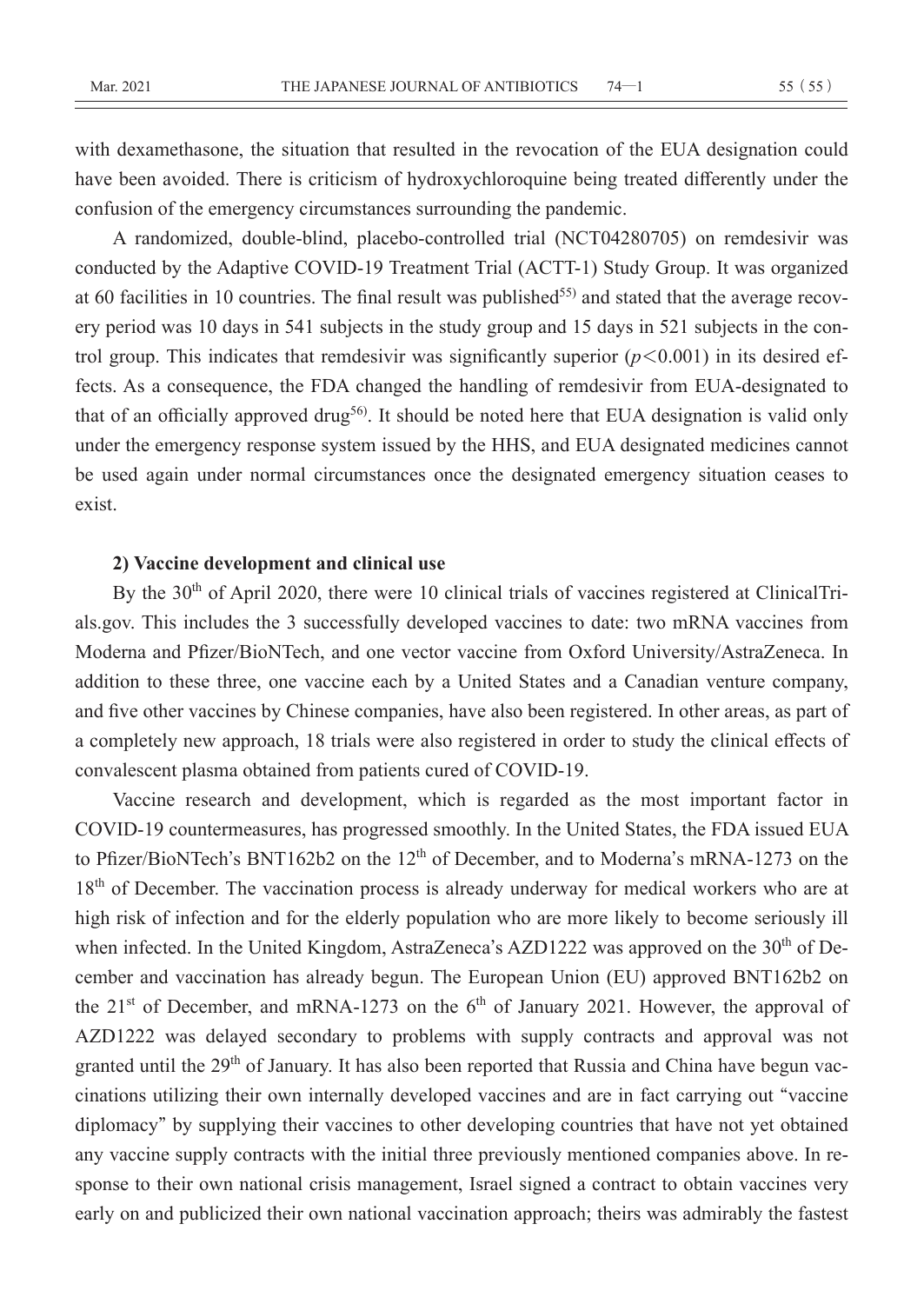reaction to the crisis throughout the entire world. The WHO aims to purchase a vaccine against COVID-19 through the humanitarian **"**COVAX**"** program and supply it to developing countries where vaccines for inoculation are not available. Already, on the  $31<sup>st</sup>$  of December 2020, the Pfizer/BioNTech vaccines were listed on the emergency drug list, and on the 15<sup>th</sup> of February, the vaccine manufactured by AstraZeneca/SKBio (Korea) was listed as the second vaccine<sup>57)</sup> for COVID-19.

The FDA issued an EUA<sup>58)</sup> for the third COVID-19 vaccine in the United States on the 27th of February 2021. The EUA allows the Janssen COVID-19 Vaccine (J&J Vaccine) to be distributed in the United State for use in individuals 18 years of age and older. The J&J Vaccine is manufactured using adenovirus type 26 as a vector to deliver a piece of DNA encoding for the spike protein of SARS-CoV-2. Humans can utilize the spike protein produced in the body to make antibodies against the virus. This particular vaccine is characterized by being able to be stored in a normal refrigerator for up to 3 months and stimulate the production of sufficient antibodies in the body with a single inoculation. In terms of safety, no special adverse reactions were observed in about 22,000 inoculations. Its efficacy, in about 19,000 inoculations, suppressed the onset of moderate to severe/critical cases by 67%. Additionally, the vaccine was approximately 77% effective in preventing severe/critical cases 14 days after inoculation and 85% effective in preventing occurrence of the disease by at least 28 days following inoculation.

Vaccine development requires several years of testing to confirm efficacy and safety, as well as evaluate the adequacy and sustainability of any imparted acquired immunity. In principle, it is not possible to develop a vaccine in a short period of time in order to respond to a rapidly out of control pandemic such as COVID-19. Vaccine use was approved as an emergency response given the extraordinary circumstances created under the COVID-19 pandemic. As such, safety and effectiveness have not yet been sufficiently confirmed. It will require an extended amount of time for people around the world to acquire immunity to COVID-19 once vaccination becomes commonplace, and acquired immunity does not always persist for long periods of time. Therefore, it has also been advocated that the development of an effective therapeutic drug for COVID-19 is essential.

Infection with the SARS-CoV-2 mutant, which was 1.7-fold more infectious, was confirmed in the United Kingdom, and a warning was issued<sup>59)</sup> by the European Center for Disease Prevention and Control (ECDC) on the 20<sup>th</sup> of December 2020. The mutation can be traced back to the 20<sup>th</sup> of September and it has been reported that it may have contributed to the rapid expansion of the second wave in Europe since October. The emergence and rapid increase of mutant strains have also been observed in South Africa and it is estimated<sup>60</sup> that the first case can be traced back to October. In Japan, the quarantine was strengthened by designating the United Kingdom, on the 23<sup>rd</sup> of December, and South Africa, on the 25<sup>th</sup> of December, as mutant strain endemic countries. On the 28<sup>th</sup> of December, at the Narita Airport Quarantine Station, a mutant strain was detected in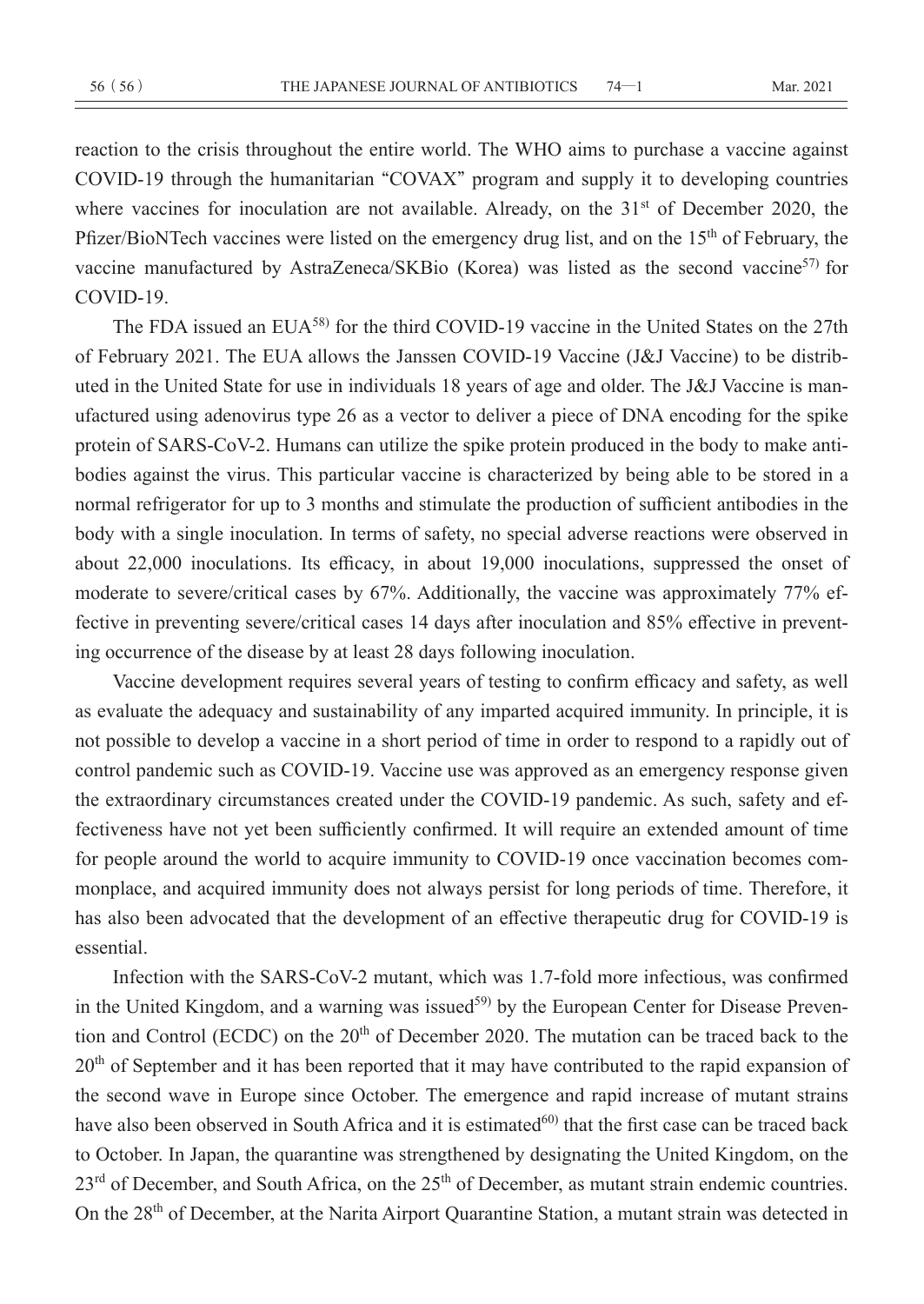a patient who had previously stayed in South Africa. In Brazil, a mutant strain was detected around the  $20<sup>th</sup>$  of December and it was confirmed that the infectivity was rather strong. Subsequently, just such a mutant strain was later brought into Japan<sup>61)</sup>, detected by quarantine services, by a traveler from Brazil on the  $10^{th}$  of January 2021.

Although there are concerns that the protective effects of the various vaccines against mutant strains will be diminished, Moderna announced<sup>62)</sup> on the  $25<sup>th</sup>$  of January that their vaccine maintains its neutralizing activity against both the British and South African mutants. Similarly, Pfizer, jointly with BioNTech, announced<sup>63)</sup> on the 27<sup>th</sup> January that they proved *in vitro* that their vaccine demonstrates no changes in effects of antibody production in the presence of key mutations of both the UK and South African mutants. On the other hand, in South Africa, the AstraZeneca vaccine supplied by the United Kingdom was found to have a weakened protective effect against mutant strains; as a result, vaccination with this particular vaccine was suspended<sup>64)</sup> on the  $7<sup>th</sup>$  of February.

In Japan, the mRNA vaccine by Pfizer/BioNTech was approved $^{65)}$  as a special case consideration on the 14th of February. This vaccine also requires special handling in that it must be kept at an ultra-low temperature of  $-70^{\circ}$ C during storage/transfer. Therefore, preparations for inoculation at the municipal level of prefectures are proceeding at a very rapid pace. There is a contract to receive a supply of the vaccine for 72 million people by the end of the year. However, the syringes for the actual vaccination process need to be procured in Japan. Since the vaccine solution remains in the syringe barrel, it is possible to administer 6 doses from a single bottle in Europe and the United States. The Japanese government has been negotiating with Pfizer, because it turns out that each vial can be used to administer only 5 doses in Japan. There is a concern that the initial theoretical 72 million people supply number will actually turn out to be for only 60 million people. Further behind this inconvenience is a long history of unfortunate incidences surrounding vaccines in Japan: involving diphtheria vaccinations in 1948, the pertussis vaccine in the 1970s, the new triple vaccine (MMR) in 1989, and on the human papillomavirus (HPV) vaccine in 2013. In Japan, there have been many negative opinions complaining of side reactions as **"**vaccine-associated damage**"**. As a result, the R&D and clinical use of vaccines in Japan are the most delayed, secondary to administrative reasons, among developed countries due to the existence of such disputes. It is said that the inherent vulnerability of this vaccine drug collection problem needs to be significantly announced, discussed, and addressed. It is essential to raise sufficient awareness amongst the public as to the unavoidable risks/benefits of vaccines in the future—especially under such emergency circumstances as this current pandemic. In such times, it is desired to enable rapid R&D and clinical application of vaccine administration in one**'**s own home country. The Japanese Association for Infectious Diseases has a permanent **"**vaccine committee**"** of experts that can be utilized. Such a group can explain<sup>66)</sup> in detail the developmental status, mechanisms of action, efficacy, side reactions, general vaccination procedures throughout Japan, includ-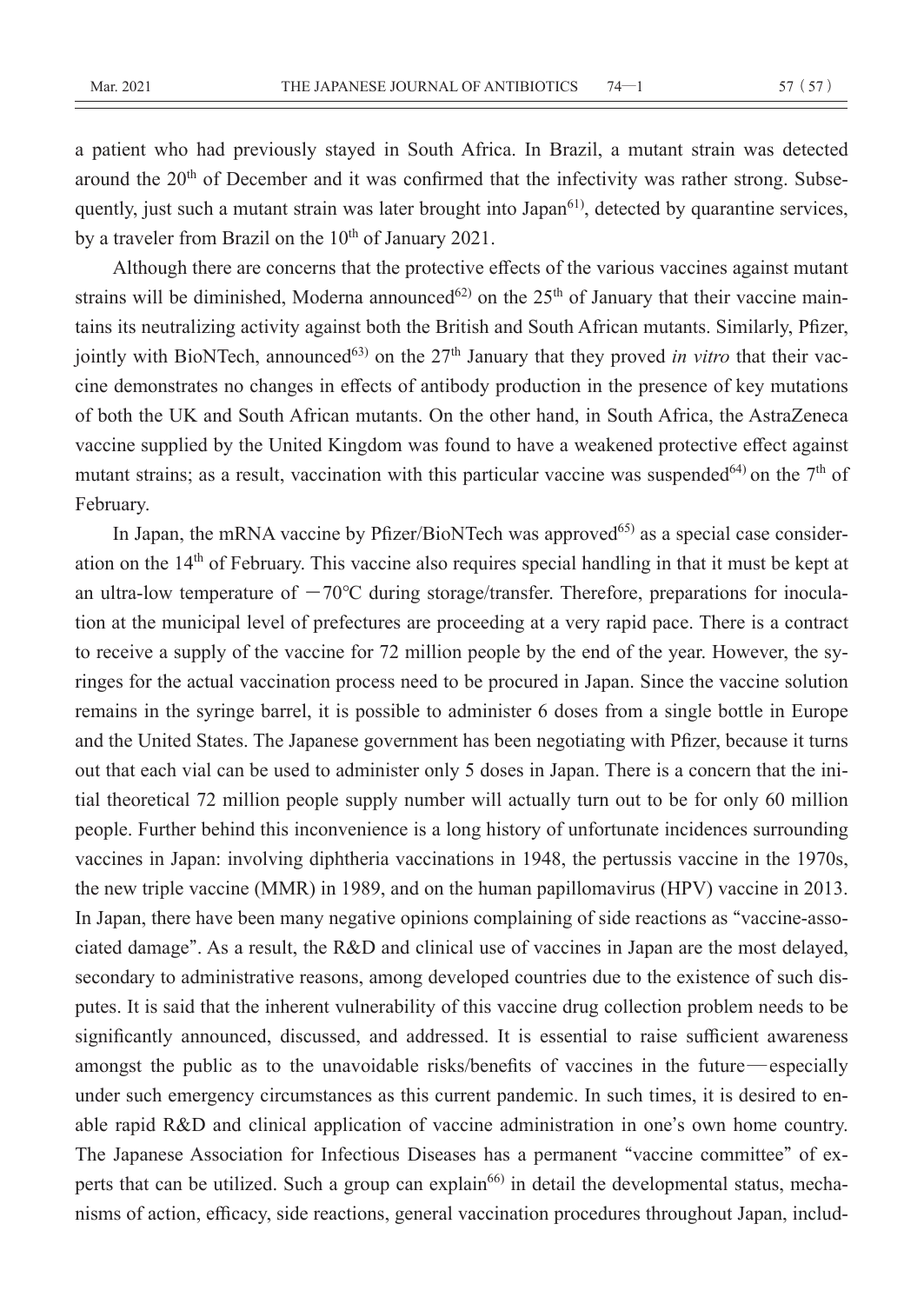ing those associated with the COVID-19 vaccine, and play a key role in the process of raising awareness and promoting understanding of vaccines.

On the other hand, regarding the vaccine manufactured by AstraZeneca in the United Kingdom, Phase 1 and Phase 2 trials in Japan have been conducted since the end of August 2020. The inoculation of subjects has been completed. On the  $5<sup>th</sup>$  of February, a domestic approval application<sup>67)</sup> was submitted. There is a contract to receive a supply of 120 million doses. More than 75% of the undiluted solution will be manufactured by JCR Pharmaceuticals in Japan. Daiichi Sankyo, Meiji Seika Pharma and KM Biologics are scheduled to carry out storage and delivery operations for the filling of vials of undiluted solution. Takeda Pharmaceutical, which develops vaccines manufactured by Moderna, announced<sup>68)</sup> that it started domestic phase 1 and phase 2 trials on the 21<sup>st</sup> of January. Takeda Pharmaceutical established a contract to receive a supply for 20 million people by June and an additional 5 million people by September (involving two doses). In addition, Takeda plans to produce more than 250 million doses annually in Japan following the technology transfer of the recombinant protein vaccine NVX-CoV2373 being developed by Novavax in the United States. The vaccine is scheduled to begin clinical trials in Japan from around the 20<sup>th</sup> of February. It is a promising prospect in that it has also shown an 89.3% efficacy in a phase 3 study in the United Kingdom.

On the 9<sup>th</sup> of February, the Cabinet Secretariat and the Ministry of Health, Labor and Welfare jointly announced<sup>69)</sup> that the government would oversee a wide variety of operations. Among them: the securing of vaccines, the distribution systems, a summary of advance preparations, including examinations, improvement of the inoculation system, needed responses to side reactions, safety measures, and rank vaccinations for use by local governments (such as prefectures) under a program known as **"**Vaccination for new coronavirus infections**"**. In addition, on the 12th of February, the Cabinet Secretariat**'**s Countermeasures Headquarters published a revised version70) of the **"**Basic Coping Policy for Measures against New Coronavirus Infection**"**. This followed the enactment of the **"**Special Measures for New Coronavirus Infectious Diseases**"** on the 3<sup>rd</sup> of February. The established policy is clearly shown regarding the status of COVID-19 infection in Japan, the status of vaccination, the status of medical institutions, and the problem of preventing further invasion of mutant strains from abroad. In addition to all these measures, the National Institute of Infectious Diseases has also started to provide information<sup>71)</sup> entitled "About the New Corona Vaccine**"**. The goal is to aim for a higher rate of vaccination among the population by widely and accurately disseminating the necessary and appropriate information required by medical professionals and the general public.

Vaccination is the key measure required to curb the spread of COVID-19 infection. The government will set the vaccination cost at the national unified unit price for both the first and second vaccinations while preparing the third supplementary budget for 2020. It was decided to pay 2,070 yen per inoculation and that the entire amount would be borne out by the national treasury.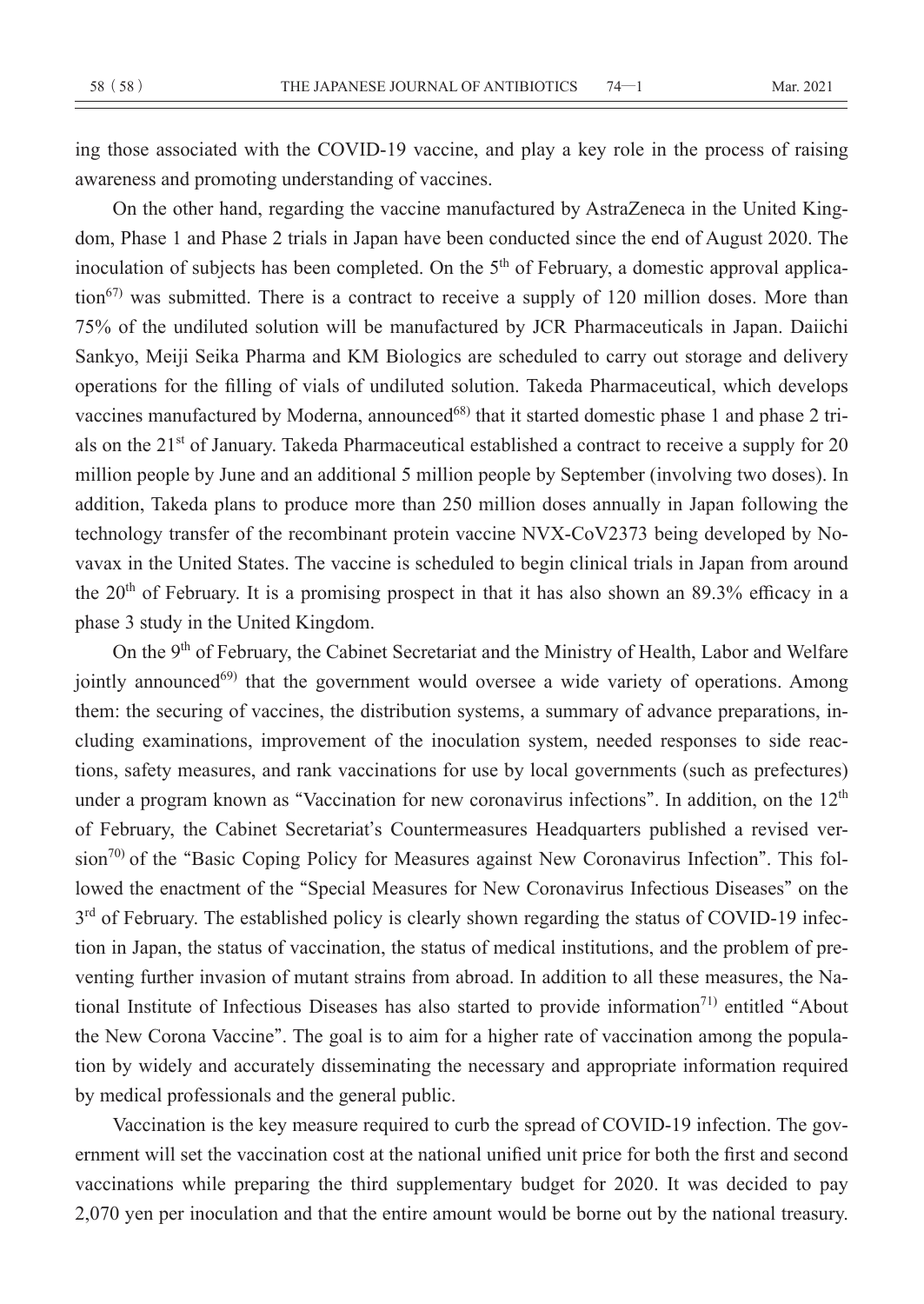It has already been decided to spend 671.4 billion yen from the reserve fund for the purchase cost of vaccines, and 131.4 billion yen for the purchase cost of special freezers and other incidental costs (such as the construction of an inoculation recording system and to ensure the smooth ongoing operations of the inoculation process). In terms of the 77.6 billion yen to be used for the establishment of the system for local governments, it could be considered a part of the national budget expenditure necessary for ensuring national security. It also serves as a strong reminder as to the huge amount of expenditures required to protect the nation with vaccines. Vaccine-based social defense requires enormous budgetary measures as part of a national strategy, but immunological defense at the individual level also requires high medical costs. For example, it is estimated that the amount of a single dose of a monoclonal antibody will be as much as 250,000 yen. Plasma treatments of convalescent patients require additional screening costs to ensure seronegativity against the potential infusion of pathogens such as HIV, HBV, HCV, syphilis, and even other possible locally transmitted infections. An inexpensive and safe anti-infective drug that can provide therapeutic and prophylactic effects by oral administration is required. Since mild or asymptomatic patients who are being followed up either at homes or in locally designated hotels may suddenly have a change in health status and present with serious symptoms, it further increases the need for such a therapeutic agent.

### **3. Clinical Trial of Ivermectin for COVID-19**

### **1) From the results of basic research to clinical trial planning**

It was confirmed by Caly *et al.* of Royal Melbourne Hospital that ivermectin (Fig. 1), which has been approved by the FDA as an antiprotozoal drug, inhibits<sup>72)</sup> the growth of the SARS-CoV-2 virus in cultured cells *in vitro*. In the paper published online in **"**Antiviral Research**"** on the  $3<sup>rd</sup>$  of April 2020, they suggested possible clinical efficacy in the use of ivermectin for COVID-19 in humans. One of the co-authors of the paper, Wagstaff of the University of Monash, is a virologist who found<sup>73)</sup> in 2012 that ivermectin specifically inhibits the enzyme importin  $\alpha/\beta$ , which is involved in the process of translocation into the cell nucleus for HIV and dengue virus replication. It is obvious that they studied the action of ivermectin on the same RNA virus, SARS-CoV-2, and accurately proved SARS-CoV-2 growth inhibition by ivermectin. In response to this *in vitro* finding, clinical trials<sup>74)</sup> of ivermectin and actual clinical use have begun in various countries around the world. To date, more than 100 clinical studies have been conducted.

On the other hand, the  $IC_{50}$  concentration in their *in vitro* study to inhibit the growth of SARS-CoV-2 was about  $2 \mu$ M equivalent to 1,750 ng/mL [molecular weight of ivermectin (B1a component 90%, B1b component less than 10%) is calculated as 873.75]. This is 15 to 30 times higher than the attainable serum concentration by administration of a normal dose of 200 *μ*g/kg body weight (about 50 ng/mL on an empty stomach, and about 130 ng/mL after meals). Much de-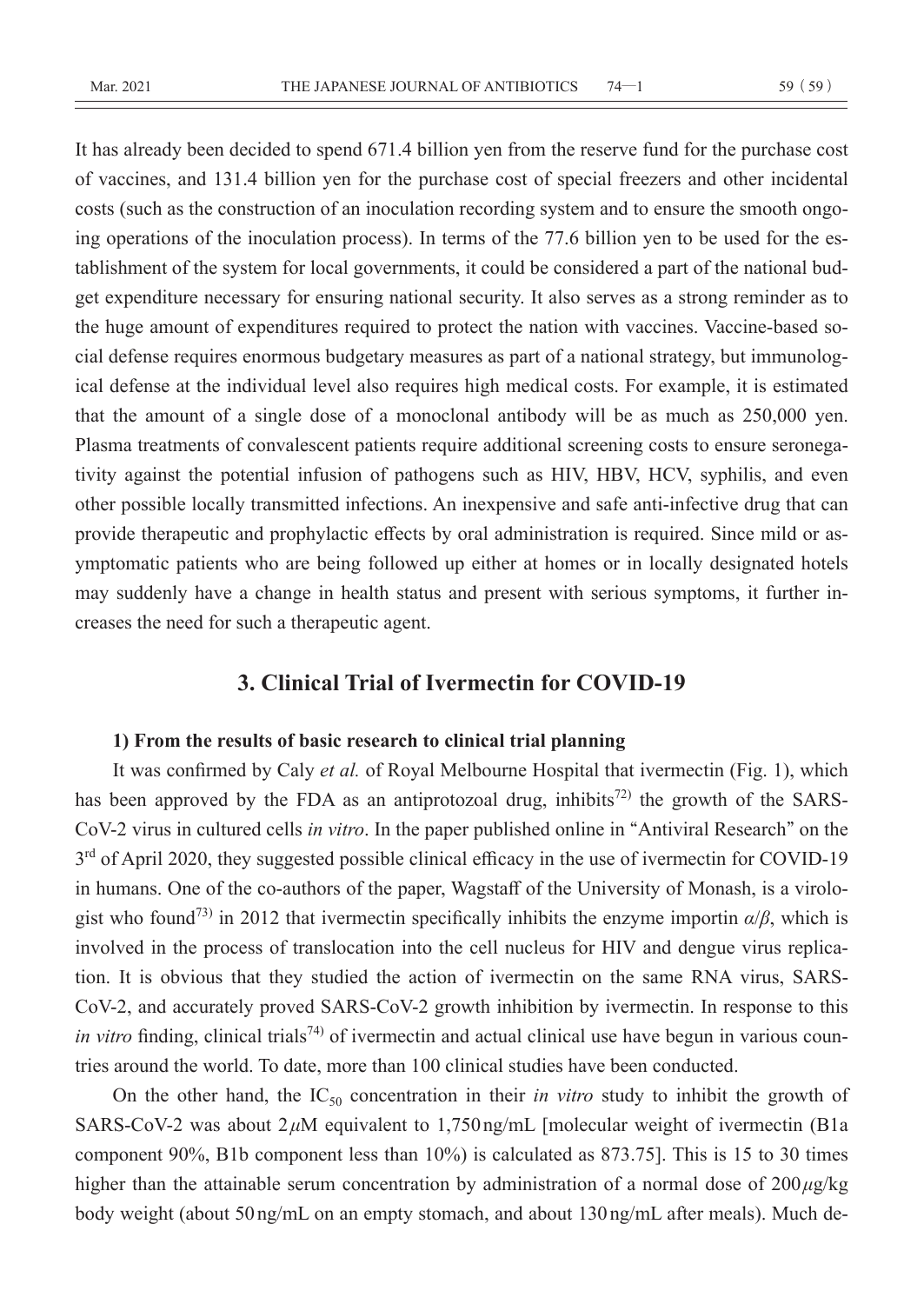

bate<sup>75~78)</sup> subsequently ensued stating that it is impossible to use ivermectin as a therapeutic agent for COVID-19 at its normal dose. In those discussions, it is also argued<sup>79)</sup> that the antiviral action of ivermectin *in vivo* should not only suppress viral replication, but that the involvement of host defense functions should also be considered.

At Kitasato University, a university-wide **"**COVID-19 Countermeasures Kitasato Project" was established on the 19<sup>th</sup> of March with the aim of discovery of novel therapeutic agents for COVID-19. In response to the paper by Caly *et al.*, the project has been expanded

to conduct basic studies on the action of ivermectin on the SARS-CoV-2 virus. After obtaining several positive results, the implementation of clinical trials for ivermectin was considered. In that investigation, trends in global clinical trials registered at the US ClinicalTrials.gov are extremely valuable information; following the first registration by Baghdad University in Iraq on the 13<sup>th</sup> of April, there were three in Egypt, one in India, and two US universities. It was recognized in these doctor-initiated clinical trial protocols that objective items are set for evaluation of outcomes, such as reduction in mortality, shortened length of stay in the intensive care unit, shortened hospital stay, and elimination of the virus. These items are able to be expressed quantitatively. As such, bias can be avoided and real-world evidence obtained.

The cumulative number of people affected by COVID-19 worldwide exceeded 1 million on the  $2<sup>nd</sup>$  of April 2020, a state of emergency was issued in Japan on the  $7<sup>th</sup>$  of April, and the total number of people affected by COVID-19 worldwide was 2 million on the 16<sup>th</sup> of April. Under these circumstances when the pandemic conditions were rapidly worsening, there was illegal use and abuse of ivermectin in South America. It was traded on the black market and people were even taking ivermectin preparations marketed only for animal use. Therefore, the US FDA issued a warning<sup>80)</sup> regarding the danger of using veterinary preparations. The pandemic continued to expand rapidly, with the world**'**s cumulative number of affected people exceeding 3 million on the 28<sup>th</sup> of April. The situation in the United States also became much worse, leading to more than 1 million cumulative cases and surging deaths.

Kitasato University, based on the judgment that it is necessary to examine the clinical effect of ivermectin to prevent the spread of uncertain COVID-19, asked Merck & Co., Inc. to conduct clinical trials of ivermectin for COVID-19 in Japan. This company has priority to submit an application for an expansion of ivermectin**'**s indications, since the original approval for the manu-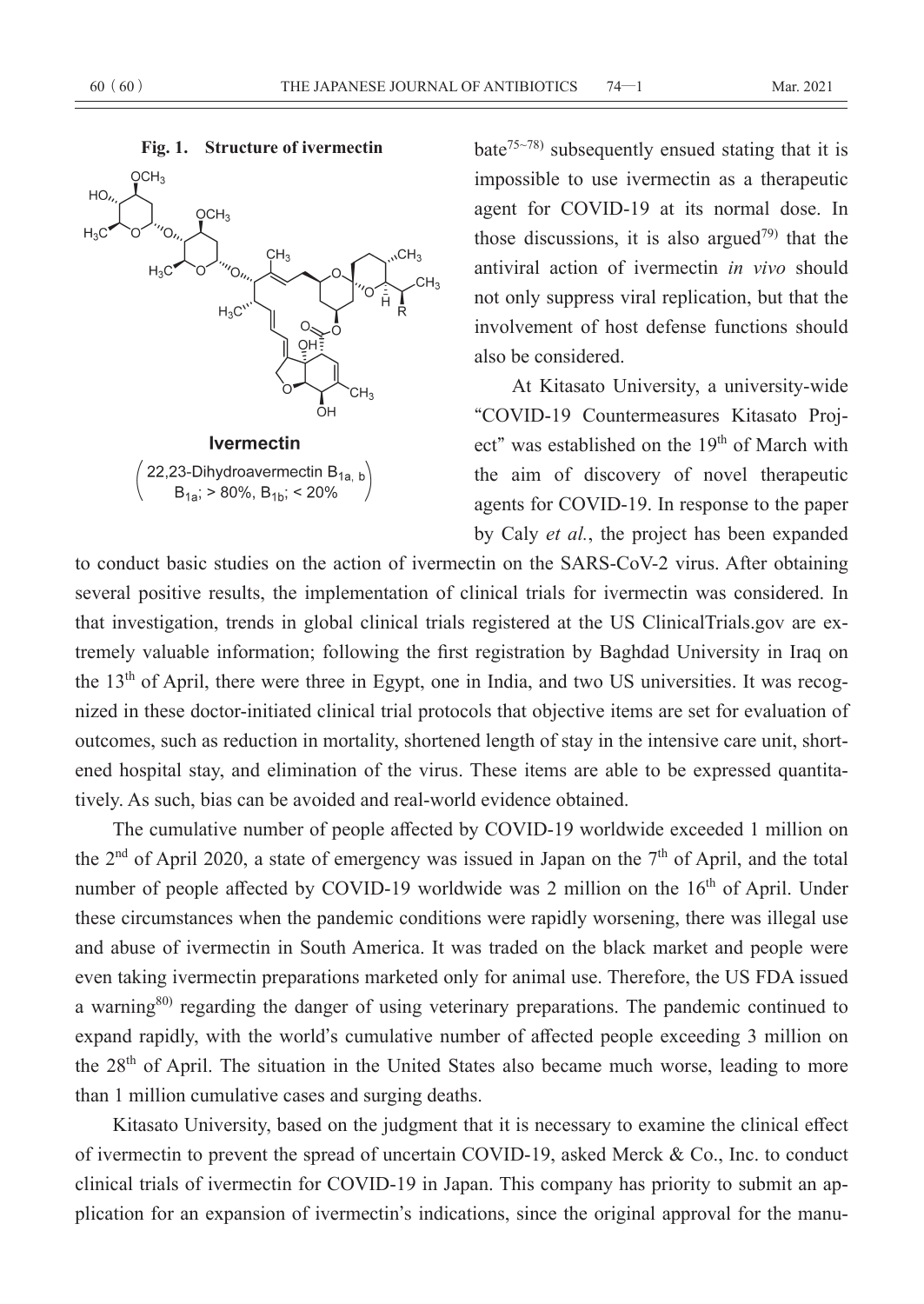facture and sale of ivermectin was conferred to it. However, the company said that it had no intention of conducting clinical trials. As a result, Kitasato University decided to conduct a doctorinitiated clinical trial, the decision of which was published $81$  on the 12<sup>th</sup> of May. Following the decision to start clinical trials in Japan, the status of clinical trials overseas was extensively investigated. It was then found, somewhat surprisingly, that 14 trials were already registered on ClinicalTrials.gov by the 25<sup>th</sup> of May. Among them, except for two trials in the United States, all studies were conducted in developing countries with a large number of poor patients. It was also then understood that the use of inexpensive ivermectin to treat COVID-19 could potentially yield significantly great benefits.

However, looking closely at the protocols of the trials in these developing countries, all of them are doctor-initiated. The scales of the trials are small due to a lack of funds. Even if the target patients could be randomized, complete blinding would not be possible due to a shortage of manpower. There are strong tendencies not to employ methods that involve multiple expensive PCR tests. Judgements were made to utilize methods of low cost, such as changes in oxygen demand and the number of days required to improve symptoms. In the case of new drug development conducted by a pharmaceutical company, the cost of clinical trials can be recovered from the sales profit of the new drug after marketing. So, even if it is a costly and labor-intensive investigation, it is actively adopted. However, in doctor-initiated trials it is not possible to hope for cost recovery and the trial is performed in the cheapest possible manner. Although these doctorinitiated trial results may appear at first glance to be of a poor quality and biased (to eyes familiar with the results of company-oriented clinical trials in the clinical development of traditional antiinfective agents), physicians involved in these trials are enthusiastic about avoiding bias and need to understand the attitude of seriously assessing the efficacy and safety of a study drug. It must be appreciated that they are truly striving to treat and prevent the onset of COVID-19 in patients, for non-profit motives.

As already mentioned above regarding the FDA**'**s view on the clinical use of dexamethasone for COVID-19, the use of existing drugs such as ivermectin for diseases other than its approved indications in clinical practice is permitted as **"**off-label use**"**.

As many clinicians are well familiar with clinical responses (real-world evidence) and understand the actual possibility of off-label use, they naturally wish for approval to be granted for a given disease. However, a particular public law requiring regulators to consider measures for offlabel use was enacted in the United States in 2016. In this Act<sup>82,83</sup> named the "21st Century Cures Act**"**, **"**Real world evidence**"** is stipulated in Section 3022 of Chapter 3 (**"**Development**"**) as a quasi-Chapter C **"**Modern Trial Design and Evidence Development**"** section. A provision of Section 3021 requires that a **"**Novel clinical design**"** be devised to justify real world evidence. Thereafter, **"**real world evidence**"** obtained from such trials can be aimed at **"**repurposing**"** existing drugs. This stipulation warns that one should not disregard evaluations or reviews that adhere to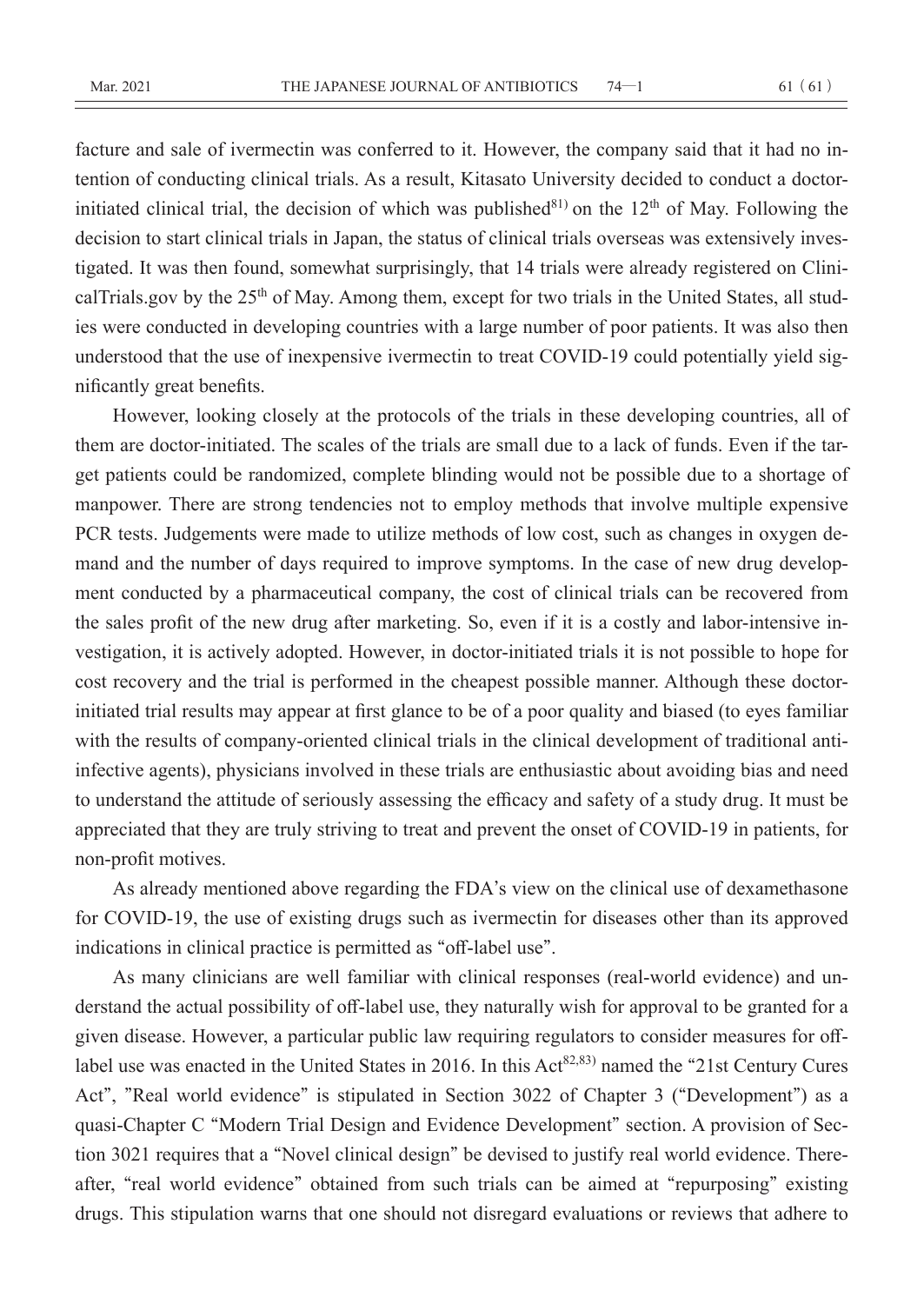old-fashioned evidence-based medicine (EBM) that integrates clinical experience. Unfortunately, the law was not enforced due to the change of government in the United States and it is now too late due to the COVID-19 pandemic. This would have otherwise been the most appropriate proof of its legislative significance.

### **2) Development of clinical trials worldwide**

Regarding the treatment of COVID-19, many doctor-initiated clinical trials are being conducted without registering with the official registration sites. The first clinical trial results for ivermectin were reported on a retrospective cohort study conducted at four related hospitals by Rajter and colleagues at the Broward Health Medical Center in South Florida, USA. It was reported in a medRxiv preprint on the 9<sup>th</sup> of June, and following peer review, published<sup>84)</sup> (without any changes) online on the 13<sup>th</sup> of October in the prestigious journal Chest. The subject of the study was a comparison of mortality between a 173 study group receiving ivermectin and a 107 control group receiving only conventional care (without receiving ivermectin). The mortality rate of the ivermectin group was 15.0%, which showed improvement that was significantly different from 25.2% of the control group  $(p=0.03)$ . Improvements were remarkable in severe cases; the mortality rate of 38.8% in 49 patients treated with ivermectin was found to be significantly different (*p***=**0.001) from that of 80.7% in 26 patients without treatment with ivermectin.

The results of the study of Rajter *et al.* being conducted in Florida, where the rates of morbidity and mortality are very high in a country facing the direst pandemic situation in the world, the United States, have great implications. We decided to follow all clinical studies of ivermectin against COVID-19 and explore its potential as a therapeutic agent. The most important source of information was the US ClinicalTrials.gov site, and the WHO database (International Clinical Trial Registry Platform: ICTRP) listing trials registered from around the world. Surprisingly, the ICTRP had already registered 11 studies (5 in India, 2 each in Iran and Spain, and 1 case each in Bulgaria and Nigeria), and 7 of these studies had already begun enrollment of patients. Since then, the number of registrations for both registration sites has been 5 in May, 18 in June, 7 in July, 12 in August, 5 in September, 3 in October, 5 in November, 5 in December, and 8 in January 2021. According to the total up to the  $30<sup>th</sup>$  of January, there are 57 studies from 21 countries (2) studies were canceled) on the ClinicalTrials.gov site and 36 studies from 6 countries on the ICTRP. In total, 91 studies from 27 countries have been registered. As shown in Table 2, there are 15 studies in India: 10 are in phase 2 or phase 3 clinical trials and 5 are observational studies. 12 of these studies are for the purpose of treatments and the other 3 are for the purpose of preventing the onset of disease in medical staff and family members who came into contact with COVID-19 patients. The next largest number was in Egypt with 12, followed by Iran with 10, Brazil with 7, and Argentina with 5 studies. As shown in Table 1, India has the second highest cumulative number of COVID-19 infections in the world, and Brazil has the second highest number of COVID-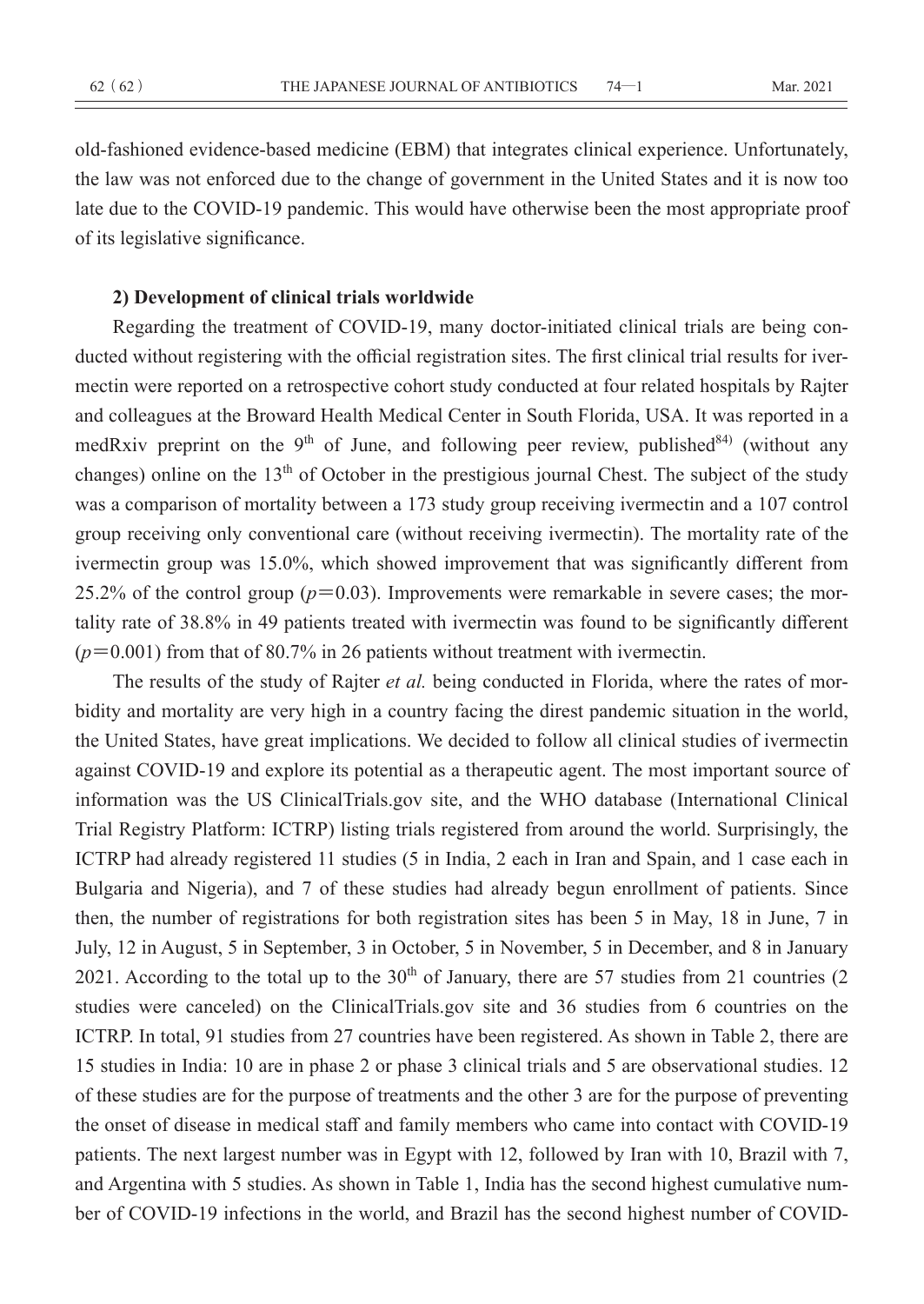|               | Studies $*$ <sub>1</sub><br>Registered | Phase of clinical trial |                |                   |                |                          |                | Purpose of<br>studies |                      |
|---------------|----------------------------------------|-------------------------|----------------|-------------------|----------------|--------------------------|----------------|-----------------------|----------------------|
| Country       |                                        | $\mathbf{1}$            | $\overline{2}$ | 3                 | $\overline{4}$ | Observational<br>studies | Treatment      | Prophylaxis           | Completed<br>studies |
| Argentina     | 5                                      |                         | $\overline{2}$ | $\mathbf{1}$      |                | $\overline{2}$           | $\overline{4}$ | $\mathbf{1}$          | $\overline{4}$       |
| Australia     | $\,1$                                  |                         |                | 1                 |                |                          | $\mathbf{1}$   |                       | $\mathbf 0$          |
| Bangladesh    | $\overline{4}$                         |                         | $\overline{2}$ | $\mathbf{1}$      |                | $\mathbf 1$              | $\overline{4}$ |                       | $\overline{2}$       |
| <b>Brazil</b> | $\overline{\tau}$                      |                         | 3              | 3                 |                | $\mathbf{1}$             | $\,6\,$        | 1                     | $\boldsymbol{0}$     |
| Bulgaria      | $\,1\,$                                |                         | $\mathbf 1$    |                   |                |                          | $1\,$          |                       | $\mathbf{0}$         |
| Columbia      | $\overline{4}$                         |                         | $\overline{2}$ | $\sqrt{2}$        |                |                          | 3              | $\mathbf{1}$          | $\boldsymbol{0}$     |
| Egypt         | 12                                     |                         | $\mathbf{1}$   | 8                 |                | 3                        | 9              | $\,3$                 | $\overline{2}$       |
| France        | $\mathbf{1}$                           | $1\,$                   |                |                   |                |                          | $\mathbf{1}$   |                       | $\mathbf{0}$         |
| India         | 15                                     |                         | 3              | $\scriptstyle{7}$ |                | 5                        | 12             | 3                     | $\mathbf{1}$         |
| Iran          | 10                                     |                         | $\mathbf{1}$   | 9                 |                |                          | 10             |                       | $\,6$                |
| Iraq          | $\sqrt{2}$                             | $\mathbbm{1}$           | $\mathbbm{1}$  |                   |                |                          | $\overline{2}$ |                       | $\overline{2}$       |
| Israel        | $\mathbf 1$                            |                         |                |                   |                | $\mathbf{1}$             | $\mathbf{1}$   |                       | $\overline{0}$       |
| Italy         | $\,2$                                  |                         | $\sqrt{2}$     |                   |                |                          | $\,2$          |                       | $\mathbf{0}$         |
| Japan         | $\,1$                                  |                         | $\mathbf 1$    |                   |                |                          | $\mathbf{1}$   |                       | $\mathbf{0}$         |
| Lebanon       | $\mathbf{1}$                           |                         |                |                   |                | $\mathbf{1}$             | $\mathbf{1}$   |                       | $\mathbf{0}$         |
| Mexico        | $\overline{4}$                         |                         | $\mathbf{1}$   | $\overline{2}$    |                | $\mathbf{1}$             | $\overline{4}$ |                       | $\mathbf{1}$         |
| Nigeria       | $1\,$                                  |                         |                | $\mathbf{1}$      |                |                          | $\mathbf{1}$   |                       | $\mathbf{1}$         |
| Pakistan      | 3                                      |                         | 1              | $\mathbf{1}$      |                | $\mathbf{1}$             | 3              |                       | $\mathbf{1}$         |
| Peru          | $\overline{2}$                         |                         | $\overline{2}$ |                   |                |                          | $\overline{2}$ |                       | $\mathbf{0}$         |
| Saudi Arabia  | $\mathbf 1$                            |                         |                |                   |                | $\mathbf 1$              | $\mathbf{1}$   |                       | $\boldsymbol{0}$     |
| Singapore     | $\mathbf 1$                            |                         |                | 1                 |                |                          |                | $\mathbf{1}$          | $\mathbf{1}$         |
| Spain         | $\overline{4}$                         |                         | $\overline{2}$ | $\sqrt{2}$        |                |                          | 3              | $\mathbf{1}$          | $\mathbf{0}$         |
| Thailand      | $\mathbf 1$                            |                         |                |                   | $\mathbf 1$    |                          | $\mathbf{1}$   |                       | $\mathbf{0}$         |
| Turkey        | $\mathbf 1$                            |                         |                | $\mathbf 1$       |                |                          | $\mathbf{1}$   |                       | $\mathbf 1$          |
| UK            | $\,1$                                  |                         |                | $\mathbf{1}$      |                |                          | $\mathbf{1}$   |                       | $\mathbf{1}$         |
| <b>USA</b>    | $\overline{4}$                         |                         | $\,2$          | $\mathbf{1}$      | $\mathbf{1}$   |                          | $\overline{4}$ |                       | $\boldsymbol{0}$     |
| Zambia        | $\,1$                                  |                         |                | $\mathbbm{1}$     |                |                          | $1\,$          |                       | $\,1$                |
| 27 Countries  | 91                                     | $\overline{2}$          | 27             | 43                | $\,2$          | 17                       | 80             | 11                    | 21                   |

## **Table 2. Global clinical trials of ivermectin for COVID-19 [As of the 31st of January 2021]**

\*1 Registered at US ClinicalTrials.gov (55 studies) & WHO ICTRP (36 studies)

19 deaths in the world. Therefore, ivermectin is being intensively investigated as a repurposing drug. On the other hand, in Egypt, the cumulative number of affected people is about 40% of that in Japan, and the problem of COVID-19 seems not to be very serious. The mortality rate there, however, is about 5.8%, which is more than double the world average. It can be said with confidence that many studies have been conducted to evaluate ivermectin as a key therapeutic agent in the treatment of COVID-19.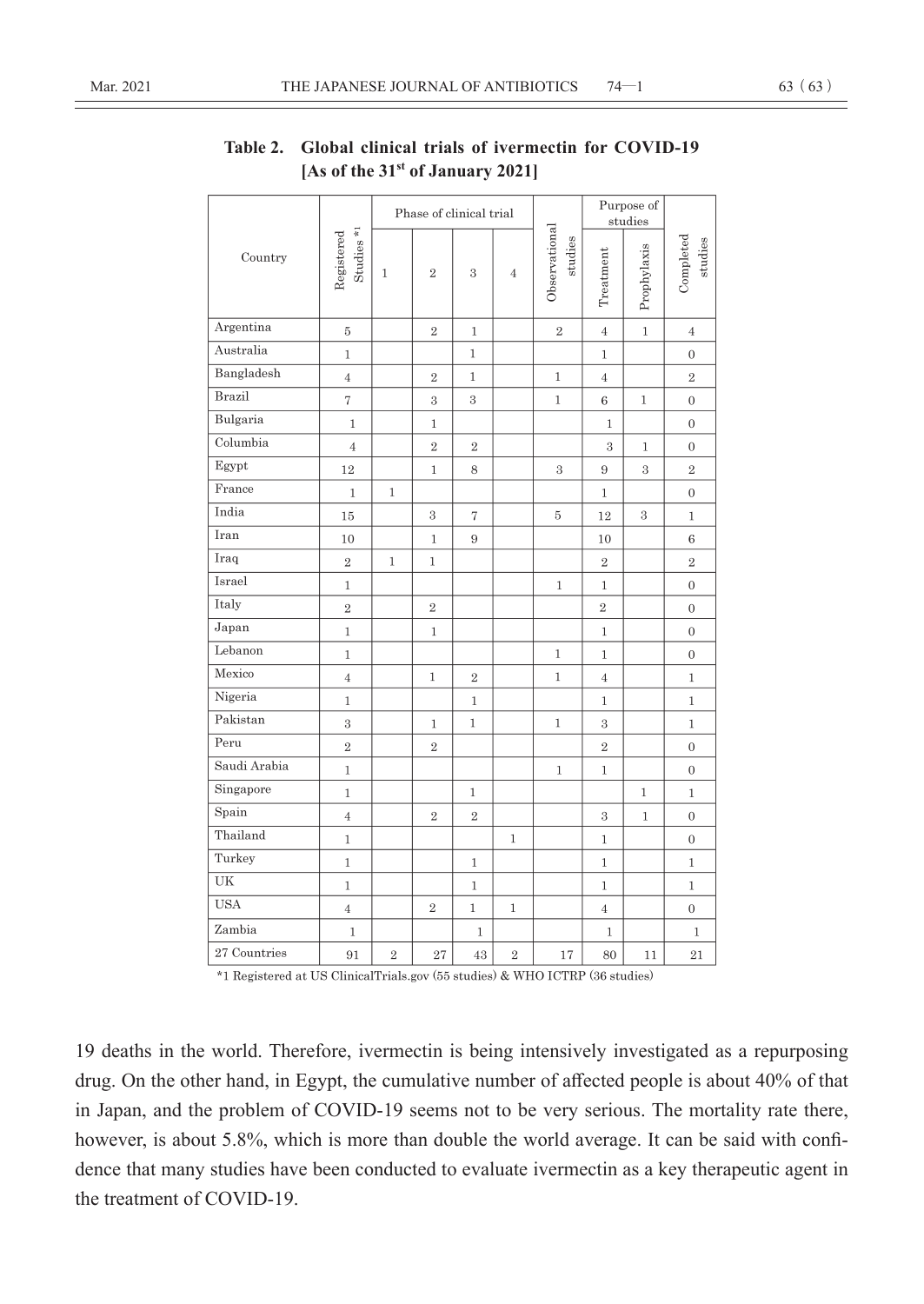### **3) Search and analysis of global clinical trial results**

The authors planned to summarize these clinical studies of ivermectin in COVID-19, registered worldwide, and describe the results in a review. Writing began in early October 2020 when the second wave of COVID-19 in Japan was appearing to converge, and the cumulative number of patients was starting to settle at about 86,000.

However, the monthly increase (about 17,000 between the end of September and the end of October) rapidly elevated to an increase of 47,000 by the end of November. The cumulative number of patients exceeded 100,000 toward the end of October and this clearly showed the appearance of the third wave. The number of affected people in the world has been steadily increasing. That number exceeded 20 million in early August 2020, and an increase of 10 million was observed over the span of one month. From mid-October, the increasing trend<sup>85)</sup> became even stronger, and the situation began to further worsen to the extent that an increase of 20 million people was now observed over a single month**'**s time. The cumulative number of deaths exceeded 1.25 million, and the increasing trend became stronger from around mid-November, with no sign of convergence.

By the end of October, when the review concept for this article was finalized, 44 studies were registered with ClinicalTrials.gov, and 31 studies were registered with the WHO**'**s ICTRP. However, only 10 studies completed their planned number of cases, and only 7 studies actually published their results. This was less than 10% of the total studies, making it premature to draw conclusions from those published data. In addition, our survey of the clinical studies was limited to those registered with registration sites. Therefore, it was necessary to devise a method for collecting the results of unregistered clinical studies such as the Rajter**'**s team mentioned above. During this period, Andy Crump, the author of a review article<sup>86)</sup> discussing the various effects of ivermectin other than antiparasitic actions, forwarded a draft manuscript by Juan Chamie. The Chamie article described the distribution of ivermectin in Peru and the number of COVID-19 patients and deaths showing the actual situation regarding the widespread use of ivermectin in South America. Next, David Scheim, who has proposed the hypothesis $87$  that ivermectin suppresses peripheral thrombus formation by suppressing the hemagglutination reaction of the SARS-CoV-2 virus, contacted us with his proposal to collaborate with a group considering the clinical indications of ivermectin for COVID-19 in the United States.

### **4) FLCCC Alliance Activities**

In the United States, EUA was given for chloroquine and hydroxychloroquine on the 28<sup>th</sup> of March. Ten doctors in the field of emergency care medicine, including Paul Marik of the East Virginia Medical School (EVMS) in Virginia, established the Frontline Covid-19 Critical Care Alliance (FLCCC)<sup>88)</sup> on the 5<sup>th</sup> of March. The purpose of this group was to treat COVID-19 patients with pulmonary inflammation by administering methylprednisolone intravenously, high-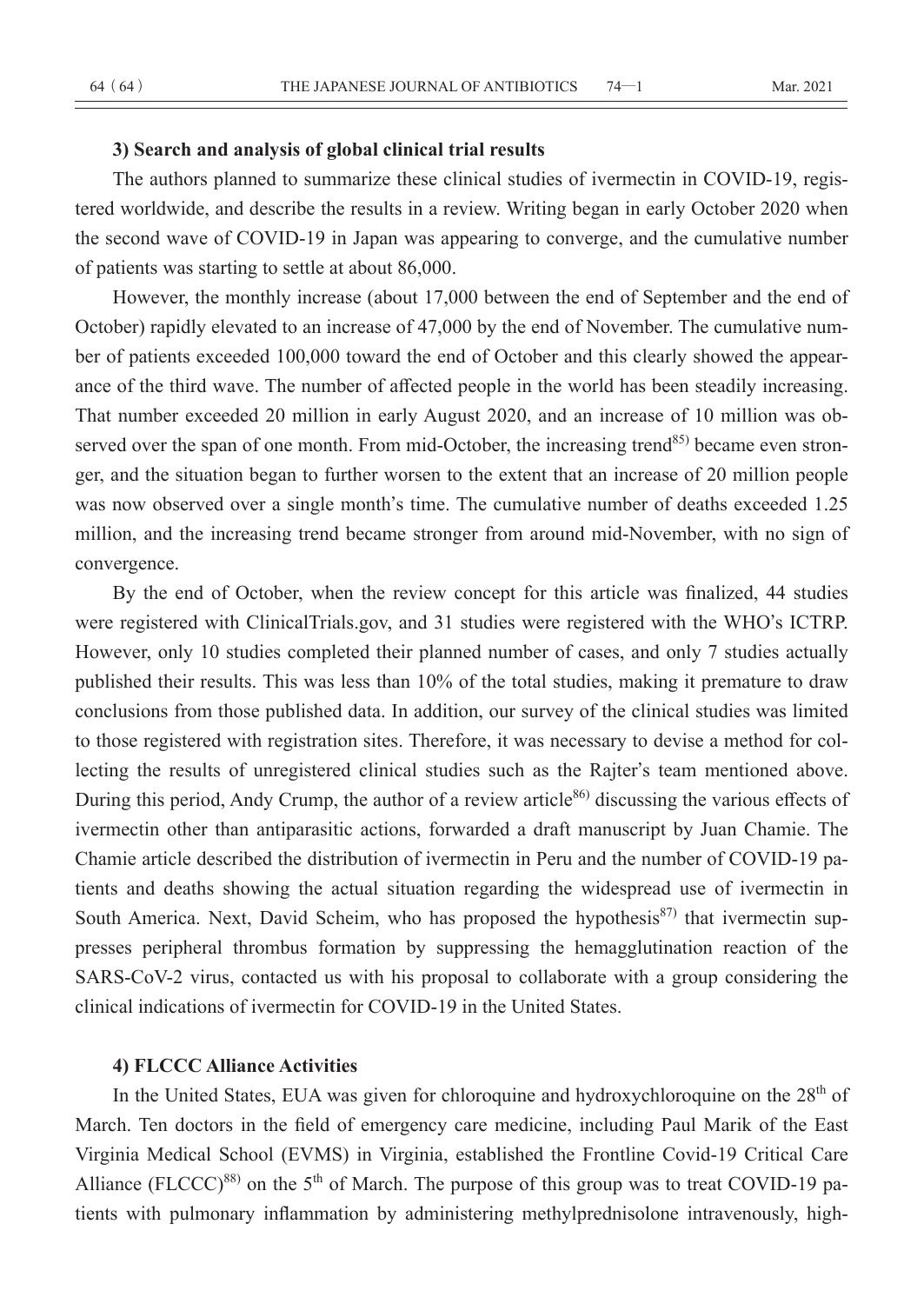dose vitamin C intravenously, vitamin B1 and low-molecular-weight heparin under a protocol called **"**MATH**+"**. Focusing on the excellent results of the clinical study of ivermectin by Rajter *et al.* in South Florida, the FLCCC investigated and analyzed the progress of the clinical studies of ivermectin being conducted in various countries around the world<sup>89)</sup>. It was judged that the administration of ivermectin alone was sufficiently effective for the outpatient management and the prevention of onset in close contacts. Based on that decision, the FLCCC established a new protocol<sup>90)</sup> called "I-MASK<sup>+</sup>" on the 31<sup>st</sup> of October. It combines a single oral dose of ivermectin with the use of a mask to prevent the spread of the infection. It was reported $91$  that ivermectin has the potential to resolve the COVID-19 pandemic worldwide. FLCCC inquired with us about the state of studies on ivermectin on COVID-19 in Japan. After being informed that Kitasato University began a doctor-initiated clinical trial on the  $16<sup>th</sup>$  of September, the FLCCC requested to work closely by exchanging future information.

FLCCC's President Pierre Kory was summoned<sup>92)</sup> as a witness by the Homeland Security and Governmental Affairs Committee of the US Senate on the  $8<sup>th</sup>$  of December. At that time, he explained the results of the global trials of ivermectin in COVID-19 prevention and treatment, and requested an early expansion of indications for ivermectin to treat COVID-19 in the United States. In particular, Kory complained that ivermectin was listed in the COVID-19 Treatment Guideline<sup>93)</sup> established by the NIH on the  $27<sup>th</sup>$  of August. However, the recommendation was negative (against use). The influence of the NIH is so strong in the US that doctors could not even carry out **"**off-label use**"** of ivermectin based on an individual patient**'**s clinical presentation or based on physician discretion. It was insisted that the situation be corrected by the NIH. In order to achieve this change, FLCCC**'**s Pierre Kory and Paul Marik, along with Andrew Hill, who represents the International Ivermectin Project Team (IIPT), met with the NIH Guidelines Committee on the 6<sup>th</sup> of January 2021 to discuss the guidelines on ivermectin. They explained the results of the global clinical studies for COVID-19 and recommended that the judgement **"**against**"** off-label use be terminated. As a result of subsequent intensive examinations, the NIH announced its revision of the guidelines on the 14<sup>th</sup> of January. According to the revision<sup>94</sup>, the previous recommendation of "recommends against the use of ivermectin for the treatment**"** of COVID-19, was revised to a neutral description of **"**there are insufficient data . . . . . . to recommend either for or against the use of ivermectin for the treatment**"**.

Following this revision, the FLCCC announced<sup>95)</sup> on the 15<sup>th</sup> of January that ivermectin was **"**upgraded**"** in the NIH guidelines under the title **"**Ivermectin is now one of the treatment options for physicians and prescribers**"**. Furthermore, in response to the fact that the statement of revision of the guidelines issued by the NIH on the  $14<sup>th</sup>$  of January contained many factual misunderstandings, a public statement<sup>96)</sup> was issued on the  $18<sup>th</sup>$  of January. The NIH published the updated COVID-19 treatment guidelines on the  $11<sup>th</sup>$  of February, with the section on ivermectin have been rewritten in detail. The revision also included the clinical trial results used to review the guidelines.

The recent movement of the Infectious Diseases Society of America (IDSA) is the opposite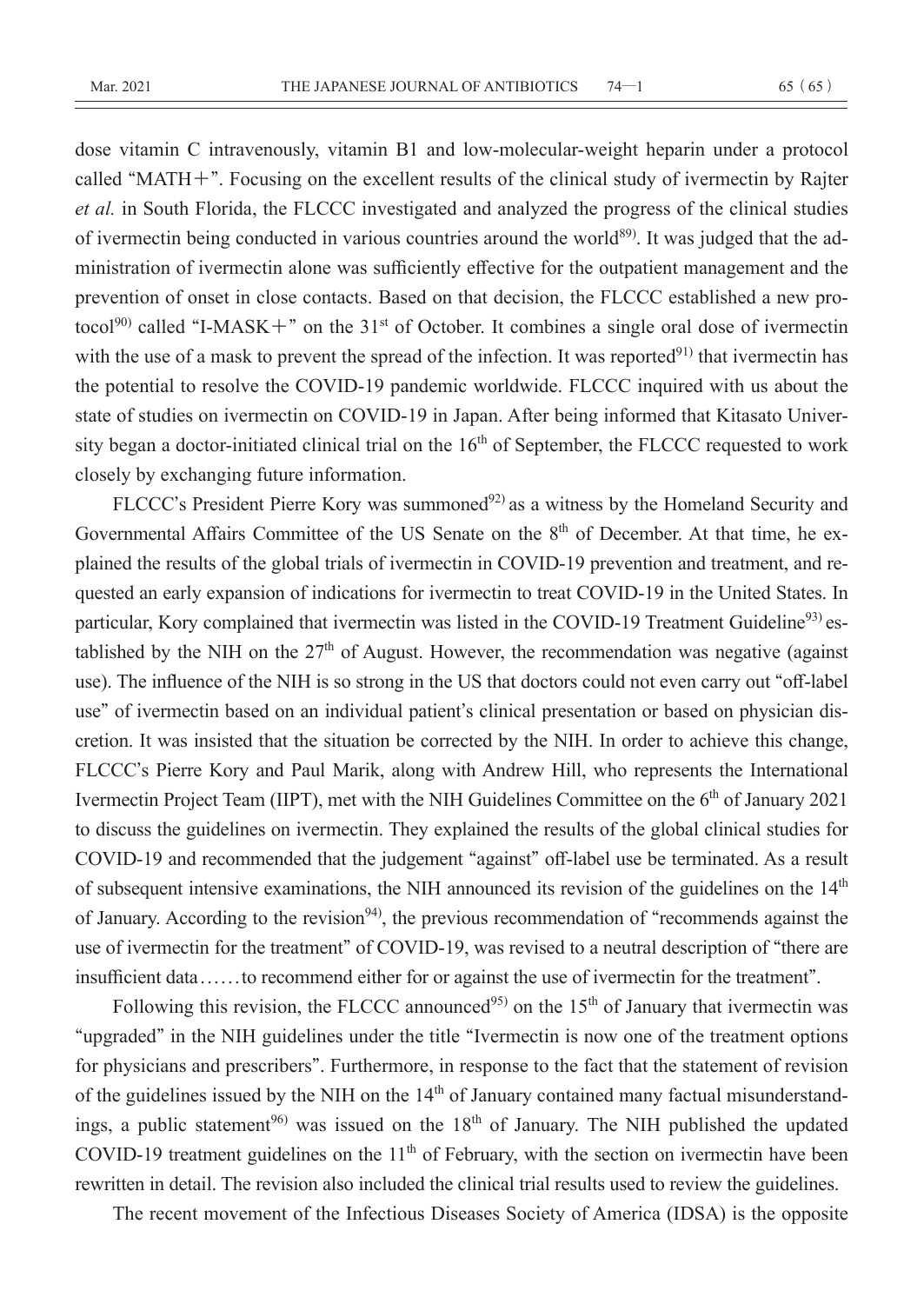of such a revision by the NIH. Their first guideline<sup>97)</sup> issued on the  $27<sup>th</sup>$  of April 2020 did not mention ivermectin. However, a new recommendation on ivermectin use (created on the 29<sup>th</sup> of January 2021) was added to the revised edition<sup>98)</sup> published on the  $5<sup>th</sup>$  of February (Version 3.8.0). There are 19 recommendations. Item 18 is intended for critically ill inpatients and item 19 is intended for outpatients. In their descriptions, the IDSA Committee opposes the use of ivermectin outside of clinical trials, stating that these are **"**Conditional recommendations,**"** of **"**very low certainty of evidence**"**. This statement has not been corrected in the latest version (Version 3.10.0) issued on the 18<sup>th</sup> of February, and is inconsistent with the revision of the NIH guidelines. Traditionally, the NIH and the IDSA have coordinated on the diagnosis and treatment of infectious diseases and clinical evaluation methods for anti-infective drugs. The two have also usually carried out their respective activities based on a common approach. It is confusing to show differing guidelines between the NIH (the Governmental research administrative organization) and the IDSA (a specialized academic society). In fact, the recent issuance of the IDSA guidelines following the revision of the guidelines by the NIH, could be considered a fundamental denial of the efforts of the NIH and thereby contribute to a state of increased confusion. Given the problems that occur when clinical physicians do not administer ivermectin in accordance with the IDSA

## **Table 3. The excerpt of the "Summary of the clinical trials evidence for ivermectin in COVID-19" presented by the FLCCC Alliance as of the 11th of January 2021**

as of the 11<sup>th</sup> of January 2021

#### Properties of Ivermectin

- 1) Ivermectin inhibits the replication of many viruses, including SARS CoV-2, influenza, and others;
- 2) Ivermectin has potent anti-inflammatory properties with multiple mechanisms of inhibition.
- 3) Ivermectin diminishes viral load and protects against organ damage in animal models;
- 4) Ivermectin prevents transmission of COVID-19 when taken either pre- or post-exposure;
- 5) Ivermectin hastens recovery and decreases hospitalization and mortality in patients with COVID-19;
- 6) Ivermectin leads to far lower case fatality rates in regions with widespread use.

#### Evidence Base Supporting the Efficacy of Ivermectin in COVID-19

Controlled trials studying the prevention of COVID-19 (8 trials completed)

- \* 3 RCT's with large statistically significant reductions in transmission rates, a total of 774 patients
- $^{\ast}$  5 OCTs with large statistically significant reductions in transmission rates, a total of 2,052 patients

Controlled trials in the treatment of both early and hospitalized COVID-19 patients (19 trials completed) \* 5 RCT's with large, significant reductions in time to recovery or hospital length of stay, a total of 774

- patients \* 1 RCT with a large, statistically significant reduction in rate of deterioration/hospitalization, total of
- 363 patients
- $^\ast$  2 RCTs with significant decreases in viral load, days of anosmia, cough, or time to recovery, a total of 85 patients
- \* 3 RCT's with large, significant reductions in mortality, a total of 695 patients
- \* 3 OCT's with large, statistically significant reductions in mortality, a total of 1,688 patients
- [RCT's = randomized controlled trials, OCT's = observational controlled trials). Every clinical trial shows a benefit, with RCT's and OCT's reporting the same direction and magnitude; nearly all are statistically significant. ]

#### Number of Studies and Patients Among the Existing Clinical Trials of Ivermectin in COVID-19

- \* 27 controlled trials, including a total of 6,612 patients have been completed using well matched control groups
- \* 16 trials, including over 2,500 patients, are prospective, randomized, controlled studies
- \* 11 of the 27 trials have been published in peer reviewed journals, 3,900 patients, remainder are in pre- $_{\rm print}$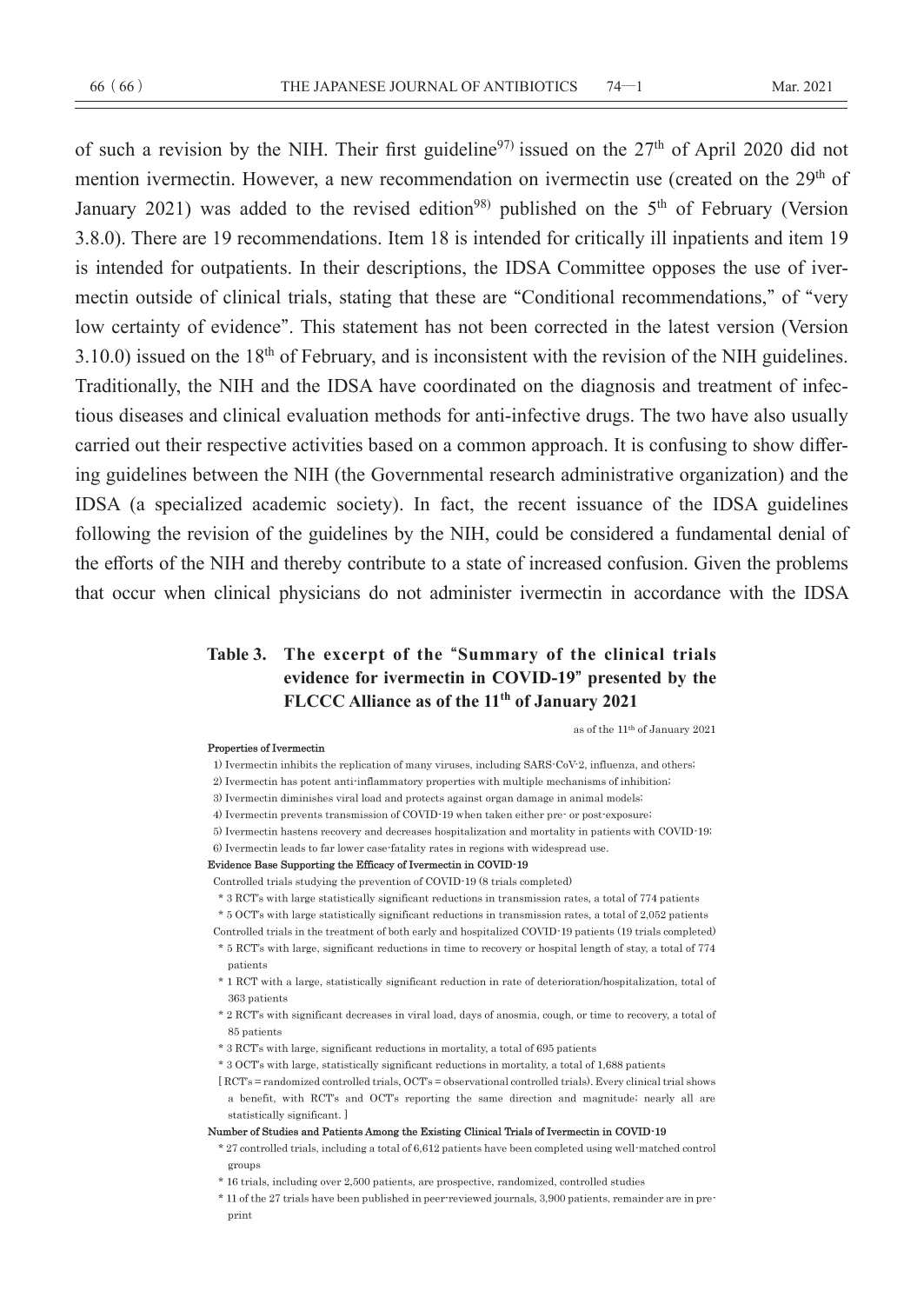guidelines, it is necessary to urgently revise such guidelines in accordance with the NIH guidelines.

In addition, the FLCCC Alliance summarizes and publishes the results of research and analysis of clinical trials of ivermectin for COVID-19 conducted worldwide. The first summary was published on the 22<sup>nd</sup> of December 2020. Its content has been kept up to date in a timely manner, with the addition of further information<sup>99)</sup> on the  $11<sup>th</sup>$  of January 2021 (at the time of the writing of this review). Since this document summarizes the world situation in a very clear and concise manner, a portion is presented in Table 3. Based on the outcomes in a total of 6,612 patients enrolled in 27 clinical trials (8 for prophylactic and 19 for therapeutic purposes), ivermectin was found to prevent the development of disease in COVID-19-exposed patients, accelerate patient recovery, reduce the need for hospitalization, and reduce mortality. It encourages the clinical use of ivermectin for COVID-19.

Based on the results of such accumulated clinical trials, the FLCCC Alliance issued a public letter<sup>100)</sup> requesting a reconsideration of the protocol for the ivermectin clinical trials published by the University of Oxford on the 23<sup>rd</sup> of January. The letter argues that giving placebos to a control group of patients in trials already making use of existing off-label drugs does not ensure the life and health of clinical trial patients. These types of studies would be in violation of the fundamental principle of the Helsinki Convention. Ivermectin is an off-label drug and has already been shown to be effective in numerous clinical trials for COVID-19. It should be considered as a part of standard treatment. The study design is a placebo-controlled comparative study. Instead of using a placebo, the request was made to change the ethical setting and compare the timing, dose, or duration of treatment of ivermectin in COVID-19.

### **5) Meta-analysis of clinical trial results**

During this COVID-19 pandemic, a major change has taken place in the fields of medical and natural science research in terms of the usual practices of the disclosure of information. It is now required to publish obtained test results as soon as possible. Before this, publishing in print was done in many specialized magazines and academic journals and a form of early publication by online services called advanced online publication, or electronic publishing, was done in a competing fashion. Specialized journals that were only published online without publishing in print were also extensively used and the publication of research results was becoming increasingly diverse. To date, one year has passed since the COVID-19 pandemic was declared. For example, a literature search for COVID-19 and SARS-CoV-2 on PubMed will result in more than 100,000 hits. And many of them are preliminary reports in advance of peer review—called preprints. There are first, second, and third epidemic waves all over the world. The rapidly changing areas of vaccine development, the emergence of mutant viruses, the appearance and exit of therapeutic drug candidates, *etc.*, are research results that cannot wait to be published in the traditional print format. The peer-reviewed process itself takes several months to complete. In many cases,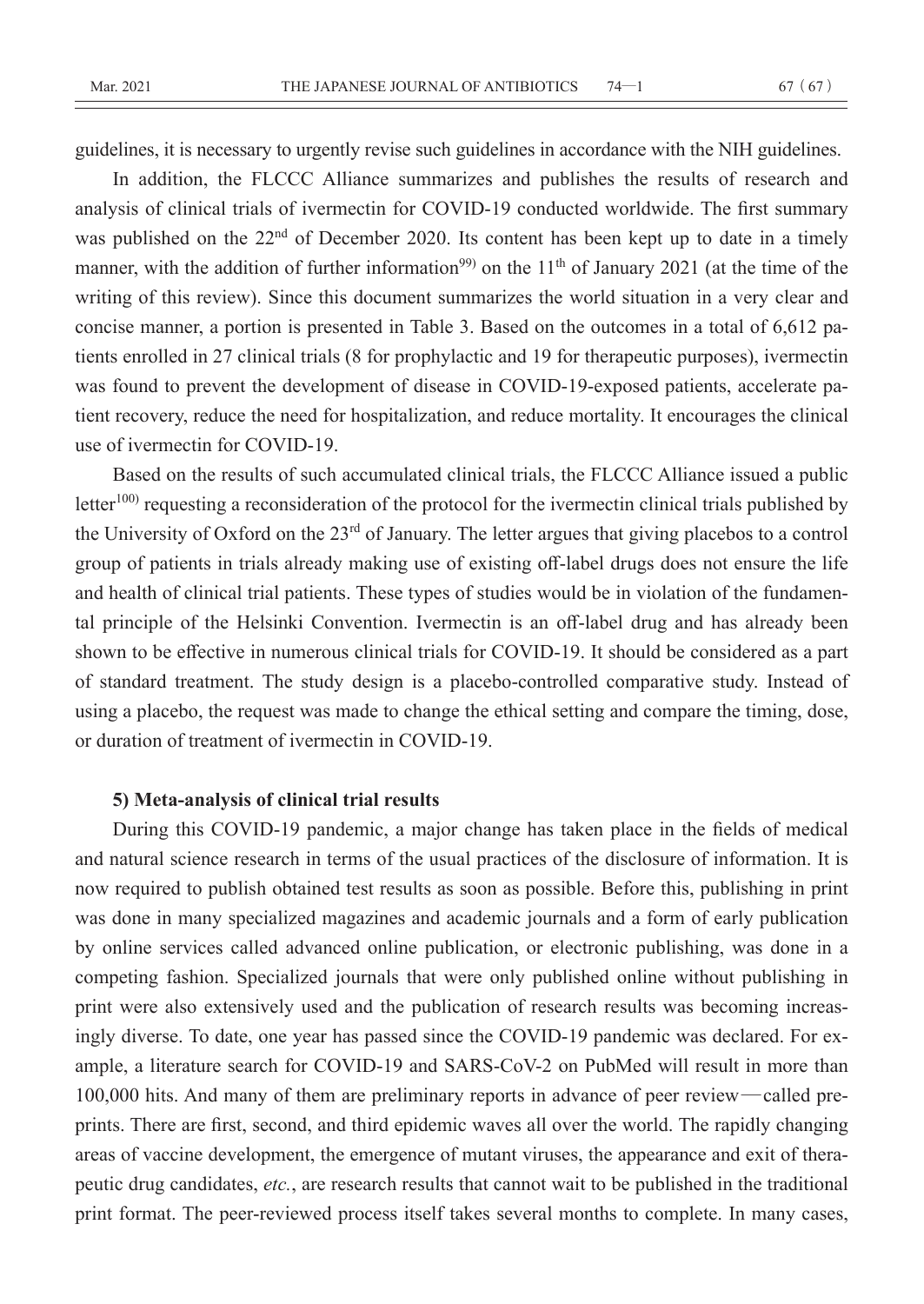the research results are inevitably published in the form of preprints and then peer-reviewed, whereupon they will then remain as an official treatise.

Most of the clinical trial results of ivermectin for COVID-19 have been published as preprints. About 20 of them have been recognized as official treatises following peer review. Sometimes, the contents of the publication are not changed at all from their preprints, except in the form of some updates. The argument raised from regulatory authorities that preprinted publications do not always provide sufficient evidence is not correct. In fact, some treatises that have been peer-reviewed in advance and later published in print have been withdrawn at a later date. As a final point, it should be remembered that there is a difference in the publication method of a study for the purpose of early publication; the certainty of evidence should be judged by comprehensively evaluating the protocol described in the study, as well as the analysis of the results.

After carefully searching for, organizing, and analyzing the clinical trial results of ivermectin for COVID-19 announced in such preprints, a Twitter account called **"**@CovidAnalysis**"** was set up on the web on the 26<sup>th</sup> of November 2020. In the first edition of this site, meta-analyses of 19 clinical trials (including 8 randomized controlled trials) were displayed in bar graphs and forest charts. These serve as very powerful visual sources of data. On this site, new study results are being added, one by one, from researchers around the world. In such a fashion, the meta-analysis is being repeated and growing at the same time. For example, the second edition was updated to a meta-analysis of 22 trials on the 4<sup>th</sup> of December. By the sixth edition on the 16<sup>th</sup> of December, it had been updated to a meta-analysis of 26 studies. The amount of information available from this site is enormous. Medical professionals attempting to use ivermectin clinically for COVID-19 are collaborating together to build a large real-time database. The information on the site has reached its 37th edition<sup>101)</sup> on the 27<sup>th</sup> of February 2021. By that time, the meta-analysis has been performed on 14,906 patients in 42 clinical studies (including 21 randomized controlled trials with 2,869 patients). It reported improvements of 83% in early treatment, 51% in late treatment, and 89% in the prevention of onset of disease. Based on the results of these 42 trials, it concludes that the probability of this judgment on ivermectin**'**s superior clinical performance being false is estimated to be 1 in 4 trillion.

Meanwhile, at IIPT, represented by a WHO consultant Andrew Hill of the Department of Pharmacology at Liverpool University, the results of 18 clinical trials conducted by 40 members from 13 countries (in their own clinical trial organization, totaling 2,282 subjects) were metaanalysed<sup>102)</sup>. A report was issued only after carrying out a repeated examination of all the items to be analyzed, as well as the analysis methods to be used. In the meta-analysis of six of these randomized trials (of moderate to severely ill patients), the mortality rate of 14/650 (2.1%) in the ivermectin group was significantly lower ( $p=0.0002$ ) than the mortality rate of 57/597 (9.5%) in the control group. It also confirmed excellent clinical improvement with ivermectin, showing a shorter hospital stay. According to a personal letter from Hill, the IIPT holds regular meetings for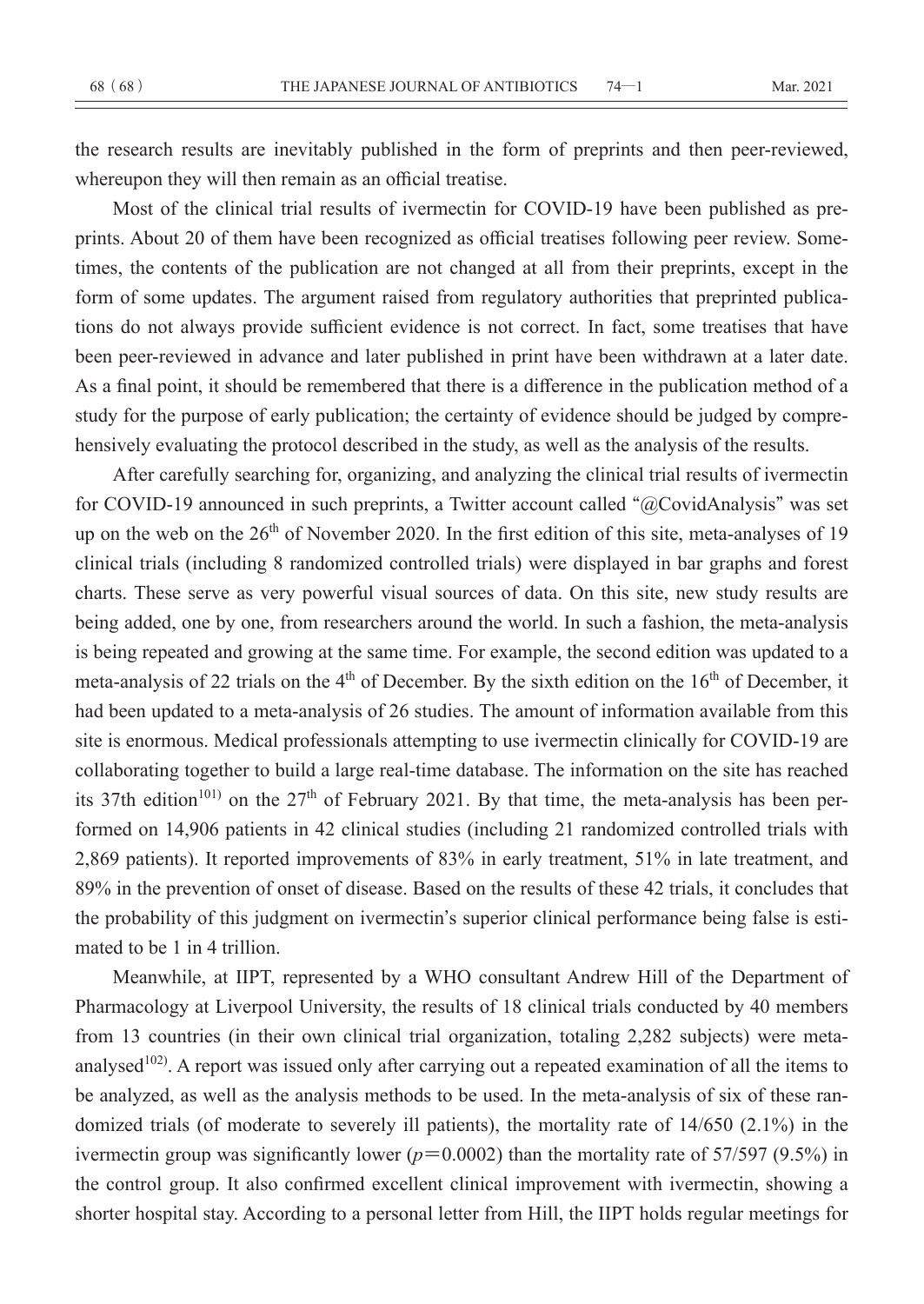the purpose of accumulating more data. Data was added for about 4,000 cases from six clinical trials on the 5th of February, and approximately 2,200 additional cases are expected by early March. It is predicted that additional clinical trial data for about 5,000 cases will be added by April. Among the source countries/regions of these data, there are ten developing countries and three developed countries (UK, France, and Spain). In the developed countries, clinical trials of vaccines and new antiviral drugs created by advanced science and technology are being conducted and there are no companies/organizations aiming to expand the indications for the repurposing of the existing drug ivermectin. In developing countries, however, enthusiastic studies on ivermectin are being conducted. If ivermectin, which is an inexpensive drug that is easily available, can cope with COVID-19, it has enormous implications for the possible treatment options available to the poorest communities in such countries. Kitasato University, in Japan, is conducting a doctor-initiated clinical trial, and its results, once obtained, will be added to the IIPT analysis.

When the results of such meta-analysis were obtained and collated with the clinical trial information collected so far, the meta-analysis results by more detailed experts were published $103$ . Teressa Lawrie of The Evidence-Based Medicine Consultancy Ltd (EBMC), a UK medical statistics consultancy and WHO data analysis consultant, provides a professional meta-analysis in support of FLCCC recommendations. Based on the detailed examination of 15 of the 27 clinical trials covered by the FLCCC (consisting of 6 with low bias and 9 with moderate bias) she reported the meta-analysis results. The results utilize forest plots on mortality, symptom improvement, symptom exacerbation, the required period for recovery, period until PCR becomes negative, the length of hospital stay, the necessity of admission to the ICU or use of a ventilator, and serious side effects. It was concluded that the ivermectin group was superior in all analyzed parameters except for side effects. However, her conclusion was different from that of the NIH committee who performed an evaluation using the same test results.

### **6) Results of registered clinical trials**

As of the end of January 2021, there were 55 clinical studies registered on ClinicalTrials.gov (with 2 exclusions) and 36 other clinical studies registered on the WHO site. This is a total of 91 clinical studies. Among these clinical studies registered (as seen in Table 2), 21 studies have already been completed, and the results of 18 have been published (Table 4). The order of publication in the table is the date of registration, and the study contents, judgment categories, and study results are briefly described. It is noted that most of the 18 studies<sup>104~121)</sup> have been implemented in developing countries. These are areas where there has been much difficulty with COVID-19 countermeasures. Due to small sizes, some studies were completed in short periods of time. However, it can be said that the earnest desire to complete the studies as quickly as possible also confirms the efficacy of ivermectin in driving the progress of such studies. Of the 18 studies in the table, 13 showed that the ivermectin test group was significantly superior to the control group in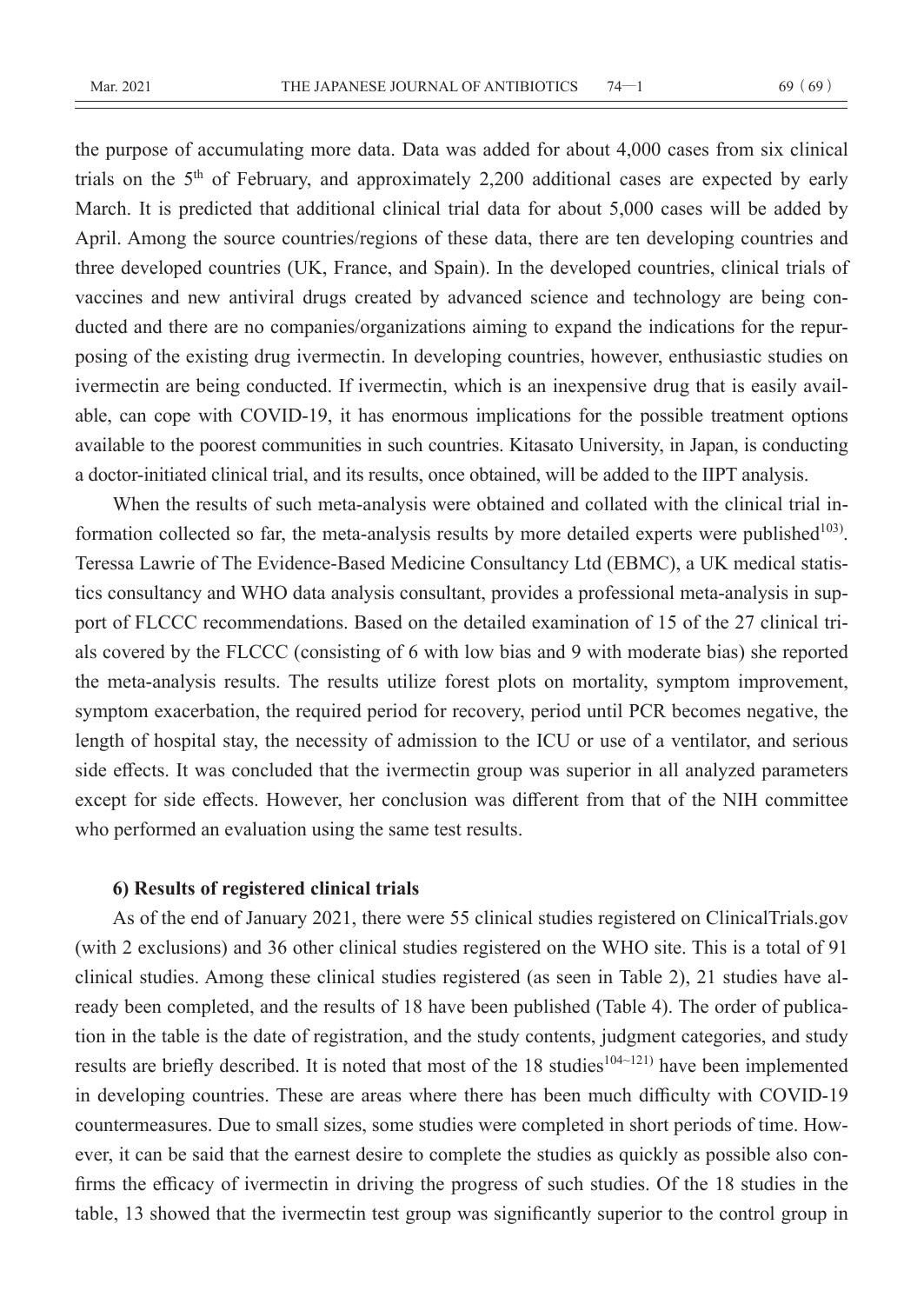| Registration No.     | Main author         | Country    | Study         | Study period  | Outcome         | Ivermectin group       | Control group           | Significance |
|----------------------|---------------------|------------|---------------|---------------|-----------------|------------------------|-------------------------|--------------|
| NCT04343092          | Gorial FI           | Iraq       | Phase 1       | $4/18 - 6/1$  | Hospital stay   | $7.62 \pm 2.75$ (16)   | $13.22 \pm 5.90$ (70)   | $p=0.00005$  |
| NCT04381884          | Krolewiecki A       | Argentina  | RCT Phase 2   | $5/18 - 9/29$ | Viral eliminate | 72% (30)               | $42\%$ (15)             | $p=0.004$    |
| NCT04390022          | Chaccour C          | Spain      | RCT Phase 2   | $7/31 - 10/9$ | Symptoms        | $\Sigma$ =72 days (12) | $\Sigma$ =158 days (12) | p<0.001      |
| NCT04392713          | Bukhari KHS         | Pakistan   | <b>RCT</b>    | $3/15 - 6/15$ | Viral eliminate | 37/41 (90.2%)          | 20/45 (44.4%)           | $p=0.001$    |
| NCT04399746          | Espitia-Hernandez G | Mexico     | Pilot study   | $5/15 - 6/10$ | Symptoms        | $0/28(0.0\%)$          | 7/7 (100%)              |              |
| NCT04422561          | Shouman WM          | Egypt      | RCT Phase 3   | $5/31 - 7/27$ | Prophylaxis     | 15/203 (7.4%)          | 59/101 (58.4%)          | p<0.001      |
| NCT04425850          | Carvallo HE         | Argentina  | Observational | $6/1 - 8/10$  | Prophylaxis     | $0/131$ $(0.0\%)$      | 11/98 (11.2%)           | p<0.0001     |
| NCT04425863          | Carvallo HE         | Argentina  | Observational | $5/1 - 8/30$  | Mortality       | 1/167(0.59%)           | National av 2.1%        |              |
| NCT04434144          | Chowdhury AT        | Bangladesh | Observational | $5/2 - 6/5$   | Symptoms        | 41/60 (63.3%)          | 30/56 (53.57%)          |              |
| NCT04446429          | Cadegiani FA        | Brazil     | <b>RCT</b>    | $6/2 - 12/11$ | Hospitalization | $0/110(0.0\%)$         | 27/137 (19.7%)          | p<0.001      |
| NCT04523831          | Mahmud R            | Bangladesh | RCT Phase-3   | $6/1 - 9/10$  | Symptoms        | 111/183 (60.7%)        | 80/180 (44.4%)          | p<0.03       |
| NCT04591600          | Hashim HA           | Iraq       | RCT Phase-2   | $6/1 - 10/19$ | Symptoms        | 3/70 (4.28%)           | 7/70 (10.0%)            | p > 0.05     |
| NCT04646109          | Okumus N            | Turkey     | RCT Phase-3   | $5/11 - 9/2$  | Symptoms        | 14/30 (46.7%)          | 11/30 (36.7%)           | $p=0.43$     |
|                      | Elgazzar A          | Egypt      | RCT           | $6/8 - 10/30$ | Symptoms        | 193/200 (96.5%)        | 124/200 (62.0%)         | p<0.001      |
| NCT04668469          |                     |            | RCT           |               | Prophylaxis     | 2/100 (2.0%)           | 10/100 (10.0%)          | p<0.05       |
| IRCT20200408046987N1 | Niaee MS            | Iran       | RCT Phase 3   | $6/1 - 7/15$  | Mortality       | 4/120(3.3%)            | 11/60 (18.3%)           | $p=0.001$    |
| IRCT2011122400850N3  | Rezai M             | Iran       | RCT Phase-3   | $5/21 - 8/22$ | Symptoms        | $4.1$ days $(51)$      | $5.2$ days $(52)$       | $p=0.018$    |
| ISRCTN40302986       | Babalola OE         | Nigeria    | RCT Phase-3   | $4/23 - 10/6$ | Viral eliminate | 5.33 days (42)         | 9.15 days (20)          | p<0.01       |
| CTRI/2020/06/026001  | Mohan A             | India      | RCT Phase 3   | $6/25 -$      | Hospitalization | $2/40(5.0\%)$          | $6/45$ $(13.3%)$        | $p=0.27$     |

**Table 4. Summary of the results of the registered clinical trials**

RCT: randomized clinical trials, figure in brackets: number of patients, av: avarage

terms of judgment categories. There are concerns that the scale of the trials, the presence or absence of masking, and the judgment categories are biased. However, in the pandemic conditions of acute diseases such as COVID-19, where a difference between rapid deterioration and improvement of the patient**'**s condition is clear, and the differences from the control group are also clear, it is unlikely that there will be a bias as seen in clinical trials of drugs for normal chronic diseases. As to the concern of **"**publication bias**"** (generally described as only positive results being reported and negative results being buried), it is not a likely scenario. All of the enrolled clinical studies shown in Table 4 are doctor-initiated clinical studies. None of these studies are company-oriented studies where there is a reporting obligation to the organization that bears the cost of the trial. Furthermore, some of these trials also include national security implications for the country in question. Therefore, associated publication bias is unlikely. In particular, for clinical trials registered with ClinicalTrials.gov in the United States, it must be taken into account that a report of results<sup>122)</sup> is required.

### **7) Unregistered clinical studies and mass distribution of ivermectin**

The first clinical study of ivermectin in COVID-19 around the world was a retrospective analysis by Rajter *et al.* in South Florida, USA. It was an observational investigation with the result that ivermectin administration correlates with a reduction of in-hospital mortality due to COVID-19. When these findings spread on the web as a medRxiv preprint in early April of 2020, many clinical studies were then conducted at medical institutions around the world, having difficulty responding to the COVID-19 pandemic, to confirm the therapeutic and preventive effects of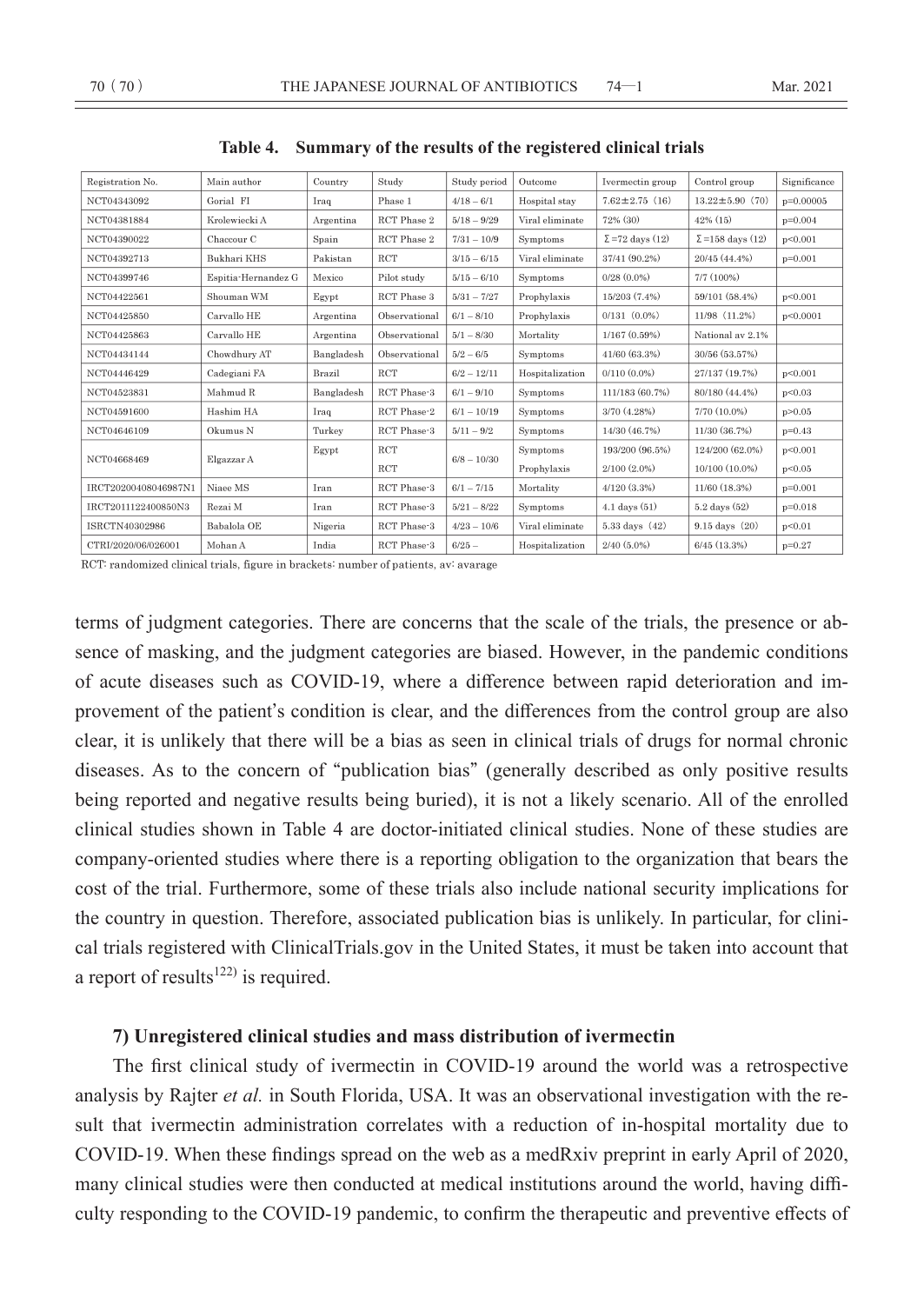ivermectin. Following the publication of an extensive review of ivermectin**'**s antiviral activity<sup>123,124)</sup> and a commentary on its clinical application<sup>125)</sup> to COVID-19, many medical facilities around the world began clinical studies under approvals by institutional or regional ethical review boards. Clinical studies that are not registered with the official clinical trial registration sites are now being extensively conducted and the results<sup>126~132)</sup> reported.

On the other hand, in Peru, the results of *in vitro* studies by Caly *et al.* and the clinical results of Rajter *et al.* were highly evaluated. Consequently, it was decided on the 8<sup>th</sup> of May to issue treatment guidelines for the administration of two drugs, hydroxychloroquine and ivermectin, in mildly ill patients, and three drugs, hydroxychloroquine, azithromycin and ivermectin, in moderately and severely ill patients with COVID-19. According to a detailed study<sup>133)</sup> by Chamie-Quintero *et al.*, Peru distributes packs containing ivermectin and other medicines to the public. In the Lima region, where distribution of the packs was delayed, it was confirmed that the infection rate of COVID-19 and mortality rate were significantly higher compared to the other eight regions where packs had been distributed earlier. In Peru, the Ministry of Defense, the Army, the Navy, the Air Force, and the Police have mass-distributed ivermectin through an operation against COVID-19 named **"**Mega-Operation Tayta (MOT)**"**. These efforts resulted in a decrease in nationwide deaths by one fourteenth (1/14). However, that number started to increase after the distribution was stopped due to a change of government in November. It continued to further rapidly increased by 13 times as of the 1<sup>st</sup> of December. It is expected that this trend will continue to increase in the future (David Scheim personal communication)<sup>134)</sup>. In Bolivia, a neighboring country of Peru, ivermectin for  $350,000$  people was distributed free of charge from the  $12<sup>th</sup>$  of May. Paraguay placed restrictions on the sale of ivermectin. In Colombia, advocates sought for policy decisions to prevent ivermectin abuse. It is reported that ivermectin is also distributed in Brazil at the discretion of local governments, although not nationwide.

In the above-mentioned **"**@CovidAnalysis**"** meta-analysis site on the web, the world map shown in Fig. 2 was displayed on the summary page (from its  $26<sup>th</sup>$  edition) on the  $5<sup>th</sup>$  of February 2021. It indicates countries where ivermectin is being applied as a COVID-19 countermeasure. It illustrates the countries and provides information on each country. Figure 2 quotes the latest version on the 27th of February, notice that Japan was included in the category of **"**SOME RE-GIONS**"** in light green. It was included on the grounds based on an announcement by the Ministry of Health, Labor and Welfare, Japan on the  $16<sup>th</sup>$  of June 2020. That announcement, in an English guidance document<sup>135)</sup>, stated that ivermectin, which is available as a treatment for scabies in Japan, can be used off-label for COVID-19 in the clinical management of COVID-19 patients. However, since its indication has not yet been approved for ivermectin, it has been described that it should be used only after careful consideration by clinicians and patients. In Japan, as of June 2020, regulatory authorities have already approved the off-label use of ivermectin for COVID-19. We will accelerate clinical trials in Japan in order to obtain expanded indications as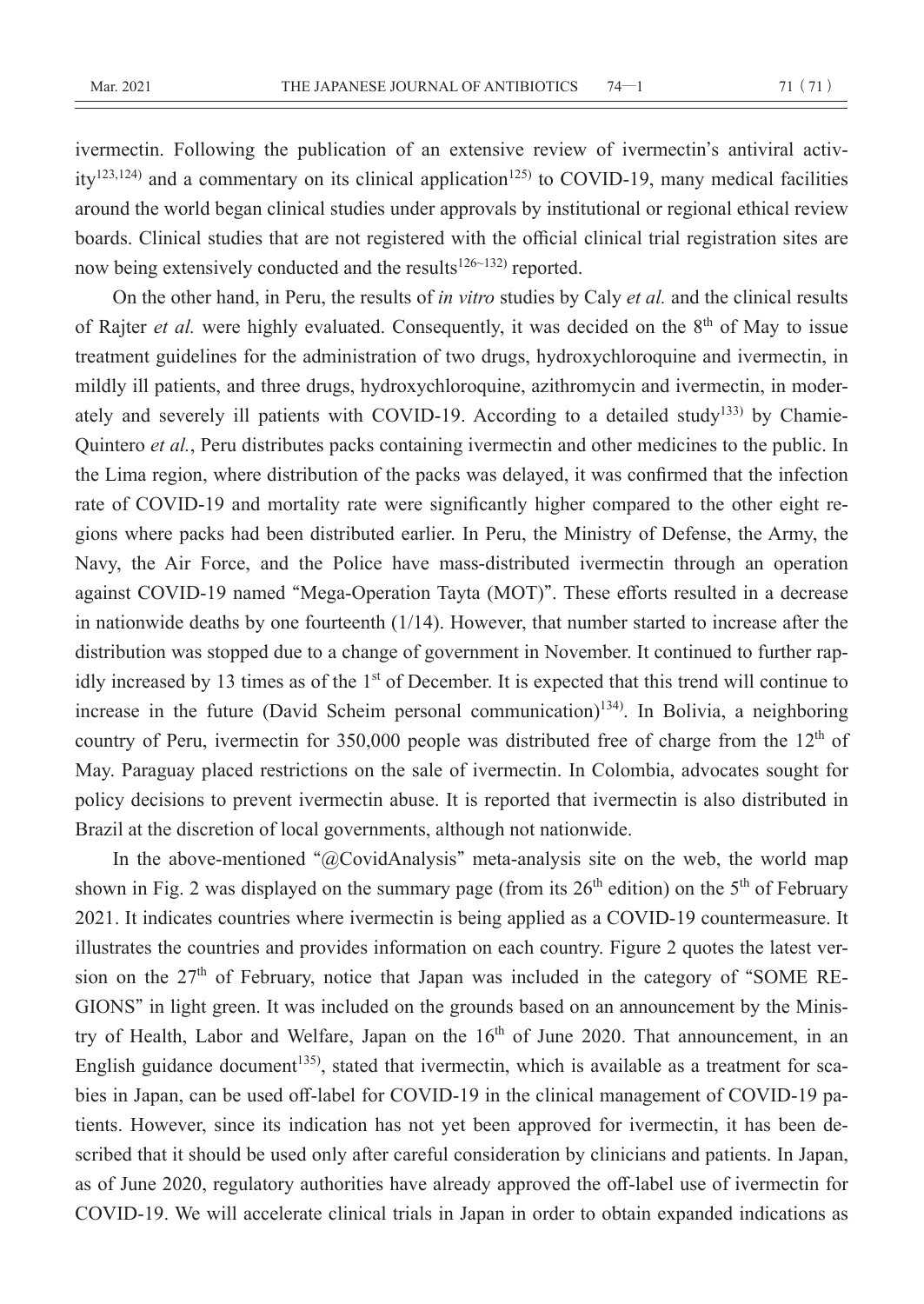

**Fig. 2. Countries where ivermectin is adopted for COVID-19 [quoted from Covid Analysis Version 37, Feb 27, 2021] 〔https://ivmmeta.com/〕**

soon as possible.

The display in Fig. 2 distinguishes between cases (shades of green) where ivermectin is used throughout the country, where it is widely used, where it is used in a limited way, and where it is used in a mixed manner. Table 5 summarizes these distinctions and the conditions of use for each country. Ivermectin is used in the treatment or prevention of COVID-19 in 24 countries around the world. It has already been approved for nationwide use in 14 countries and there is an accumulation of conducted clinical study results for each of these countries. The number of countries has also been increasing since the beginning of 2021.

Ivermectin has already been provided free of charge to endemic areas of two diseases since 1987. The **"**Mectizan Donation Program; MDP**"** (in cooperation with the WHO) has distributed<sup>136)</sup> ivermectin to prevent the onset of river blindness and lymphatic filariasis.  $300-400$ million doses are distributed annually to approximately 70 countries/regions. A total of 3.7 billion doses have been widely distributed over 30 years. Very few serious side effects have been observed, and it is considered to be a drug whose safety has been sufficiently confirmed. Comparing 19 countries participating in the African Program for Onchocerciasis Control (APOC) with 35 countries not participating in it, has yielded interesting results. APOC participating countries were found<sup>137)</sup> to have a COVID-19 morbidity rate 8% lower and a mortality rate 28% lower than those of non-AOPC participating countries. In Africa, the incidence of COVID-19 disease per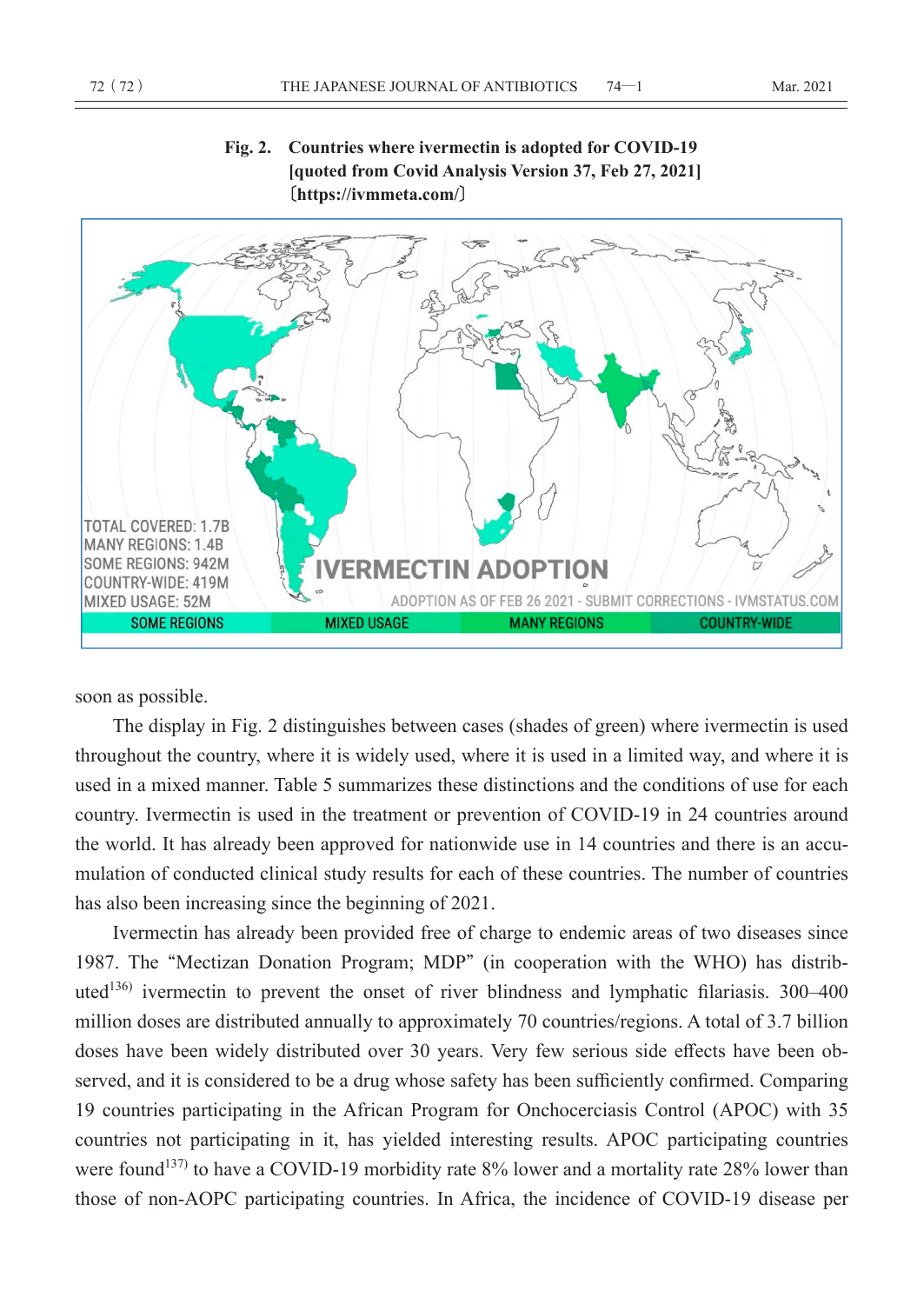100,000 population in countries using ivermectin for preventive chemotherapy (PCT) has been reported<sup>138)</sup>. The rate is significantly lower  $(p=0.017)$  than in countries that do not have PCT. **"**Mectizan®**"** is the trade name of the dedicated ivermectin tablet used in the distribution program. Merck**'**s **"**Stromectol®**"** tablet is used for the treatment of fecal nematodes and scabies in the United States and in Japan. For animal treatments, tablets, ointments, liquids, and injections under the trade name **"**Ivomec®**"** are used to prevent disease damage caused by parasites and insects. More than 30 years have passed since it was placed on the market, and generic products are also used. Under the situation where ivermectin is distributed to prevent the spread of COVID-19 infection in South America, illegal ivermectin has entered the black market. This includes iver-

| Country         | State                 | Condition                    | Data on      |
|-----------------|-----------------------|------------------------------|--------------|
| Argentina       | mixed usage           |                              | Jan 26,2021  |
| Bangladesh      | country-wide adoption |                              |              |
| Belize          | country-wide adoption | used for serious cases       | Dec 18, 2020 |
| Bolivia         | country-wide adoption |                              |              |
| Brazil          | used in some regions  |                              | Jan 26, 2021 |
| Bulgaria        | country-wide adoption |                              |              |
| Czech           | country-wide adoption | use in hospitalized patients | Mar 3, 2021  |
| Dominican Rep.  | country-wide adoption |                              | Sep 30, 2020 |
| Egypt           | country-wide adoption |                              | Nov 30, 2020 |
| Guatemala       | country-wide adoption |                              | Jan 23, 2021 |
| Honduras        | country-wide adoption |                              | Apr 23, 2020 |
| India           | used in many regions  | used in many states          |              |
| Iran            | used in some regions  | Manufacturing own ivermectin |              |
| Japan           | used in some regions  | *1 & *2 see footnote         | Feb 13, 2021 |
| Lebanon         | country-wide adoption |                              | Jan 27, 2021 |
| Mexico          | used in some regions  |                              | Dec 29, 2020 |
| Nicaragua       | country-wide adoption |                              | Jan 15, 2021 |
| North Macedonia | mixed usage           |                              | Jan 15, 2021 |
| Panama          | country-wide adoption |                              |              |
| Peru            | country-wide adoption |                              | May 8, 2020  |
| Slovakia        | mixed usage           | only late treatment          | Jan 27, 2021 |
| South Africa    | used in some regions  | must apply approval to use   | Jan 27, 2021 |
| <b>USA</b>      | used in some regions  |                              | Oct 31, 2020 |
| Venezuela       | country-wide adoption |                              |              |
| Zimbabwe        | country-wide adoption |                              | Jan 28, 2021 |

Table 5. Global ivermectin adoption for COVID-19 (as of the 26<sup>th</sup> of February 2021) **https://ivmmeta.com**

Used in 25 countries: 15 country-wide, 1 many regions, 6 some regions, 3 mixed usage

\*1: Nikkei News (Feb 9, 2021)

\*2: Clinical Management of Patients with COVID-19: A guide for front-line healthcare workers Version 2.1 https://www.mhlw.go.jp/content/000646531.pdf on June 16, 2020 on page 26: Off-label use of drugs available in Japan:

other drugs (no clinical trials in Japan) ; ivermectin (anthelmintic; indication: scabies)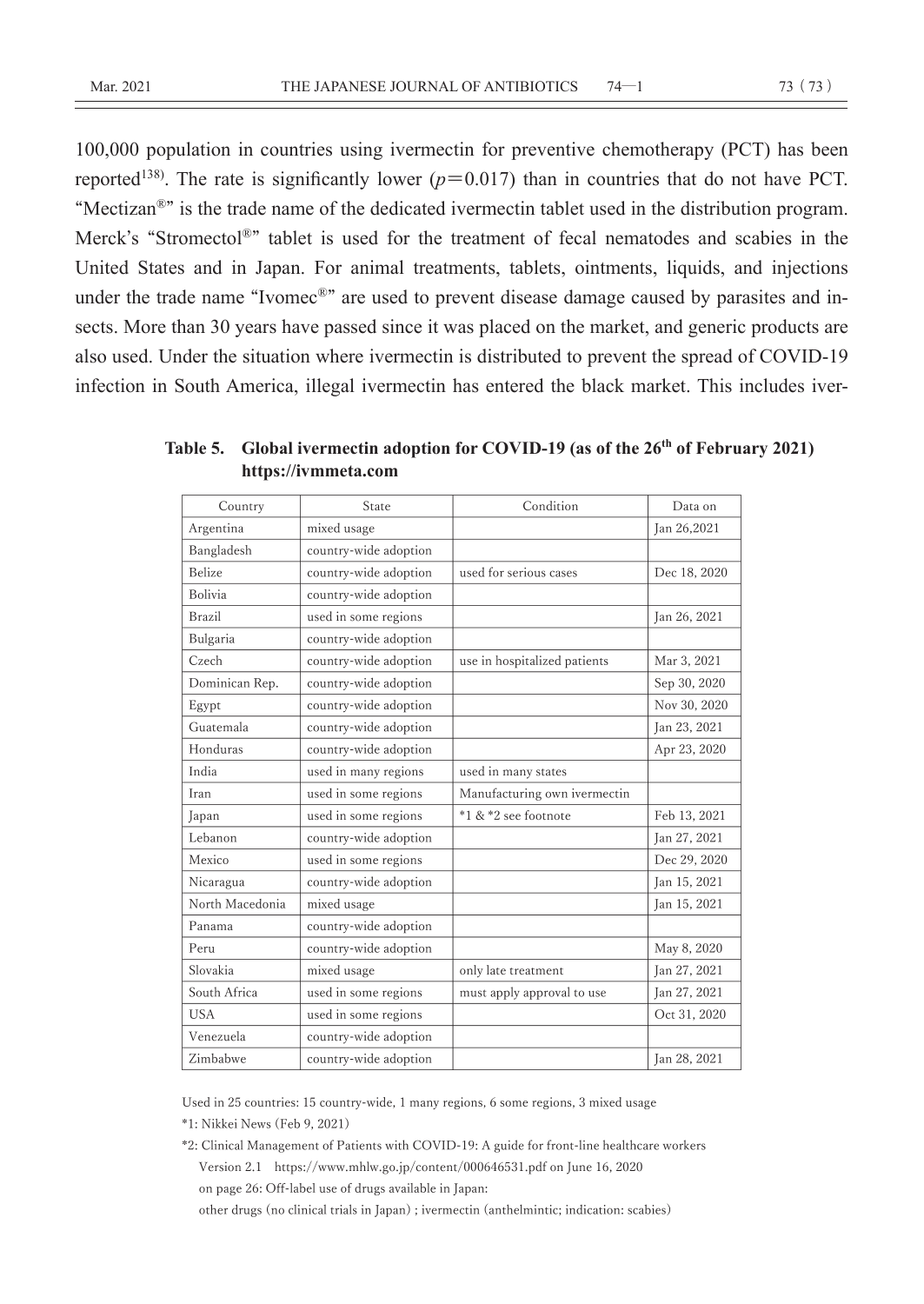mectin in injection form, which is used in high concentrations for cattle. It is reported that the preparations contain 0.27% or 1.0% and that polyethylene glycol is used as a base material for such veterinary intended use subcutaneous injections. There was concern about the occurrence of side effects when taking such veterinary intended use injections instead of oral preparations in the United States. The FDA issued an urgent warning letter<sup>80)</sup> stating that "Ivermectin preparations" for animals should not be taken**"**, but detailed background information surrounding the warning was not given. Consequently, the FDA**'**s warning falsely spread the impression that ivermectin was prohibited for use in COVID-19, causing further confusion.

An interesting expansion of the clinical application of ivermectin can also be seen in the prevention and treatment of COVID-19 in long-term care facilities for the elderly. In such facilities, residents and staff may often be required to take ivermectin in response to outbreaks of scabies. In France<sup>139</sup>, the prevalence of COVID-19 in facilities utilizing ivermectin for such purposes is significantly lower when compared to that of facilities where ivermectin is not taken.

# **4. Is Ivermectin Not Suitable for COVID-19 Treatment?**

Immediately after Caly**'**s paper was published online, the Mectizan Expert Committee, which runs the MDP, issued a statement<sup>140)</sup> that the concentration required to suppress the SARS-CoV-2 virus shown in the *in vitro* experiments was too high when compared to that obtained by the FDA-approved dose. When such a high dose is administered to obtain such a concentration in the body, there are concerns that severe side effects will occur. It was pointed out that since this was such a fundamental finding, it alone was sufficient to justify the ineffectiveness of ivermectin use against COVID-19.

The opinion of Merck has persisted and both the NIH and the IDSA have said that it is the fundamental component comprising the dissenting opinion for the use of ivermectin against COVID-19. The Pan American Health Organization (PAHO), which is the Americas branch of the WHO, also cited<sup>78)</sup> the same statement and opposed the use of ivermectin for COVID-19. The PAHO statement also emphasized that ivermectin is not included in the Solidarity Trial<sup>52</sup>, an evaluation study of repurposing drugs for COVID-19 being conducted by the WHO. The clinical effect of ivermectin on COVID-19 is manifested, as described in a subsequent statement from the FLCCC, by not only the suppression of SARS-CoV-2 replication, but also in the effects on the binding of the virus to the host cell, as well as effects on the host**'**s own inflammatory responses. This argument that it is based on such a complex mechanism is not taken into consideration at all, and the argument remains that it is only about the pharmacokinetics/pharmacodynamics (PK/PD) of ivermectin.

It has also been stated that, considering the purpose of MDP activities, if ivermectin is used in large quantities against COVID-19 as an **"**off-label use**"**, the market would quickly run out of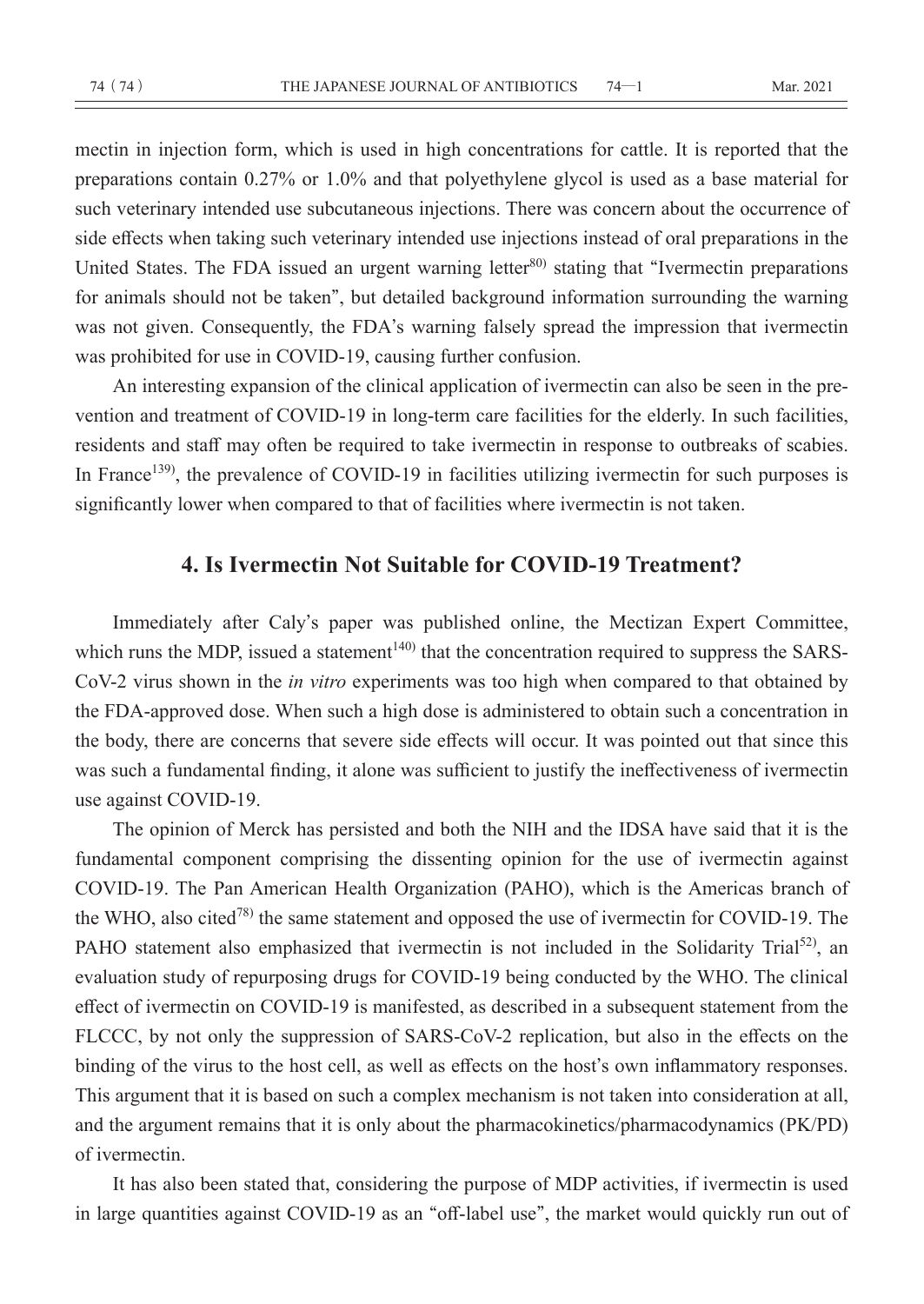ivermectin. The WHO even issued a warning<sup>141)</sup> that current stock supplies of the drug ivermectin might not remain adequate for patients with fecal nematodes and scabies (the original indications for ivermectin) if the drug is used for other purposes. Furthermore, given the indication of ivermectin use for scabies, the mite that causes scabies might also become more resistant to ivermectin after prolonged exposure to low concentrations of the drug. Therefore, the use of ivermectin in COVID-19 should be kept solely for use against the scabies mite and not be used to potentially contribute to a rise in resistance of the causative organism in the environment.

However, the question has been raised as to whether it is ethically correct to oppose, for such reasons, the use of ivermectin against COVID-19. There are already dozens of clinical trial results that have been accumulated to date that demonstrate that ivermectin is effective against COVID-19. Hundreds of thousands of people worldwide are being infected and thousands continue to die every day. The debate over whether ivermectin is not suitable for COVID-19 treatment has always been taken up at the FLCCC webinar every Wednesday at 7 p.m. (US East Coast Standard Time). It was also discussed at the British Ivermectin Recommendation Development (BIRD) conference, organized by Lawrie of EBMC on the afternoon of the  $20<sup>th</sup>$  of February (World Standard Time), with attendance of more than 70 ivermectin researchers from around the world. The BIRD conclusions were also submitted to the WHO after a summarization of the opinions from all the participants.

### **1) Merck Statement and FLCCC Alliance Response**

Worldwide, a total of 91 studies, 80 for treatment and 11 for prevention of onset in close contacts, are being conducted in 27 countries. As shown in Table 2, 74 are being carried out in the form of the usual phases of clinical trials, and 17 in the form of observational studies. Looking at the content of these trials, most of them are doctor-initiated clinical trials at the medical institution level, and only one each being conducted by a company in France and in the United States. The first approved company to manufacture and sale ivermectin was Merck & Co. in the United States. If this company had conducted a clinical trial to confirm the efficacy and safety of ivermectin for the recent COVID-19 pandemic, it could have been done in a very short period of time. Then, a necessary and sufficient amount of studies could have been conducted with a large number of cases, consultations and collaborations with regulators—the NIH, CDC and the FDA—carried out smoothly, and an Emergency Use Authorization (EUA) could have been issued much earlier than hydroxychloroquine and remdesivir. Had this happened, it is speculated that the widespread clinical use of ivermectin in the United States could have prevented a large number of affected and fatal cases.

Contrary to such speculation, Merck & Co. released a company statement<sup>142)</sup> dated the 4<sup>th</sup> of February 2021 stating that **"**Company scientists continue to carefully examine the findings of all available and emerging studies of ivermectin for the treatment of COVID-19 for evidence of effi-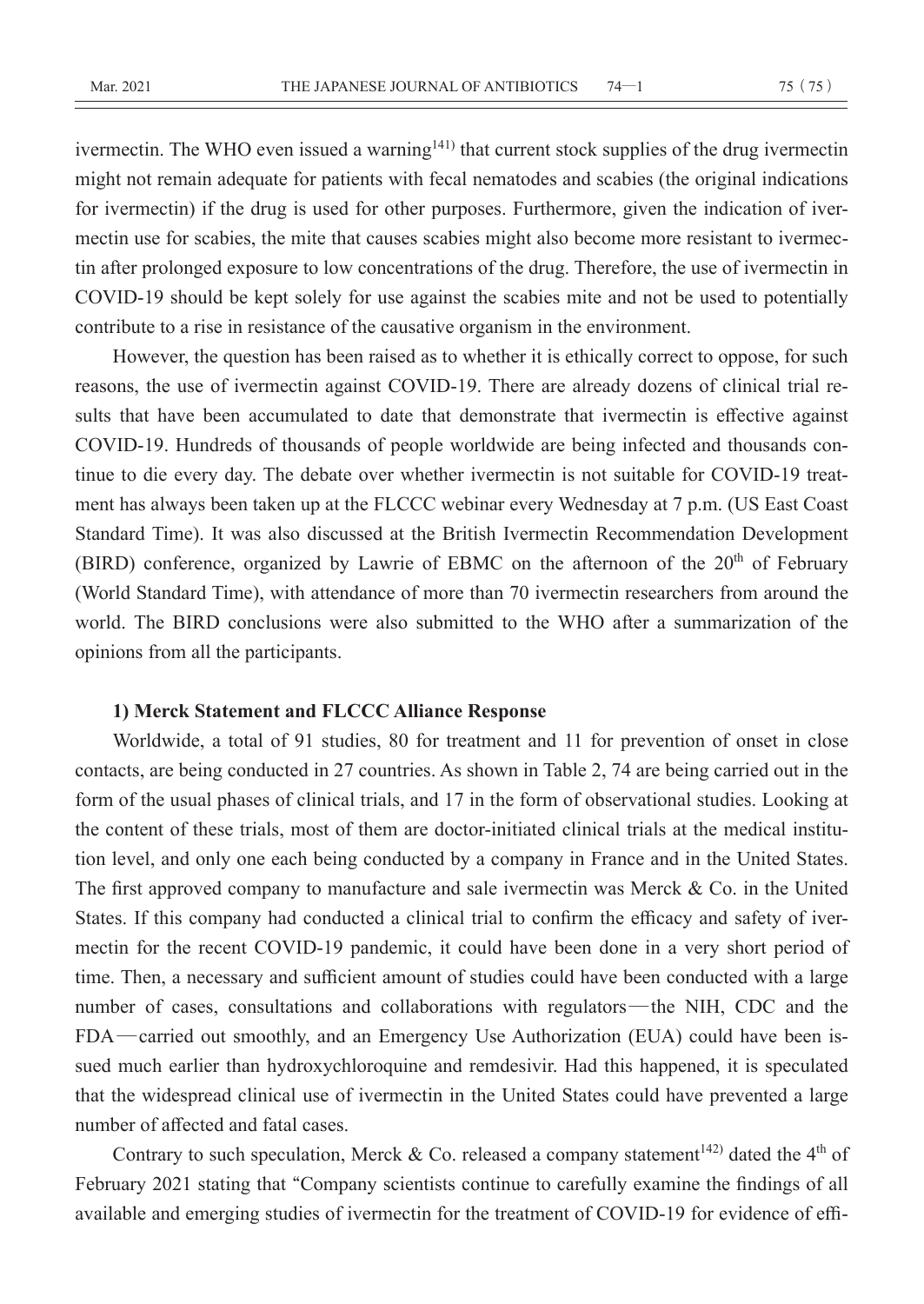cacy and safety. It is important to note that, to date, our analysis has identified: (1) No scientific basis for a potential therapeutic effect against COVID-19 from pre-clinical studies; (2) No meaningful evidence for clinical activity or clinical efficacy in patients with COVID-19 disease; and (3) A concerning lack of safety data in the majority of studies.**"** This Merck statement cites the package insert for Stromectol®, a product that the company sells, and describes details of the product**'**s indications and the known adverse events. It might be understandable that Merck has issued this statement with the intention of exempting the company from being liable for any adverse events caused by off-label use of the product for the treatment or prevention of COVID-19. For that purpose, Merck**'**s statement (regarding the three items described above) would not have caused any extra controversy without a description of the efficacy and safety of ivermectin for COVID-19. It has, however, created a big argument among the scientists involved in COVID-19 clinical studies, leading to controversy over the company**'**s management stance.

The FLCCC Alliance issued an official statement<sup>143)</sup> on the  $7<sup>th</sup>$  of February addressing the three items presented by Merck. Such statements are significantly different from the results of ivermectin in terms of the efficacy and safety reported by multiple expert groups around the world, including a meta-analysis of the latest scientific literature. In this controversy, the FLCCC Alliance side has refuted Merck**'**s allegations by citing recently published papers from eight groups around the world (five of which were published in 2021 and two in November and December 2020), official views issued<sup>94)</sup> by the NIH on the  $14<sup>th</sup>$  of January, and 16 other papers. However, Merck did not provide any scientific basis to support the three items claimed in their statement. As a consequence, the debate has now gone silent. Regarding the efficacy of COVID-19, it may be argued that there is a disagreement surrounding the scale of individual trials cited as scientific support and that the evaluations of the content of the studies are different. However, regarding the safety of ivermectin, Merck itself has announced on its public relations page that there were very few serious adverse events in the MDP over a period of more than 30 years. So, contradictory points have been raised as to why there are concerns about limited safety in the use of ivermectin for COVID-19.

In addition, regarding the issue that there is no scientific basis for the potential therapeutic effect on COVID-19 from preclinical studies, much evidence is shown in the six papers<sup>144~150</sup> of fundamental research presented by the FLCCC Alliance. Furthermore, 13 papers on clinical efficacy and safety also discuss the mechanism of action of ivermectin, which is the basis of clinical efficacy. Therefore, it is natural that there are criticisms that Merck**'**s claim is misunderstood; it is due to a lack of a sufficient search of existing documents on the topic. On the other hand, there are many opinions surrounding the background of Merck**'**s statement in that ivermectin competes with their development of MK-4482 (EIDD-2801). This may have been the reason it was eliminated. MK-4482 is a nucleoside analog that suppresses SARS-CoV-2 virus replication like remdesivir. Whereas remdesivir is an injectable drug, MK-4482 is an orally absorbable prodrug capa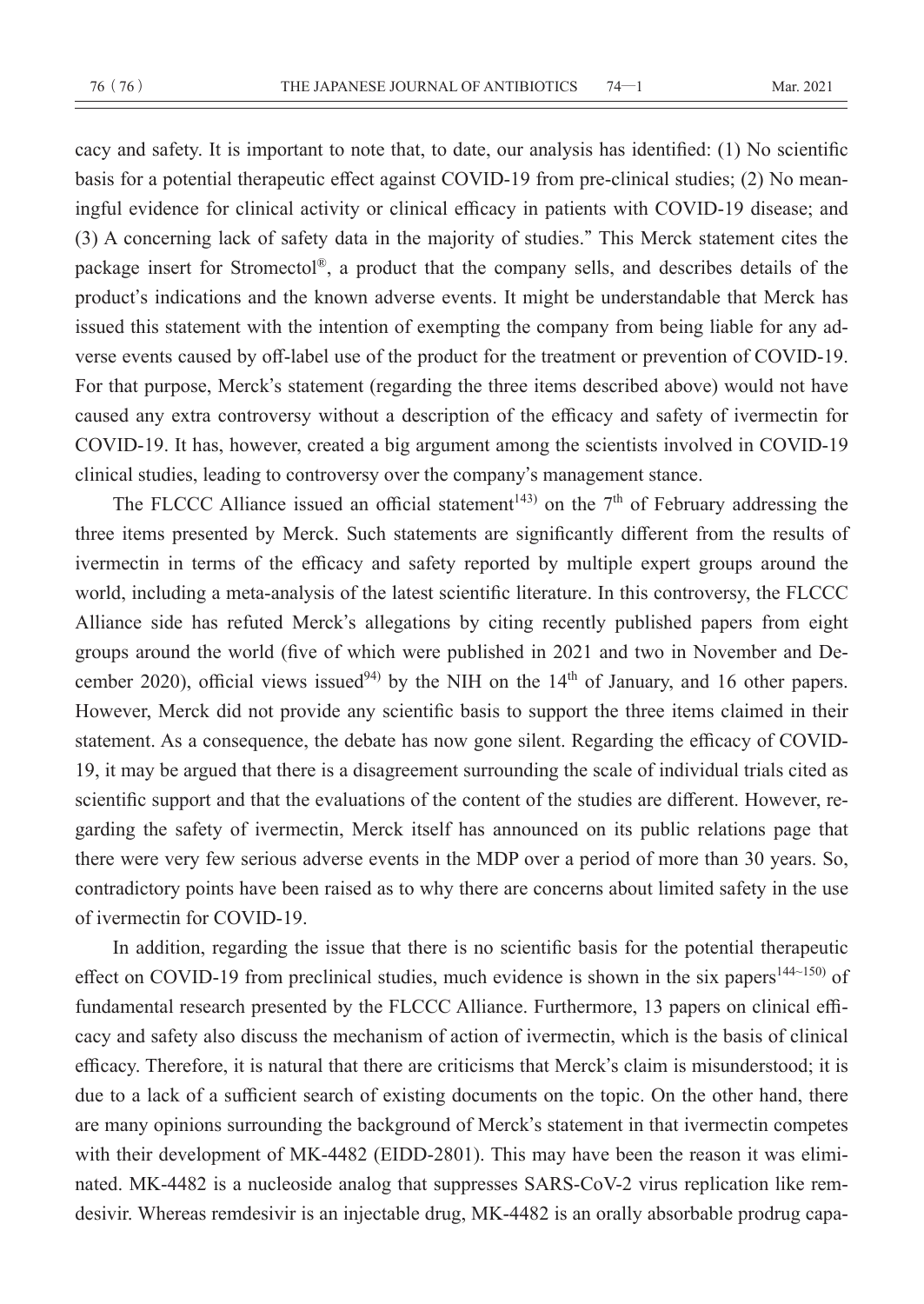ble to treat mildly ill patients who are treated as outpatients or in their homes. If a therapeutic drug with such characteristics comes to be used clinically, it will become possible to control the COVID-19 pandemic. This would also result in even greater expectations. If both the new drug and ivermectin are used to treat COVID-19, humans around the world will be free from the fear of COVID-19. Ivermectin should not be considered to be in competition with the new drug. In order to respond to the counterarguments published by the FLCCC Alliance, it is necessary for Merck to provide solid evidence and politely justify the company**'**s statements.

Decisions not to conduct clinical trials to expand the indication of ivermectin for COVID-19 are acceptable as a corporate management policy. However, it is not ethically permissible if there is an intention to interfere with the process. In a pandemic that affects more than 100 million people worldwide and kills more than 2.4 million people, many medical professionals around the world are enthusiastically studying ivermectin as a promising therapeutic drug for COVID-19. At the end of their official statement, the FLCCC Alliance quoted the words of the son of the founder of Merck, George W. Merck in 1950, that **"**Medicine is for the people. It is not for profits**"**.

### **2) Conflict over clinical data for ivermectin**

Under ordinary circumstances, in accordance with the enactment intention82,83) of the **"**21st Century Cures Act (Public Law 114-255)**"** promulgated in the United States in December 2016, the expansion of indications for approved drugs such as ivermectin should be carried out in a specific manner. Specifically, under a **"**novel clinical trial design (Sec. 3021)**"** established to quickly reflect the **"**real world evidence; RWE (Sec. 3022)**"** being recognized in a clinical setting. If the innovator Merck had built a groundbreaking clinical trial design that could evaluate the drug**'**s RWE, things could have turned out differently. If a study had been built based on the evidence accumulated in the 91 registered clinical trials as discussed previously in this report, and the FDA followed up and approved an expanded indication for treatment and prevention of COVID-19, it could have prevented COVID-19 from spreading to 8% of the population in the United States. This could have also avoided the tragedy of the ensuing deaths of hundreds of thousands of people. It is a very unfortunate situation that has been caused by the fact that new concepts in drug evaluation methods suitable for the 21st century have not been realized or carried out. The oldfashioned ways of drug regulation and concepts have not yet been broken through and the consequences have been severe.

In order to ensure the safety and efficacy of medicines, regulators have taken sufficient time and thoroughly deliberated on a huge amount of evidence-based materials under a complete and comprehensive examination system. It stipulates the indication targets and indication methods for the clinical use of the drug. It also recognizes and emphasizes standard precedent. During normal times (or peacetime), not so many people disagree with ideas and practices of such regulators in the review of new medicines for well-known diseases for which therapeutics already exist. How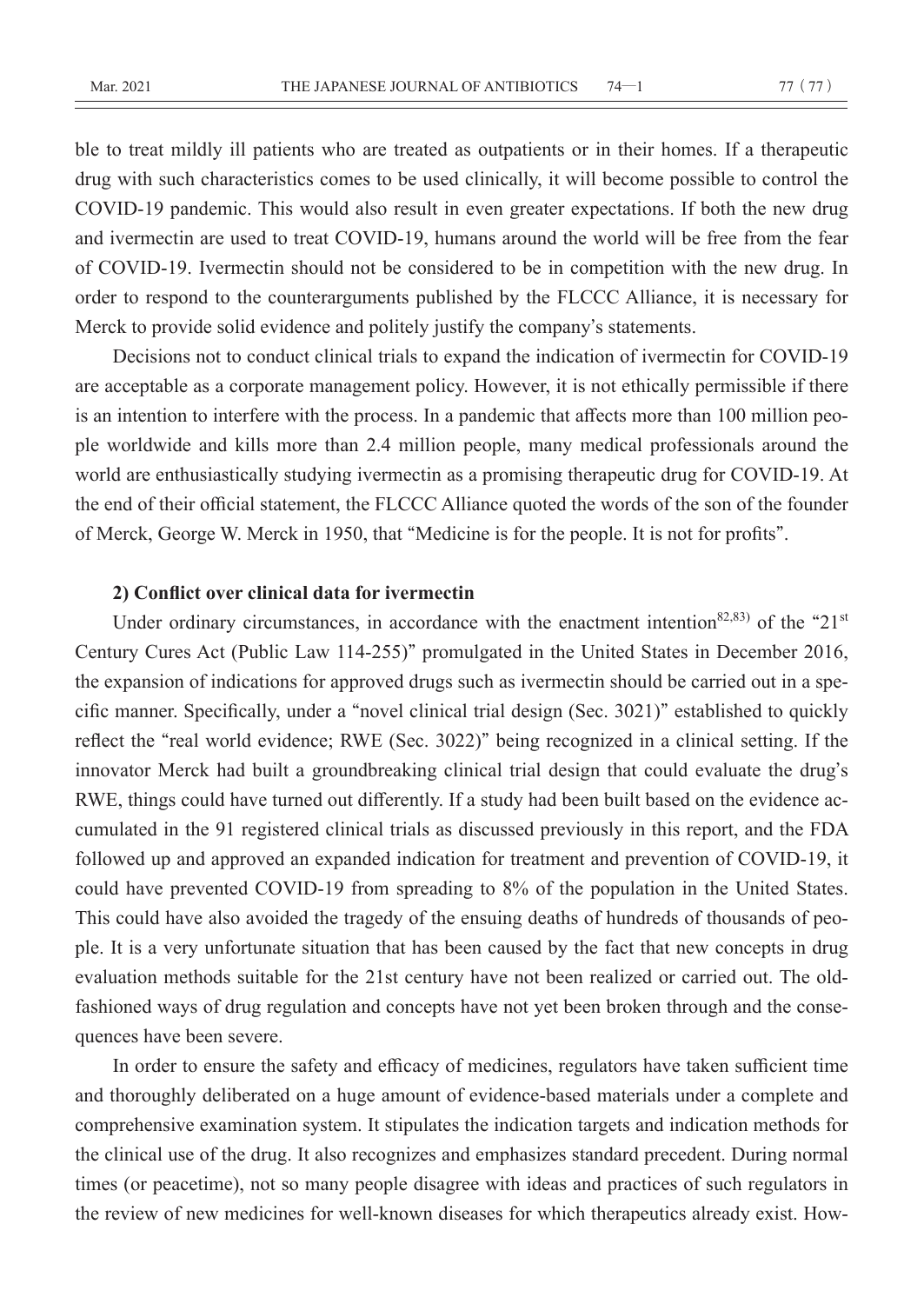ever, in this current time of a raging worldwide COVID-19 pandemic, there are strong opinions that it is impossible to promptly provide effective and safe therapeutic agents with such an outdated examination approach and philosophy. The traditional regulatory concepts that many of the reviewers continue to follow are not keeping adequate pace with modern science and practices and are not able accommodate rapidly developing RWE.

Regulators claim that **"**there is not enough evidence to accept it,**"** but the safety level of ivermectin has already been achieved by means of the MDP granting more than 3 billion doses to individuals over 30 years. They argue that there is no clear or sufficient evidence, and that safety assurance when used with COVID-19 patients is inadequate. This is a situation where ethics should be questioned as to whether it is permissible to ban patients whose lives may be able to be saved by administering ivermectin only because absolute safety is not guaranteed. There is a need to state a legitimate reason as to why there is hesitation to use an already effectively confirmed drug such as ivermectin (based on RWE) in patients with COVID-19 who could possibly even expect to be cured with its use.

Regulators argue that existing data on the efficacy of ivermectin for COVID-19 are biased in its study plans and methods, and are insufficient to determine validity. A meta-analysis of 14,906 patients in the 42 clinical trials<sup>101)</sup> described above has shown sufficient efficacy of ivermectin, with a 1 in 4 trillion chance of the conclusion being a mistake. Yet, it is still considered insufficient evidence. Randomized controlled trials are regarded important by regulators. There are 21 trials employing 2,869 patients out of 42 studies. If regulators argue that studies of this magnitude are inadequate to allow the clinical use of ivermectin in COVID-19, then legitimate and compelling explanations for such judgements should be required.

Both the meta-analysis of 15 clinical studies by Lawrie<sup>103)</sup> of the United Kingdom (who is a consultant for WHO clinical trials) and that of 18 clinical studies<sup>102)</sup> conducted by Hill (who is also a consultant of the WHO) in collaboration with 40 researchers from 13 countries have been carried out. Such analyses have affirmed the effectiveness of ivermectin for COVID-19, after fully analyzing for the bias of beliefs (that ivermectin was effective or that the placebo was ineffective). However, the results of such a meta-analysis are rated as **"**insufficient data**"** and **"**very low certainty**"** by the panels of the NIH and the IDSA Clinical Evaluation Guidelines Committee. It is requested that the WHO committee responds to the recommendations made by the BIRD team151) submitted at the end of February. Furthermore, the recommendations were also sent to the NIH and the CDC, and it will be noted whether there is a difference in the correspondence between the two. In addition, on the 19<sup>th</sup> of February, the WHO Working Group was hearing the results of a survey on the rapid decrease in excess mortality and the rapid increase after discontinuation of the mass distribution of ivermectin in Peru<sup>134)</sup>. There is also a lot of interest in how the WHO handles such real-world evidence in real time.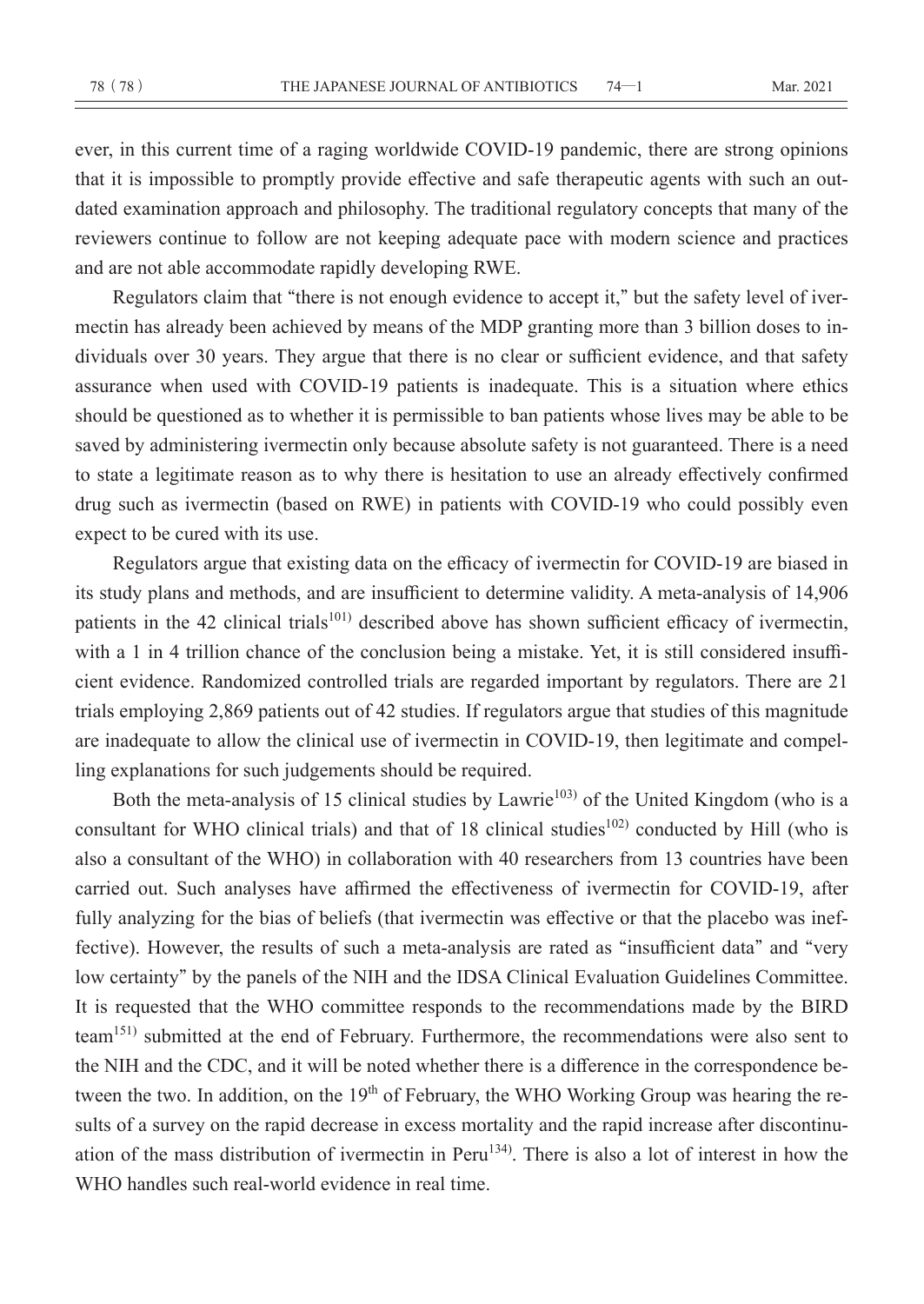# **5. Domestic Clinical Trial of Ivermectin for COVID-19**

Kitasato University has established<sup>152)</sup> the "COVID-19 Countermeasures Kitasato Project" for the purpose of discovery of COVID-19 therapeutic agents in response to the amendment of the **"**Act on Special Measures for Pandemic Influenza and New Infectious Diseases Preparedness and Response" in Japan. Since the clinical results<sup>84)</sup> in South Florida, USA mentioned above were excellent, and it was thought to be necessary to obtain approval of ivermectin as an indication for COVID-19, it was decided to conduct a doctor-initiated phase 2 clinical trial. In Japan, MSD Co. Ltd., a subsidiary of Merck & Co., Inc. of the United States, is the sole manufacturer and distributor of ivermectin. The company has marketed 3 mg tablets, under the trade name of **"**Stromectol®**"**, since 2002 for the treatment of a rare disease, strongyloidiasis. The sale of Stromectol® was transferred to Maruho Co., Ltd. in the April of 2006, and an additional indication for scabies was approved in August of that same year.

MSD Co., Ltd. might have been the best entity to conduct the phase 2 clinical trial aimed at expanding the indication of ivermectin to COVID-19. However, it was reported that Merck & Co., Inc. of the United States had no intention of conducting clinical trials aimed at expanding new indications for ivermectin. It should also be noted that ivermectin has also been sold for more than 30 years with multiple generic products available on the market. At that time, the company was also developing two types of vaccines (V590 and V591) and two therapeutic agents (MK-4482 and MK-7110) against COVID-19. Therefore, in the doctor-initiated phase 2 clinical trial by Kitasato University, **"**Stromector®**"** used for the trial was purchased from Maruho Co., Ltd., and the cost of the clinical trial is covered by the research funding raised by donations collected by the **"**COVID-19 Countermeasure Kitasato Project**"**. A fund for **"**Ivermectin for COVID-19 (Principal Investigator: Kunihiro Yamaoka)**"** by the Japan Agency for Medical Research and Development (AMED) adopted an open call for participants of the **"**Research Program on Emerging and Re-emerging Infectious Diseases; Development of Therapeutic Drugs for Novel Coronavirus Infection (COVID-19)**"**. Unlike clinical trials conducted by pharmaceutical companies, even if the clinical trial is successful and the indication expanded, there is no benefit to be obtained from the results. As such, the recovery of clinical trial costs is not a consideration at all. Therefore, this is a clinical trial with high public interest aimed at alleviating the pain and suffering of patients and saving human lives amidst the devastating COVID-19 pandemic.

In the domestic doctor-initiated clinical trial by Kitasato University, the draft was rewritten several times in consultation with the regulatory authorities with the aim of making sure that the protocol was created perfectly. After finalizing the protocol, it was registered<sup>153)</sup> in the Japan Registry of Clinical Trials (jRCT) on the 16th of September 2020. This domestic registration was automatically registered on the WHO**'**s clinical trial registration site ICTRP. However, it was required to be registered separately on ClinicalTrials.gov, and the registration was accepted and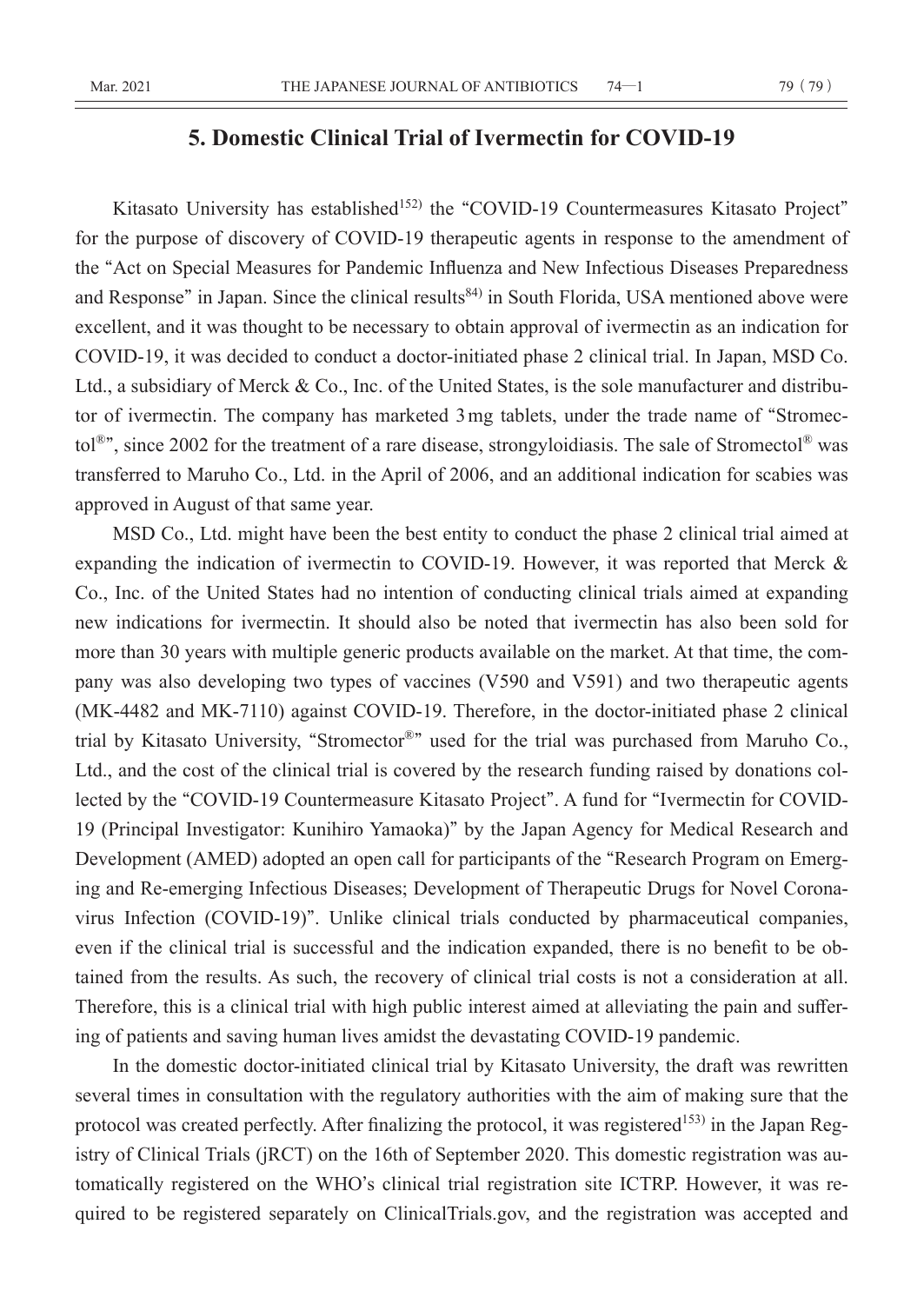listed<sup>154)</sup> on the 11<sup>th</sup> of January 2021. Initially, it was aimed to collect 240 cases by the end of December 2020, but the number of participating subjects was not able to be gathered. Even if the period had been extended by 3 months, the progress still would not have been a smooth process. In advancing clinical trials, in accordance with the **"**Ministerial Ordinance on Standards for Conducting Clinical Trials of Pharmaceuticals**"** (called **"**GCP Ministerial Ordinance**"**) 155), it is necessary to explain the purpose of the clinical trial to the subjects participating and obtain their consent. However, the regulations are currently set under the assumption that the trial is a companyoriented clinical trial. Hence, the regulations are too complicated to allow for doctor-initiated clinical trials, and it is extremely difficult to obtain participants. The instructions used to obtain the consent of the subjects have at least 18 items that should be included. Such complex explanations, as part of a company-oriented clinical trial, when given to people unfamiliar with the process do not allow for a smooth consent process. Therefore, reaching the planned number of subjects for participation is difficult. In short, the progress of such clinical trials is extremely slow due to insufficient funds and a lack of human resources required to carry them out. Whether it is necessary to conduct clinical trials based on the same concepts (of company-oriented clinical trials) being applied to doctor-initiated clinical trials should be widely discussed in the future. Regarding expanding the indications for compounds for new diseases, it seems that extensive discussion and consideration is needed.

On the other hand, clinical trials of anti-infective drugs in Japan also require strictness in order to be conducted. Therefore, the subjects to be included in such clinical trials are limited to inpatients at medical institutions conducting the clinical trials. However, with regard to COVID-19, the number of affected patients is increasing rapidly, the treatment period is long, there is a high possibility that the symptoms will worsen, and the number of patients accepted is limited due to the current heavy burden on medical institutions. Only very sick and severe (including critically ill) patients are eligible for hospitalization and treatment in Japan. It is inherently built into the system in Japan that mildly ill patients, for whom it is important to prevent exacerbation of symptoms through appropriate management and treatment, are unable to receive inpatient treatment. According to the administrative communication from the Ministry of Health, Labor and Welfare (MHLW), mildly ill persons are to be treated at home or at accommodation treatment facilities without being hospitalized at medical institutions. This response system is handled by the local governments—such as prefectures. The results of numerous clinical trials overseas have confirmed that ivermectin suppresses the worsening of symptoms in mild and moderately ill patients, shortens the recovery period, and prevents the onset of disease in those who are in close contact with affected patients. It was considered necessary to include mildly ill patients in clinical trials in Japan as well. According to the notification<sup>156)</sup> from the MHLW's Countermeasures Headquarters, dated the 2<sup>nd</sup> of February, it has become possible to administer therapeutic agents to mildly ill patients who are being treated at home or at accommodation facilities. It is hoped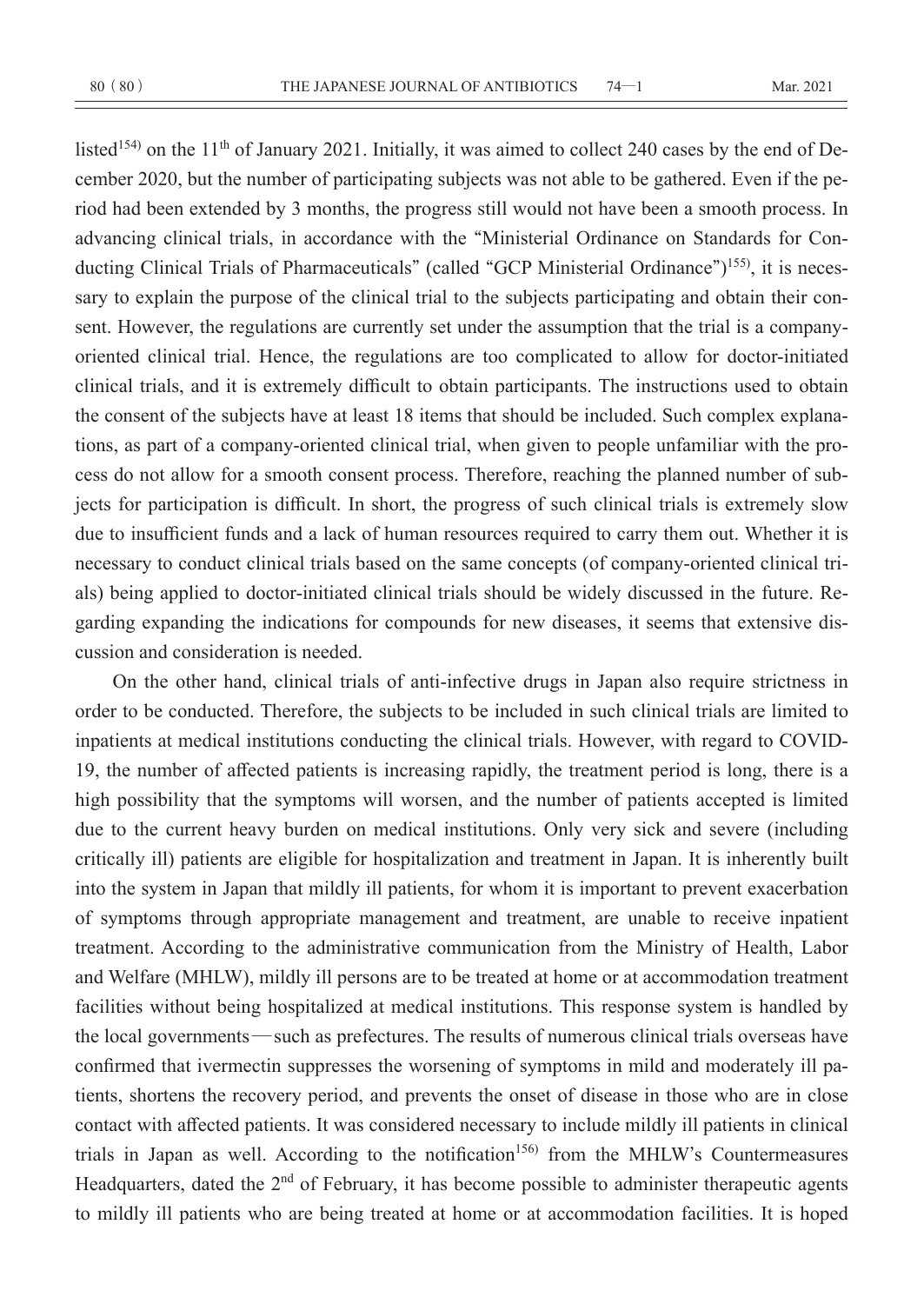that this mitigation measure will further improve the ultimate progress of delayed clinical trials and allow for the preparation of data on the efficacy of ivermectin necessary for expanding its indication for COVID-19 as soon as possible.

At the House of Representatives Budget Committee on the  $17<sup>th</sup>$  of February, a proposal regarding ivermectin, which is expected to be effective as a therapeutic drug for COVID-19, was made. The proposal stated that ivermectin **"**should be maximally backed up in clinical trials so that it can be approved as soon as possible by the government**"**. The Minister of Health, Labor and Welfare further replied, **"**It can already be used for off-label use. There is also a way to take it at a medical institution and wait at home.**"** Following this, the Prime Minister of Japan mentioned that he thinks that the drug is very important for Japan, and that he will do his best to help improve the situation. We should keep observing the types of measures that the department in charge of clinical trials of ivermectin in the MHLW will continue to take or create in the future. The practice of **"**maximum effort**"** should not be a long-term examination based on conventional regulatory concepts. The current situation is an issue that asks for a reexamination of the standard attitudes of administrative officers under emergency circumstances.

On the other hand, the most serious problems in COVID-19 patient survivors are sequelae $157$ ) called post-acute sequelae of SARS-CoV-2 (PASC) or long COVID (chronic COVID syndrome). This condition resembles one of fatigue (similar to chronic fatigue syndrome), sleep disorders, headaches, thrombosis, taste disorders, olfactory disorders, palpitations, joint pains, hair loss, dyspnea, chest pains, loss of appetite, diarrhea, vomiting, vascular injury, myocardial infarction, cerebral infarction, *etc*. A variety of sequelae are frequently observed not only in elderly patients, but also in young patients. The nature of this process in some ways resembles chronic lead poisoning in the young that can severely negatively impact the lives of young sufferers well into adulthood—even affecting memory—making it difficult to live normally. According to a report from the US NIH, 30% of cases manifest with sequelae that last for 9 months. If the early administration of ivermectin suppresses the progression of symptoms in COVID-19 patients and allows for early recovery, it is possible to prevent physical damage caused by such sequelae. This could potentially contribute to an improvement in the expected prognosis in this population of patients. Even for young people who are battling with or have survived the COVID-19 infection, reducing the risk of such sequelae will be of great benefit.

## **6. Conclusion**

The effective concentration of ivermectin against SARS-CoV-2 in an *in vitro* experiment<sup>72)</sup> by Caly *et al.* is as high as  $2 \mu M$ ; in clinical practice, it is necessary to administer tens of times the normal dose in order to obtain such a blood concentration. Therefore, there are opinions from the IDSA98) and others that the therapeutic effect of COVID-19 cannot be expected by the adminis-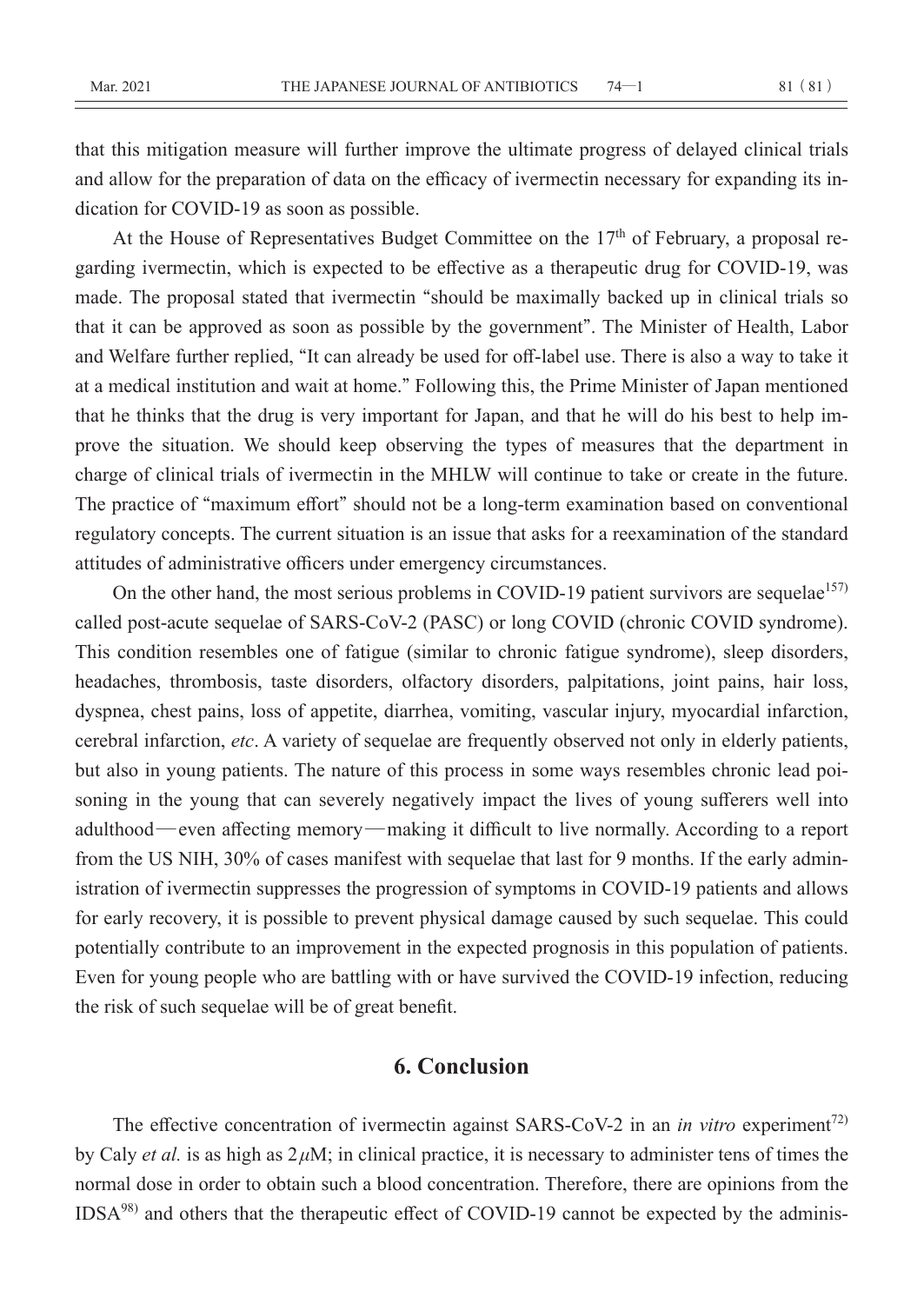tration of the normal dose of ivermectin. However, in actual medical practice, there are many study reports demonstrating that the administration of a normal dose does indeed show a clinical response. As of the 27<sup>th</sup> of February 2021, the results of 42 clinical studies worldwide have undergone meta-analysis and concluded<sup>101)</sup> that ivermectin is effective in the treatment and prevention of COVID-19. In the UK, a consensus-based recommendation by 75 healthcare professionals from 17 countries around the world has been carried out and submitted to the WHO to further encourage the issuance of guidelines for the use of ivermectin in the treatment and prevention of COVID-19. We must consider why such a discrepancy is occurring.

The first consideration should be focused on the setting of the sensitivity of the SARS-CoV-2 infection for experimental systems *in vitro*. By use of Vero/hSLAM cells, the antiviral activity of the test drug is reliably measured. The sensitivity setting is set to be as low as possible, because it is necessary to eliminate false-positive samples. If the sensitivity is set high, the number of test drugs (noise) that give a positive reaction increases. Furthermore, if the setting is high, it becomes necessary to set secondary and tertiary tests to exclude false-positive samples. It seems that the sensitivity of the  $IC_{50} = 2 \mu M$  set by Caly *et al.* was appropriate because neither false positives nor false negatives occurred. If the sensitivity of this test is set to 10 or 50 times higher, then changes in the  $IC_{50}$   $(IC_{50} = 0.2 \mu M, IC_{50} = 0.04 \mu M,$  respectively) might be expected. Depending on the test cells, viral load, medium composition, and culture conditions, the experimental system *in vitro* can be set in different ways. Therefore, the paper by Caly *et al.* merely indicated that ivermectin was found to *have* anti-SARS-CoV-2 activity *in vitro*—no more, no less. Extrapolating the results to evaluate clinical effects is too much of a leap.

There are *in vivo* infection experiments that can be used to connect *in vitro* experiments to clinical studies. In an *in vivo* infection experiment<sup>158)</sup> conducted at the Pasteur Institute in France, they employed the olfactory abnormality in hamsters as an index, along with dosage, in order to determine the equivalent dose that would be needed in humans. It was confirmed that the amount of SARS-CoV-2 virus did not change between groups administered ivermectin and the control. However, a significant decrease in the ratio of IL-6/IL-10 in the lung was observed in the ivermectin group. It has been suggested that ivermectin might be effective on COVID-19 by acting to regulate host inflammatory reactions. As shown in Fig. 1, ivermectin has a macrolide structure. Like other macrolide compounds, it is known to exhibit extremely wide diverse actions<sup>159)</sup>. Regulation of the host**'**s inflammatory response is one of those diverse effects.

In Japan, in 1994, ahead of the rest of the world, a **"**Research Group on Novel Action of Macrolides" was established. It was done for the purpose of clarifying actions<sup>160</sup> other than the antibacterial activity of macrolide compounds, such as clarithromycin. The clinical use of several effective macrolide antibiotics for the management and treatment of patients with diffuse lung disease (previously designated as refractory diseases) was established. One such disease is diffuse panbronchiolitis (DPB). DPB causes an obstructive respiratory dysfunction similar to cystic fi-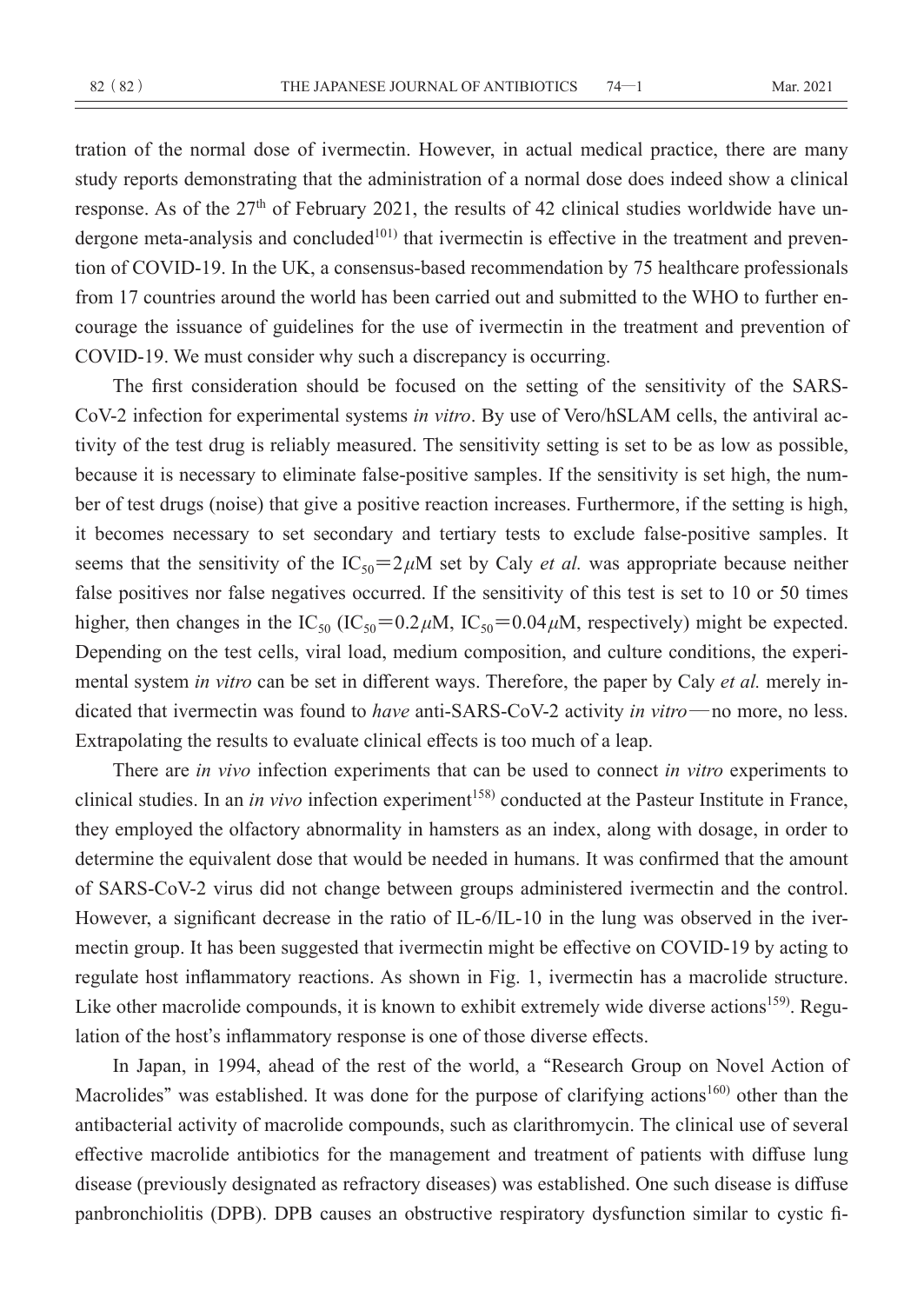brosis (CF) (which occurs frequently in Westerners) and has been observed in Japan and East Asia. Although it is a fatal and intractable disease, the long-term administration of low-dose macrolides<sup>161)</sup> has made it possible to treat and reduced the mortality rate. In elucidating the mechanism of action of macrolides on DPB, novel actions such as chlorine ion channel regulation<sup>162)</sup> and anti-inflammatory actions<sup>163,164)</sup> were confirmed one after another. Following the elucidation of erythromycin**'**s suppressive actions on the infiltration of macrophages into the endothelium, there were studies that investigated the prevention and treatment of diabetic nephropathy, as well as the treatment of active stage Crohn**'**s disease. Several studies have also been conducted investigating the inhibitory effects of clarithromycin on the production of cytokines. One such study involves the suppression of excessive inflammatory reactions caused by influenza and other chronic otolaryngology diseases. Prior to this, effects such as these that go beyond the antibacterial activity of the macrolide antibiotics could never have been imagined. Additionally, for example, it has been found that erythromycin exhibits prokinetic effects for gastroparesis in diabetic patients. This was discovered to be due to the motilin-like action of a metabolite. A metabolite derivative165) (which exerted no antibacterial activity) was found to enhance motilin-like activity. By taking advantage of such derivative<sup>165)</sup> side effects, a new treatment for constipation in patients with severe diabetes was discovered. The biological reactions of macrolide compounds have been shown to be extremely diverse. Even though some have been elucidated, it is difficult to estimate how many other actions may have not yet been elucidated.

Although clinical trial results have been and continue to be accumulated showing that ivermectin is effective in the treatment and prevention of COVID-19, basic *in vitro* findings that can reasonably explain its effectiveness have not yet been obtained. It is considered that a wide variety of biological activities exhibited by macrolide compounds, such as the above-mentioned actions, at multiple stages could possibly serve to exert an overall and more comprehensive action/ effect. Although it must be further elucidated by future studies, clinical efficacy can be determined by investigation of any of the following parameters: (1) antiviral activity, (2) inhibition of the relationship between the virus and the host cell, and (3) actions related to the regulation of host reactions. It is necessary to prove that other effects are being exerted, and it seems that such investigations could be suitable research topics for basic researchers, pharmacological researchers, and clinical researchers to collaborate and elucidate on.

When the effectiveness of ivermectin for the COVID-19 pandemic is confirmed with the cooperation of researchers around the world and its clinical use is achieved on a global scale, it could prove to be of great benefit to humanity. It may even turn out to be comparable to the benefits achieved from the discovery of penicillin—said to be one of the greatest discoveries of the twentieth century. Here, one more use for ivermectin, which has been described as **"**miracle**"** or **"**wonder**"**166) drug, is being added. History has demonstrated that the existence of such natural product-derived compounds with such diverse effects is exceedingly rare.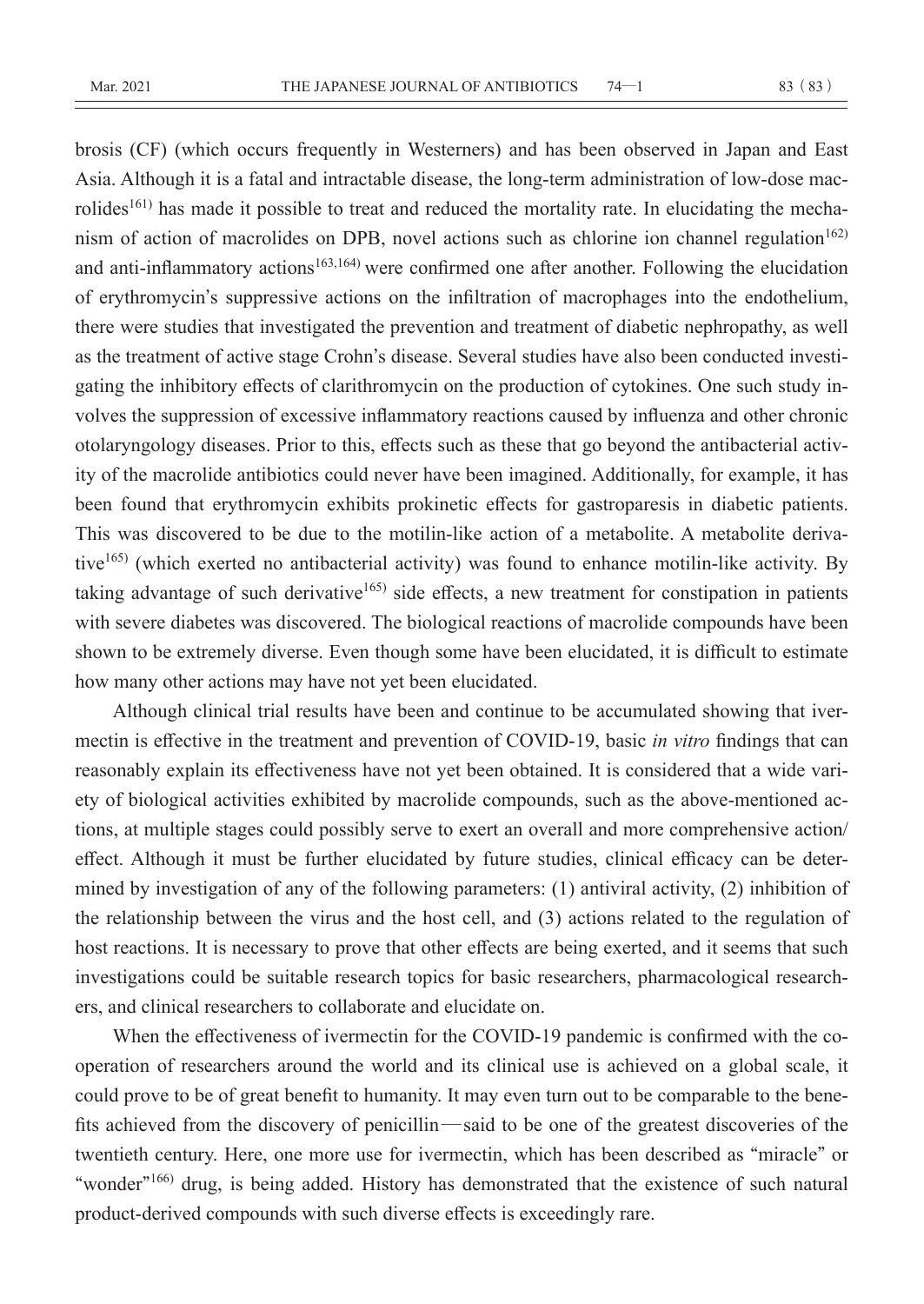However, in order to pass on to posterity the fact that ivermectin has become widely used to control the world-shattering COVID-19 pandemic, only one simple action is required: the addition of only one word, **"**COVID-19**"**, to the 9th item (of the 11 listed) under the **"**Antiviral**"** category in the **"**Ivermectin: The Future**"** section of the Nobel Lecture**'**s record167) entitled **"**Splendid Gift from the Earth**"**.

### **Acknowledgements and dedication**

We would like to express our deep gratitude to Professor Satoshi Iwata, President of the Japan Antibiotics Research Association, and Professor Yasuo Ono, Editor-in-Chief of the journal The Japanese Journal of Antibiotics, for allowing us to contribute this review and encouraging us to write it. We would like to dedicate this review to Professor Arnold L. Demain, an honorary member of the Kitasato Institute, who passed away from COVID-19 on April 3, 2020.

### **Conflict of Interest**

None to declare.

## **References**

- 1) Bryner J: 1st known case of coronavirus traced back to November in China. Live Science 14<sup>th</sup> of March 2020. https://www.livescience.com/first-case-coronavirus-found.html
- 2) World Health Organization: Pneumonia of unknown cause—China. Emergencies preparedness, response. Disease outbreak news 5 January 2020. https://www.who.int/csr/don/05-january-2020-pneumonia-of-unkown-cause-china/en/
- 3) World Health Organization: Novel coronavirus—China. Emergencies preparedness, response. Disease outbreak news: update  $12<sup>th</sup>$  of January 2020. https://www.who.int/csr/don/12-january-2020-novel-coronavirus-china/en/
- 4) Quarantine Information Office, Ministry of Health, Labour, and Welfare, Japan: For Traveler**'**s Health. Novel Coronavirus in Thailand (Imported cases from China). Disease outbreak news, 14<sup>th</sup> of January 2020. (in Japanese). https://www.forth.go.jp/topics/20200129.html
- 5) Ministry of Health, Labour, and Welfare, Japan: About the outbreak of patients with pneumonia related to the novel coronavirus (the first case). Public release. (in Japanese). https://www.mhlw. go.jp/stf/newpage\_08906.html
- 6) Korea Centers for Disease Control and Prevention. Crisis Response Bioterrorism Division: Confirmation of confirmed patients with new coronavirus from overseas in the quarantine stage. Infectious disease crisis warning is raised to the 'Caution' level and responded. Press release. 20<sup>th</sup> of January 2020 (in Korean). https://www.cdc.go.kr/board/board.es?mid=a20501000000&bid=0015 &list\_no=365794&act=view
- 7) World Health Organization: Novel Coronavirus (2019-nCoV) Situation Report—1; 21<sup>st</sup> of January 2020. https://apps.who.int/iris/handle/10665/330990
- 8) Holshue ML, DeBolt C, Lindquist S, Lofy KH, Wiesman J, Bruce H, *et al.*: First case of 2019 novel coronavirus in the United States. N Engl J Med 2020; 382: 929–36.
- 9) National Institute of Infectious Disease, Japan: Early Epidemiology of Cases in Diamond Princess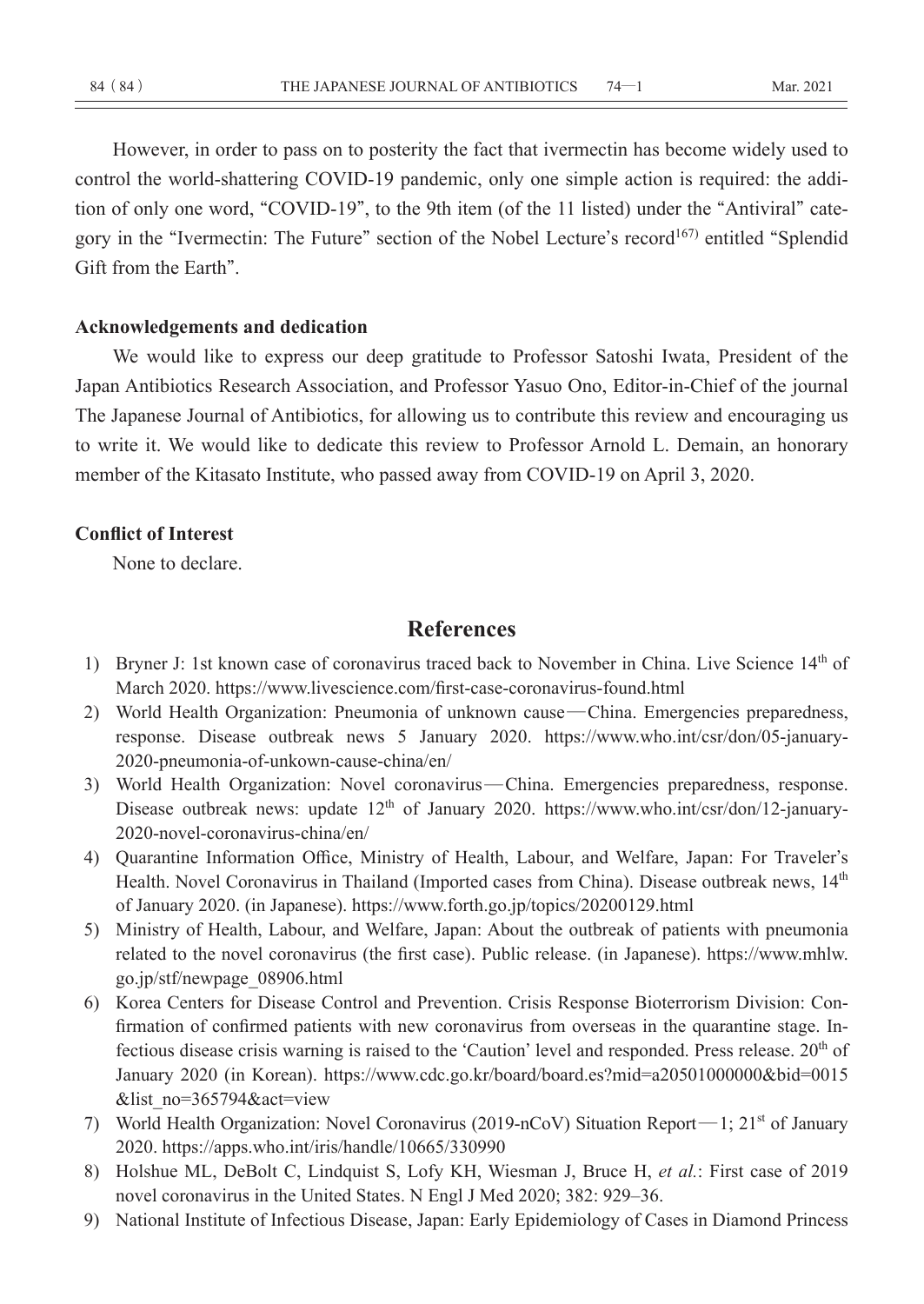New Coronavirus Infection Cases. (in Japanese). https://www.niid.go.jp/niid/ja/typhi-m/iasrreference/2523-related-articles/related-articles-485/9755-485r02.html

- 10) National Institute of Infectious Disease, Japan: Information page related to the new coronavirus (COVID-19). About charter flight returnees from Wuhan, China: Test results and outcomes of the new coronavirus (4th report: about flights 4 and 5) and summary of returnees from flights 1 to 5 (as of March 25, 2020) (in Japanese). https://www.niid.go.jp/niid/ja/diseases/ka/coronavirus/2019-ncov/2488-idsc/iasr-news/9557-483p04.html
- 11) Ministry of Health, Labour, and Welfare, Japan: Cabinet order: Stipulating the new coronavirus infection as a designated infectious disease (Order No. 11.  $28<sup>th</sup>$  of January 2020) (in Japanese). https://www.mhlw.go.jp/web/t\_doc?dataId=78ab7336&dataType=0&pageNo=1
- 12) Ministry of Health, Labour, and Welfare, Japan: Cabinet Order: To designate the new coronavirus infectious disease as the type of infectious disease under Article 34 of the Quarantine Law (Order No. 28, 13<sup>th</sup> of February 2020) (in Japanese). https://www.mhlw.go.jp/web/t\_doc?dataId=78ab735 9&dataType=0&pageNo=1
- 13) Olsen SJ, Chen MY, Liu YL, *et al.*: Early introduction of severe acute respiratory syndrome coronavirus 2 into Europe. Emerg Infect Dis. 2020; 26(7): 1567–70. https://dx.doi.org/10.3201/ eid2607.200359
- 14) World Health Organization: Press briefing on WHO mission to China and novel coronavirus outbreak. 29 January 2020. https://www.who.int/director-general/speeches/detail/press-briefing-onwho-mission-to-china-and-novel-coronavirus-outbreak
- 15) World Health Organization: 2019 Novel Coronavirus (2019-nCoV): Strategic preparedness and response plan. 4 February 2020. https://www.who.int/publications/i/item/strategic-preparednessand-response-plan-for-the-new-coronavirus
- 16) Centers for Disease Control and Prevention: CDC confirms person-to-person spread of new coronavirus in the United States. CDC Newsroom January 30, 2020. https://www.cdc.gov/media/ releases/2020/p0130-coronavirus-spread.html
- 17) Federal Register: Determination of public health emergency. A noticed by the Health and Human Service Department on 02/07/2020 https://www.federalregister.gov/documents/ 2020/02/07/2020-02496/determination-of-public-health-emergency
- 18) International Committee on Taxonomy of Viruses: Information. News 2020. Naming the 2019 coronavirus. https://talk.ictvonline.org/information/w/news/1300/page
- 19) World Health Organization: WHO Director-General**'**s remarks at the media briefing on 2019 nCoV on 11 February 2020. https://www.who.int/director-general/speeches/detail/who-directorgeneral-s-remarks-at-the-media-briefing-on-2019-ncov-on-11-february-2020
- 20) Munster VJ, Koopmans M, van Doremalen N, van Riel D, de Wit E. A novel coronavirus emerging in China—Key questions for impact assessment. N Engl J Med 2020; 382: 692–4. DOI: 10.1056/NEJMp2000929
- 21) Rubin EJ, Baden LR, Morrissey S, Campion EW: Medical journals and the 2019-nCoV outbreak. Editorials. N Eng J Med. online January 27, 2020. DOI: 10.1056/NEJMe2001329
- 22) Gates B: Responding to Covid-19—A once-in-a-century pandemic? N Eng J Med. online February 28, 2020 DOI: 10.1056/NEJMp2003762
- 23) World Health Organization: Novel Coronavirus (2019-nCoV) Situation Report-40; 29 February 2020. https://www.who.int/docs/default-source/coronaviruse/situation-reports/20200229-sitrep-40-covid-19.pdf?sfvrsn=849d0665\_2
- 24) World Health Organization: Novel Coronavirus (2019-nCoV) Situation Report-48; 08 March 2020. https://www.who.int/docs/default-source/coronaviruse/situation-reports/20200308-sitrep-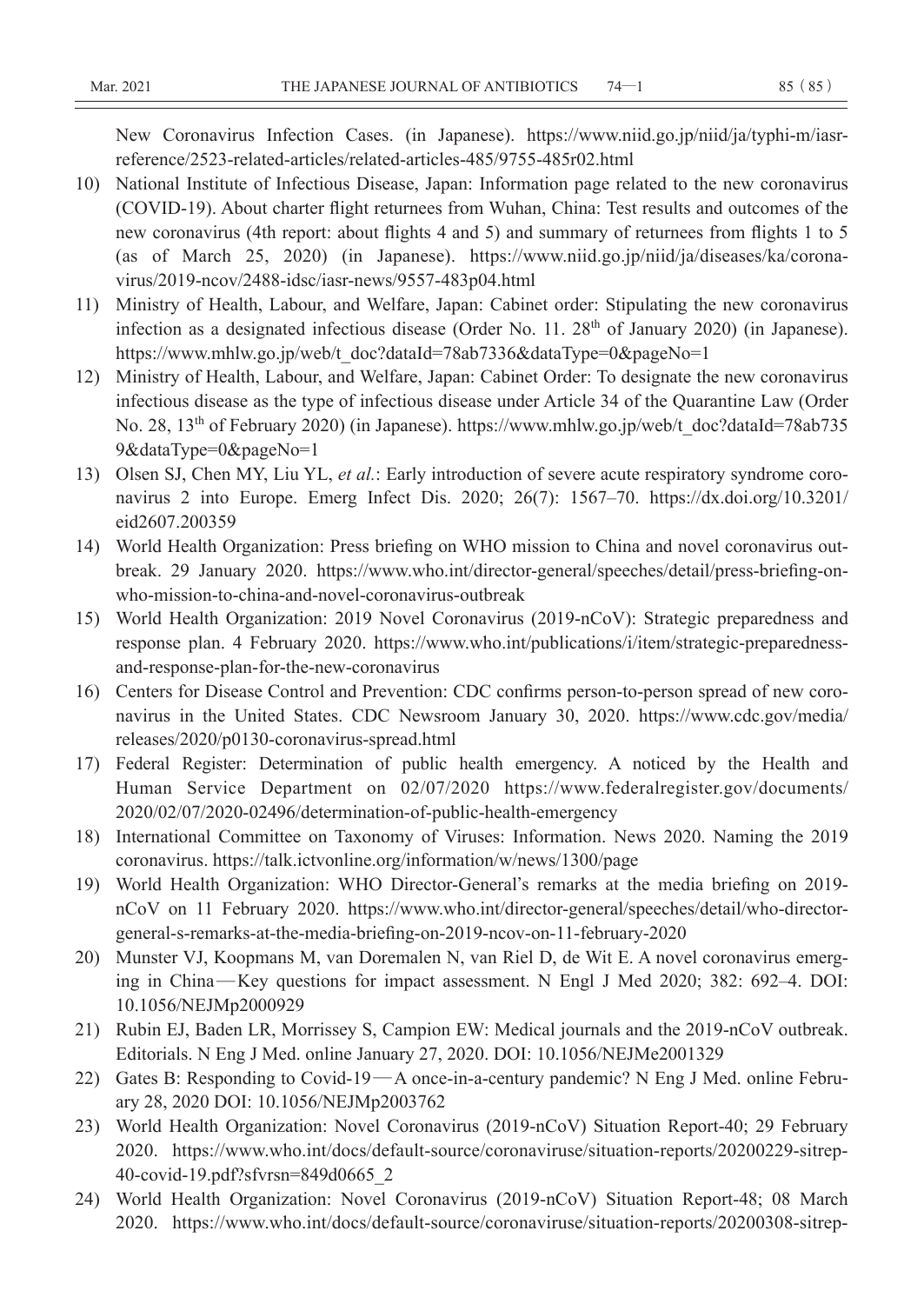```
48-covid-19.pdf?sfvrsn=16f7 ccef_4
```
- 25) World Health Organization: WHO director-general**'**s opening remarks at the media briefing on COVID-19—11 March 2020. https://www.who.int/director-general/speeches/detail/who-directorgeneral-s-opening-remarks-at-the-media-briefing-on-covid-19---11-march-2020
- 26) The House of Representatives, Japan. List of bill text information. The 201<sup>st</sup> Diet, No.46. A bill to partially revise the Law on Special Measures for Novel Influenza, etc. (in Japanese). http://www. shugiin.go.jp/internet/itdb\_gian.nsf/html/gian/honbun/houan/g20109046.htm
- 27) Cabinet Secretariat, Japan: Countermeasures for COVID-19 infection: State of emergency for new coronavirus infection.  $7<sup>th</sup>$  of April 2020 (in Japanese). https://corona.go.jp/news/pdf/kinkyujitai sengen\_0407.pdf
- 28) Presidential Documents. Proclamation 9994 of March 13, 2020. Declaring a national emergency concerning the novel coronavirus disease (COVID-19) outbreak. Federal Register 2020; 85(53): 15337–8. https://www.hsdl.org/?view&did=838872
- 29) World Health Organization: Novel Coronavirus (2019-nCoV) Situation Report-68; 28 March 2020. https://www.who.int/docs/default-source/coronaviruse/situation-reports/20200328-sitrep-68-covid-19.pdf?sfvrsn=384bc74c\_8
- 30) World Health Organization: WHO coronavirus disease (COVID-19) dashboard. https://covid19. who.int/
- 31) Cabinet Secretariat, Japan: Countermeasures for COVID-19 infection: Change of area for state of emergency for new coronavirus infection. 14<sup>th</sup> of January 2021 (in Japanse). https://corona.go.jp/ news/pdf/kinkyujitaisengen\_houkoku\_20210113.pdf
- 32) Director of Health Bureau, Ministry of Health, Labor and Welfare, Japan: Amendments to the Act on Prevention of Infectious Diseases and Medical Care for Patients with Infectious Diseases (Legal relations to partially revise the Law on Special Measures for New Influenza, etc.): Order No.2, 3rd of February, 2021 (in Japanese). https://www.mhlw.go.jp/content/000733827.pdf
- 33) New Coronavirus Infectious Disease Control Headquarters: Basic coping policy for measures against new coronavirus infection.  $28<sup>th</sup>$  of March 2020 (revised on the  $12<sup>th</sup>$  of February 2021). (in Japanese). https://corona.go.jp/expert-meeting/pdf/kihon\_h\_20210212.pdf
- 34) European Centre for Disease Prevention and Control: Rapid increase of a SARS-CoV-2 variant with multiple spike protein mutations observed in the United Kingdom. Threat Assessment Brief. 20 December 2020. https://www.ecdc.europa.eu/sites/default/files/documents/SARS-CoV-2-variant-multiple-spike-protein-mutations-United-Kingdom.pdf
- 35) Centers for Disease Control and Prevention: COVID-19. Emerging SARS-CoV-2 variants. Updated January 28, 2021. https://www.cdc.gov/coronavirus/2019-ncov/more/science-and-research/ scientific-brief-emerging-variants.html
- 36) Fontanet A, Autran B, Lina B, Kieny MP, Karim SSA, Sridhar D: SARS-CoV-2 variants and ending the COVID-19 pandemic. Lancet online, February 11, 2021. https://doi.org/10.1016/S0140- 6736(21)00370-6
- 37) Lee MH, Perl DP, Nair G, *et al.*: Microvascular injury in the brains of patients with Covid-19. N Engl J Med. 2021; 384(5): February 4 online. DOI: 10.1056/NEJMc2033369
- 38) Mondal S, Quintili AL, Karamchandani K, Bose S: Thromboembolic disease in COVID-19 patients: A brief narrative review. J Intensive Care. 2020; 8: 70. https://doi.org/10.1186/s40560- 020-00483-y
- 39) Flvenson D: COVID-19: association with rapidly progressive forms of alopecia areata. Int J Dermatol 2021; 60: 127.
- 40) Puntmann VO, Carerj ML, Wieters I, *et al.*: Outcomes of cardiovascular magnetic resonance im-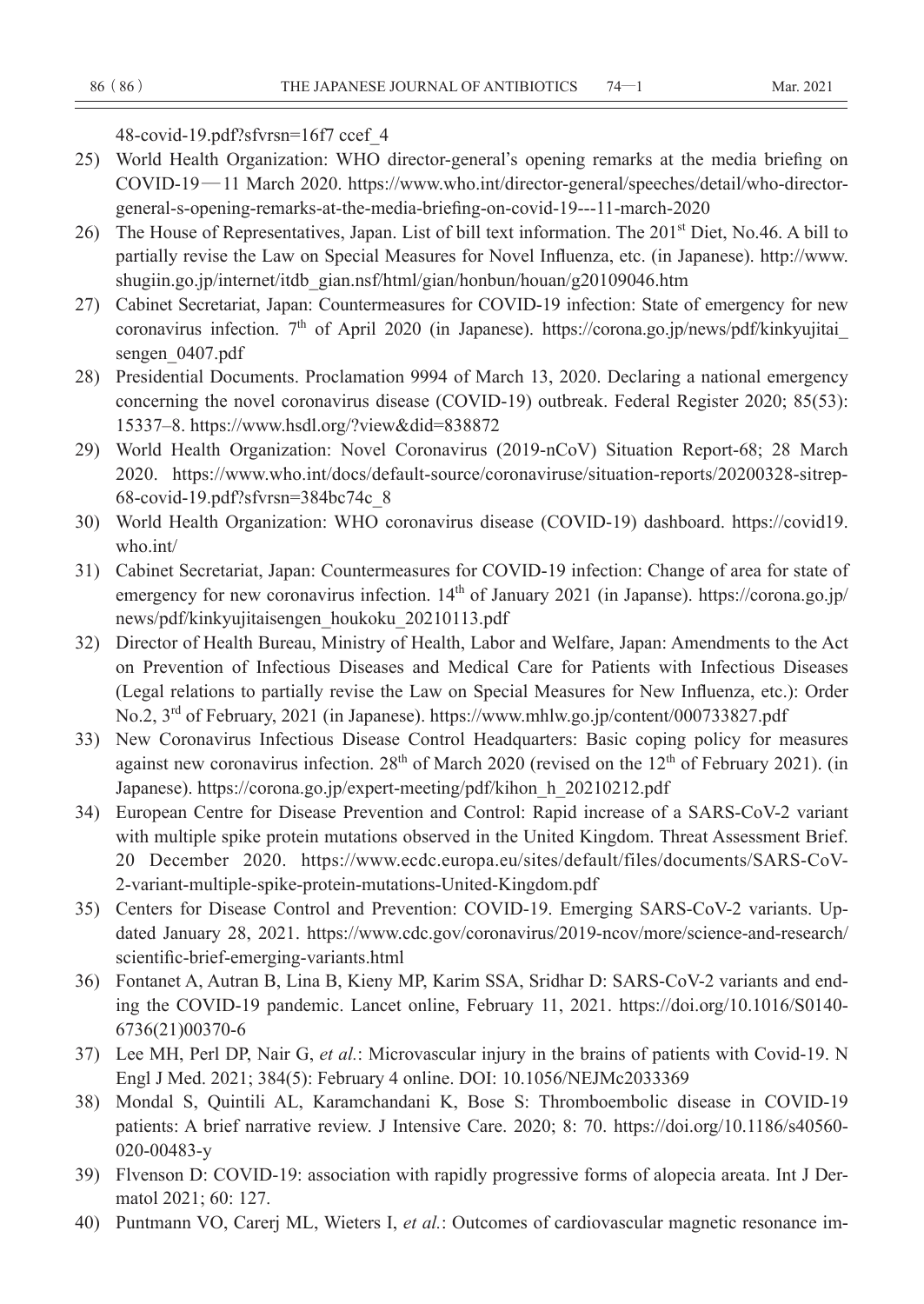aging in patients recently recovered from coronavirus disease 2019 (COVID-19). JAMA Cardiol. 2020; 5(11): 1265–73.

- 41) Schonegger CM, Gietl S, Heinzle B, Freudenschuss K, Walder G: Smell and taste disorders in COVID-19 patients: objective testing and magnetic resonance imaging in five cases. SN Comp Clin Med. 2020; 2: 2535–39.
- 42) World Health Organization: Corticosteroids for COVID-19. Living guidance, the 2nd of September 2020. https://apps.who.int/iris/bitstream/handle/10665/334125/WHO-2019-nCoV-Corticosteroids-2020.1-eng.pdf?sequence=1&isAllowed=y
- 43) Kalhor H, Sadeghi S, Abolhasani H, Kalhor R, Rahimi H: Repurposing of the approved small molecule drugs in order to inhibit SARS-CoV-2**'**s protein and human ACE2 interaction through virtual screening approaches. J Biomol Struct Dyn. 2020 online. https://doi.org/10.1080/07391102 .2020.1824816
- 44) Drozdzal S, Rosik J, Lechowicz K, *et al.*: FDA approved drugs with pharmacotherapeutic potential for SARS-CoV-2 (COVID-19) therapy. Drug Resist Updat. 2020; 53: 100719 online. https:// doi.org/10.1016/j.drup.2020.100719
- 45) National Institute of Health, Department of Health and Human Services: Clinical Trials Registration and Results Information Submission. A rule by the Health and Human Services Department on 09/21/2016. Federal Register 81 FR 64981.
- 46) Gorial F (University of Baghdad): Efficacy of ivermectin as add on therapy in COVID19 patients. ClinicalTrials.gov NCT04343092, April 13, 2020.
- 47) U.S. Food and Drug Administration: Emergency Use Authorization (EUA). https://www.fda.gov/ emergency-preparedness-and-response/mcm-legal-regulatory-and-policy-framework/emergencyuse-authorization#abouteuas
- 48) U.S. Food and Drug Administration: Coronavirus (COVID-19) Update: FDA issues emergency use authorization for potential COVID-19 treatment. FDA News Release. May 1, 2020. https://www. fda.gov/news-events/press-announcements/coronavirus-covid-19-update-fda-issues-emergencyuse-authorization-potential-covid-19-treatment
- 49) U.S. Food and Drug Administration: FDA issues emergency use authorization for convalescent plasma as potential promising COVID-19 treatment, another achievement in administration**'**s fight against pandemic. FDA News Release. August 23, 2020.
- 50) An EUA for bamlanivmab—a monoclonal antibody for COVID-19. The Medical Letter on Drugs and Therapeutics. 2020; 62(issue 1612): 185–6, November 30, 2020. https://secure.medicalletter. org/sites/default/files/freedocs/w1612a.pdf
- 51) U.S. Food and Drug Administration: Coronavirus (COVID-19) Update: FDA authorizes monoclonal antibodies for treatment of COVID-19. FDA News Release. November 21, 2020. https://www.fda. gov/news-events/press-announcements/coronavirus-covid-19-update-fda-authorizes-monoclonalantibodies-treatment-covid-19
- 52) WHO Solidarity Trial Consortium: Repurposed antiviral drugs for covid-19—Interim WHO Solidarity trial results. N Engl J Med. 2021; 384(6): 497.
- 53) National Institute of Health. Coronavirus Disease 2019 (COVID-19) Treatment Guidelines. https://www.covid19treatmentguidelines.nih.gov/
- 54) Infectious Disease Society of America: Guidelines on the treatment and management of patients with COVID-19. Last updated February 10, 2021. http://www.idsociety.org/COVID19guidelines
- 55) Beigel JH, Tomashek KM, Dodd LE, Mehta AK, Zingman BS, Kalil AC, *et al.*: Remdesivir for the treatment of Covid-19—Final report. N Engl J Med. 2020; 383(19): 1813–26.
- 56) U.S. Food and Drug Administration: FDA approves first treatment for COVID-19. FDA News Re-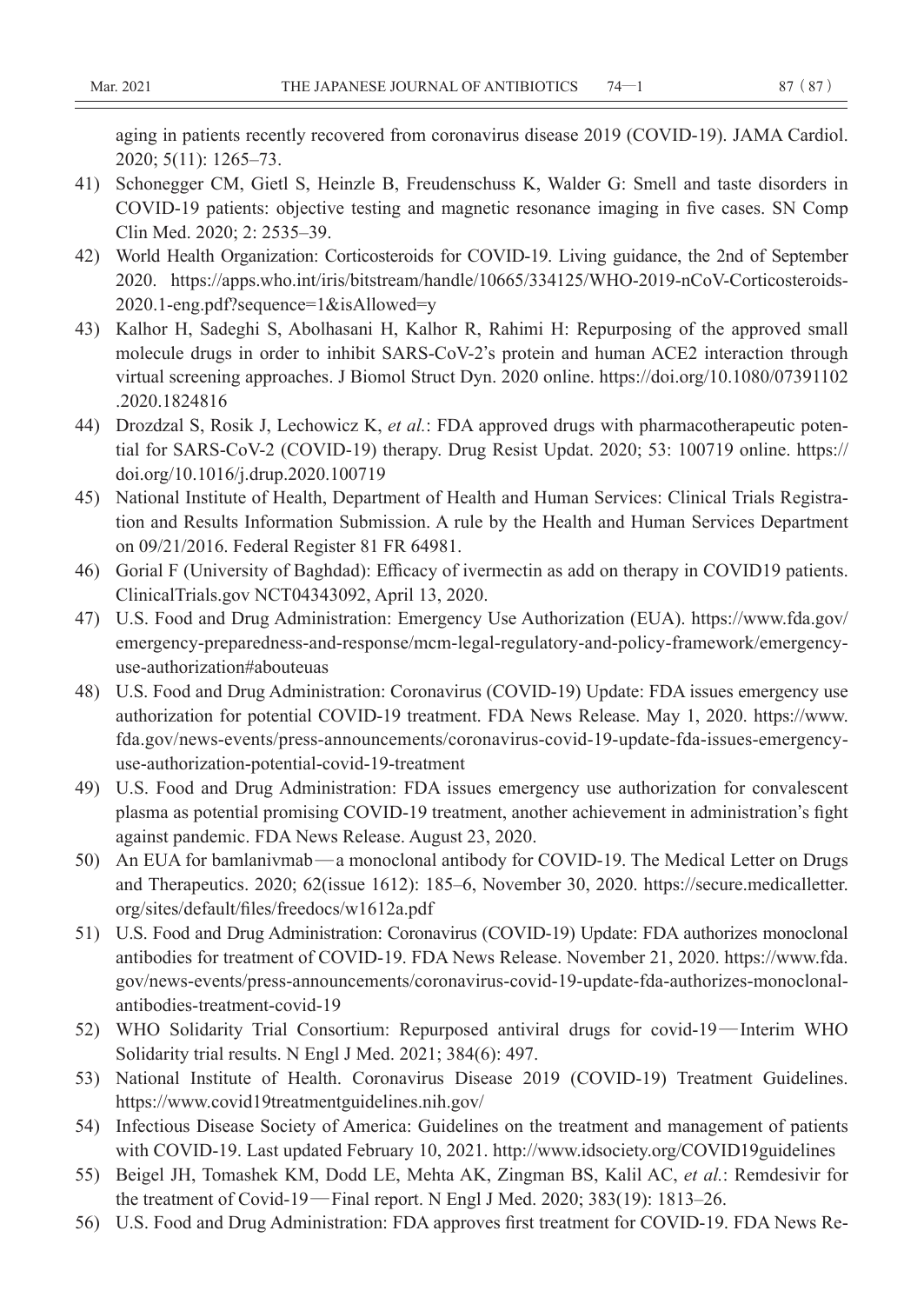lease. October 22, 2020. https://www.fda.gov/news-events/press-announcements/fda-approvesfirst-treatment-covid-19

- 57) World Health Organization: WHO lists two additional COVID-19 vaccines for emergency use and COVAX roll-out. AstraZeneca//Oxford-developed vaccines to reach countries in the coming weeks. News Release, 15 February 2021. https://www.who.int/news/item/15-02-2021-who-liststwo-additional-covid-19-vaccines-for-emergency-use-and-covax-roll-out
- 58) U.S. Food and Drug Administration: FDA issues emergency use authorization for third COVID-19 vaccine. FDA News Release, February 27, 2021. https://www.fda.gov/news-events/pressannouncements/fda-issues-emergency-use-authorization-third-covid-19-vaccine
- 59) European Centre for Disease Prevention and Control: Rapid increase of a SARS-CoV-2 variant with multiple spike protein mutations observed in the United Kingdom. Threat Assessment Brief, 20 December 2020. https://www.ecdc.europa.eu/en/publications-data/threat-assessment-briefrapid-increase-sars-cov-2-variant-united-kingdom
- 60) European Centre for Disease Prevention and Control: Risk related to spread of new SARS-CoV-2 variants of concern in the EU/EEA. Rapid Risk Assessment, 29 December 2020 https://www. ecdc.europa.eu/sites/default/files/documents/COVID-19-risk-related-to-spread-of-new-SARS-CoV-2-variants-EU-EEA.pdf
- 61) National Institute of Infectious Diseases, Japan: Brief Report: new variant strain of SARS-CoV-2 identified in travelers from Brazil. January 12, 2021 https://www.niid.go.jp/niid/images/epi/ corona/covid19-33-en-210112.pdf
- 62) Moderna, Inc.: Moderna COVID-19 vaccine retains neutralizing activity against emerging variants first identified in the U.K. and the Republic of South Africa. Press Release, January 25, 2021. https://investors.modernatx.com/node/10841/pdf
- 63) Pfizer Inc. and BioNTech SE: In vitro studies demonstrate Pfizer and BioNTech COVID-19 vaccine elicits antibodies that neutralize SARS-CoV-2 with key mutations present in U.K. and South African variants. Press Release, January 27, 2021.
- 64) Africa CDC: Statement on the efficacy of the AstraZeneca COVID-19 vaccine (ChAdOx1 nCoV-19) against the SARS-CoV-2 variants. 10 February 2021. https://africacdc.org/news-item/statementon-the-efficacy-of-the-astrazeneca-covid-19-vaccine-chadox1-ncov-19-against-the-sars-cov-2-variants/
- 65) Pharmaceuticals Examination Division, Pharmaceutical and Living Hygiene Bureau, Ministry of Health, Labor and Welfare, Japan: Special approval for new coronavirus vaccine based on the Pharmaceuticals and Medical Devices Act. Press Release,  $14<sup>th</sup>$  of February, 2021 (in Japanese). https://www.mhlw.go.jp/stf/newpage\_16734.html
- 66) The Japanese Association for Infectious Diseases Vaccine Committee. Proposals regarding CO-VID-19vaccines (1<sup>st</sup> Edition). 28<sup>th</sup> of December 2020 (in Japanese). https://www.kansensho.or.jp/ uploads/files/guidelines/2012\_covid\_vaccine.pdf
- 67) AstraZeneca K.K. AstraZeneca Co., Ltd. submits application for manufacturing and marketing approval of new coronavirus vaccine in Japan. Press release, 5<sup>th</sup> of February 2021 (in Japanese). https://www.astrazeneca.co.jp/media/press-releases1/2021/2021020501.html
- 68) Takeda Pharmaceutical Co., Ltd. Start of a Japanese clinical study of TAK-919, Moderna**'**s COVID-19 vaccine candidate. Press Release, January 21, 2021. https://www.takeda.com/ja-jp/ announcements/japanese-clinical-study-tak-919/
- 69) Cabinet Secretariat & Ministry of Health, Labour, and Welfare, Japan: About vaccination for new coronavirus infection. Notice,  $9<sup>th</sup>$  of February 2021 (in Japanese). https://www.cas.go.jp/jp/ seisaku/ful/bunkakai/wakuchin\_sesyu.pdf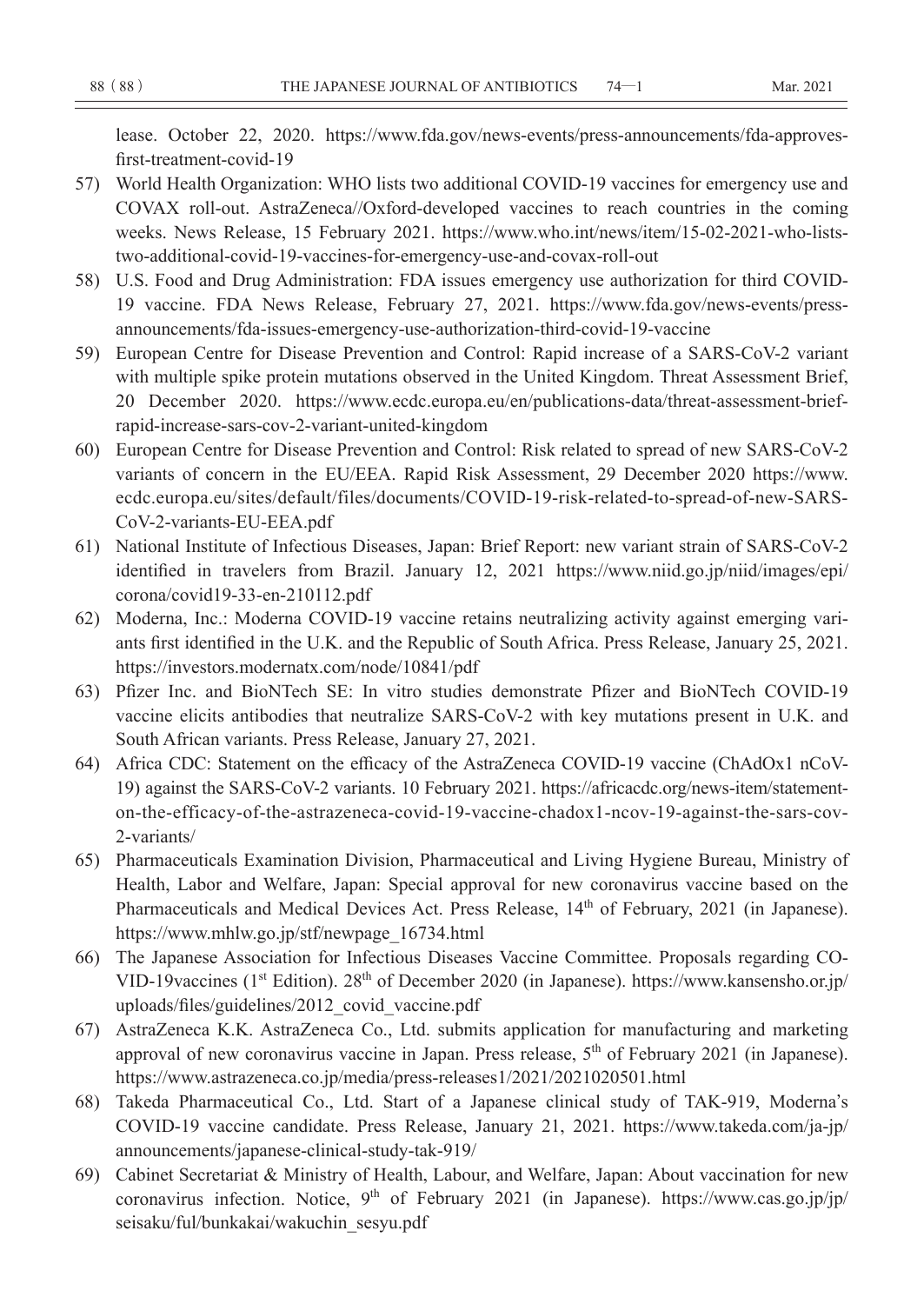- 70) Cabinet Secretariat, Japan: Basic coping policy for measures against new coronavirus infection. 28th of March 2020 (revised on the 12th of February 2021 by the New Coronavirus Infectious Disease Control Headquarters) (in Japanese). https://corona.go.jp/expert-meeting/pdf/kihon\_ h\_20210212.pdf
- 71) National Institute of Infectious Disease, Japan: About the new corona vaccine 1st Edition (as of the  $2<sup>nd</sup>$  of February 2021) (in Japanese). https://www.niid.go.jp/niid/images/vaccine/corona vaccine.pdf
- 72) Caly L, Druce JD, Catton MG, Jans DA, Wagstaff KM: The FDA-approved drug ivermectin inhibits the replication of SARS-CoV-2 in vitro. Antivir Res. 2020; 178: 104787. DOI: https://doi. org/10.1016/j.antiviral.2020.104787
- 73) Wagstaff KM, Sivakumaran H, Heaton SM, Harrich D, Jans DA: Ivermectin is a specific inhibitor of importin *α*/*β*-mediated nuclear import able to inhibit replication of HIV-1 and dengue virus. Biochem J. 2012; 443: 851–6.
- 74) Gupta D, Sahoo AK, Singh A: Ivermectin: potential candidate for the treatment of Covid-19. Braz Infect Dis. 2020; 24(4): 369–71.
- 75) Schmith VD, Zhou J, Lohmer LRL: The approved dose of ivermectin alone is not the ideal dose for the treatment of COVID-19. Clin Pharmacol Therap. 2020; 108(4). First published: 07 May 2020. https://doi.org/10.1002/cpt.1889
- 76) Chaccour C, Hammann F, Ramon-Garcia S, Rabinovich NR: Ivermectin and COVID-19: Keeping rigor in times of urgency. Am J Trop Med Hyg. 2020; 102(6): 1156–7.
- 77) Pena-Silva R, Duffull SB, Steer AC, Jaramillo-Rincon SX, Gwee A, Zhu X: Pharmacokinetic consideration on the repurposing of ivermectin fro treatment of COVID-19. Br J Clin Pharmacol. 2020: 1–2. https://doi.org/10.1111/bcp.14476
- 78) Pan American Health Organization: Recommendation regarding the use of ivermectin as a treatment for COVID-19. Be aware, prepare, act. 22 June 2020. https://mectizan.org/wp-content/ uploads/2020/06/PAHO-Recommendation-Regarding-the-Use-of-Ivermectin-as-a-Treatment-for-COVID-19.pdf
- 79) Jans DA, Wagstaff KM: Ivermectin as a broad-spectrum host-directed antiviral: The real deal? Cells 2020; 9, 2100; https://doi.org/10.3390/cells9092100
- 80) U.S. Food and Drug Administration: FDA letter to stakeholders: do not use ivermectin intended for animals as treatment for COVID-19 in humans. April 10, 2020. https://www.fda.gov/animalveterinary/product-safety-information/fda-letter-stakeholders-do-not-use-ivermectin-intendedanimals-treatment-covid-19-humans
- 81) Nikkei Biotechnology & Business: Corona drug candidate; Kitasato University **"**ivermectin**"** clinical trial details. 12<sup>th</sup> of May 2020 (in Japanese). https://www.nikkei.com/article/ DGXMZO58982730S0A510C2000000/
- 82) U.S. Food & Drug Administration: 21st Century Cures Act. Regulatory information. 01/31/2020. https://www.fda.gov/regulatory-information/selected-amendments-fdc-act/21st-century-cures-act
- 83) Authenticated U.S: Government Information. 21st Century Cures Act. Public Law 114–255, 114 Congress. Dec. 13, 2016. https://www.govinfo.gov/content/pkg/PLAW-114publ255/pdf/PLAW-114publ255.pdf
- 84) Rajter JC, Sherman MS, Fatteh N, Vogel F, Sacks J, Rajter JJ: Use of ivermectin is associated with lower mortality in hospitalized patients with coronavirus disease 2019. The ivermectin in COVID nineteen study. Chest. 2021; 159(1): 85–92.
- 85) World Health Organization**:** COVID-19 weekly epidemiological update—27 October 2020. https://www.who.int/publications/m/item/weekly-epidemiological-update---27-october-2020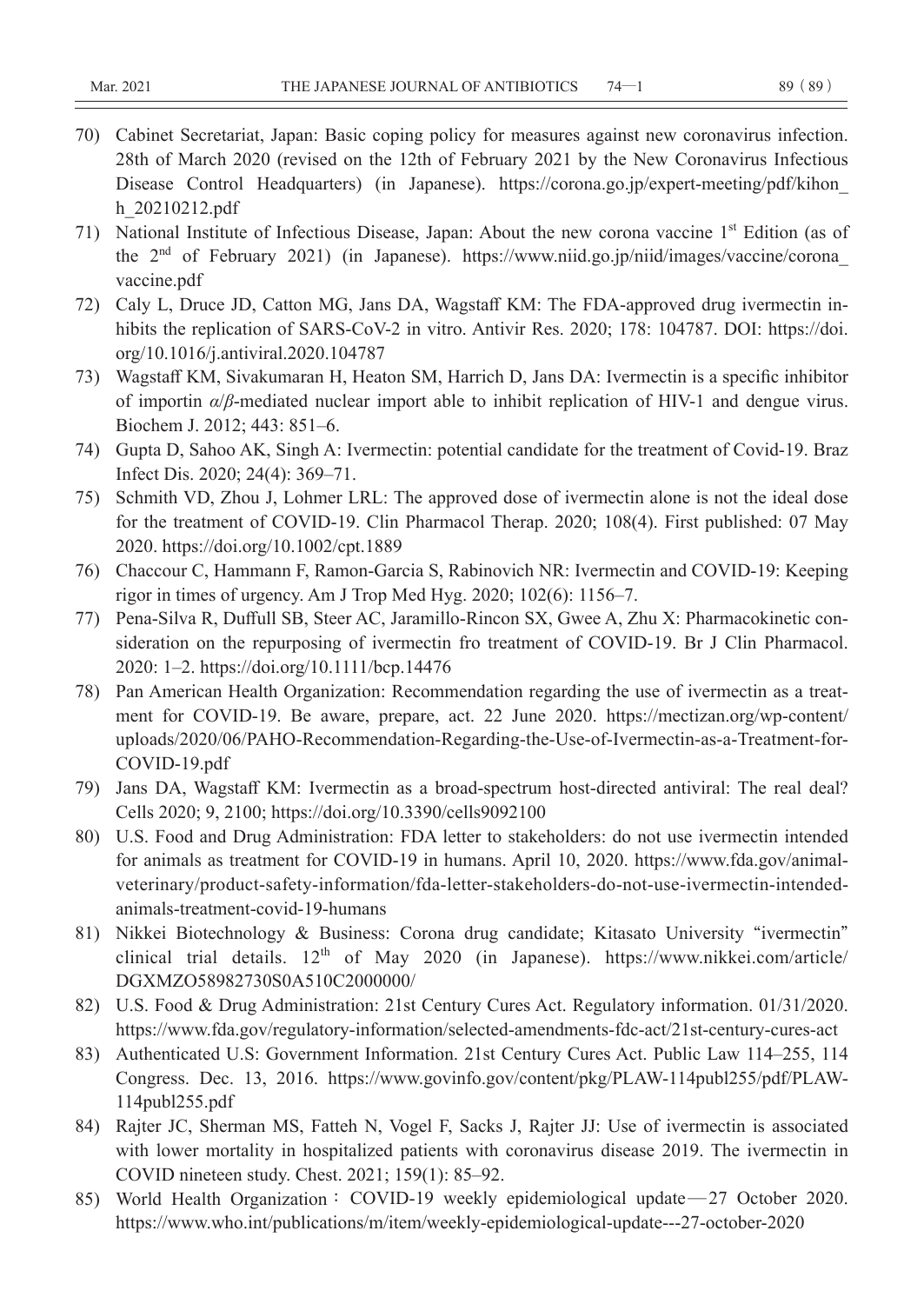- 86) Crump A: Ivermectin: enigmatic multifaced **ʻ**wonder**'** drug continues to surprise and exceed expectations. J Antibiot 2017; 70: 495–505.
- 87) Scheim DE: Ivermectin for COVID-19 treatment: clinical response at quasi-threshold doses via hypothesized alleviation of CD147-mediated vascular occlusion. SSRN preprint. DOI: https:// papers.ssrn.com/sol3/papers.cfm?abstract\_id=3636557
- 88) Front Line COVID-19 Critical Care Alliance. Prophylaxis & treatment protocols for COVID-19. The FLCCC Alliance story. https://covid19criticalcare.com/about/the-flccc-alliance-story/
- 89) Kory P, Meduri GU, Iglesias J, Varon J, Berkowitz K, Kornfeld H, *et al.*: Review of the emerging evidence demonstrating the efficacy of ivermectin in the prophylaxis and treatment of COVID-19. FLCCC Alliance. October 2020. https://covid19criticalcare.com/wp-content/uploads/2020/11/ FLCCC-Ivermectin-in-the-prophylaxis-and-treatment-of-COVID-19.pdf
- 90) FLCCC Alliance: I-MASK**+**prophylaxis & early outpatient treatment protocol for COVID-19. https://covid19criticalcare.com/wp-content/uploads/2020/11/FLCCC-Alliance-I-MASKplus-Protocol-ENGLISH.pdf
- 91) FLCCC Alliance: Ivermectin—A potential global solution to the COVID-19 pandemic. October 31, 2020. https://kitasato-infection-control.info/swfu/d/ivermectin\_1.pdf
- 92) FLCCC Alliance: Dr. Pierre Kory, president of the FLCCC Alliancce tells Senate Committee on Homeland Security and Governmental Affairs looking into arly outpatient COVID-19 treatment: Press Release December 8, 2020. https://covid19criticalcare.com/wp-content/uploads/2021/01/ FLCCC-Alliance-Kory-Senate-PressRelease-Dec8-hp.pdf
- 93) National Institute of Health: Coronavirus Disease 2019 (COVID-19) Treatment Guidelines. Ivermectin. Last updated: February 11, 2021 https://files.covid19treatmentguidelines.nih.gov/guidelines/ covid19treatmentguidelines.pdf
- 94) National Institute of Health: COVID-19 Treatment Guidelines. Statement on Ivermectin. The COVID-19 treatment guidelines panel**'**s statement on the use of ivermectin for the treatment of COVID-19. Last Updated: January 14, 2021. https://files.covid19treatmentguidelines.nih.gov/ guidelines/section/section\_106.pdf
- 95) FLCCC Alliance: NIH revises treatment guidelines for ivermectin for the treatment of COVID-19. Ivermectin is now a therapeutic option for doctors & prescribers. Press Release, January 15, 2021. https://covid19criticalcare.com/wp-content/uploads/2021/01/FLCCC-PressRelease-NIH-Ivermectin-in-C19-Recommendation-Change-Jan15.2021-final.pdf
- 96) FLCCC Alliance: FLCCC Alliance response to the NIH guideline committee recommendation on ivermectin use in COVID-19 dated January 14th, 2021. Public Statement, January 18, 2021. https://covid19criticalcare.com/wp-content/uploads/2021/01/FLCCC-Alliance-Response-to-the-NIH-Guideline-Committee-Recommendation-on-Ivermectin-use-in-COVID19-2021-01-18.pdf
- 97) Bhimra A, Morgan RL, Shumaker AH, *et al.*: Infectious Diseases Society of America Guidelines on the treatment and management of patients with coronavirus disease 2019 (COVID-19). Clin Infect Dis. 2020. Published 27 April 2020. https://doi.org/10.1093/cid/ciaa478
- 98) Bhimra A, Morgan RL, Shumaker AH, *et al.*: Infectious Diseases Society of America Guidelines on the treatment and management of patients with coronavirus disease 2019 (COVID-19). Last updated February 5, 2021. https://www.idsociety.org/globalassets/idsa/practice-guidelines/covid-19/treatment/idsa-covid-19-gl-tx-and-mgmt-v3.8.0.pdf
- 99) FLCCC Alliance: One Page Summary of the Clinical Trials Evidence for Ivermectin in COVID-19. https://covid19criticalcare.com/wp-content/uploads/2020/12/One-Page-Summary-of-the-Clinical-Trials-Evidence-for-Ivermectin-in-COVID-19.pdf
- 100) FLCCC Alliance: Open letter to the investigators of the Oxford PRINCIPLE Trial on ivermectin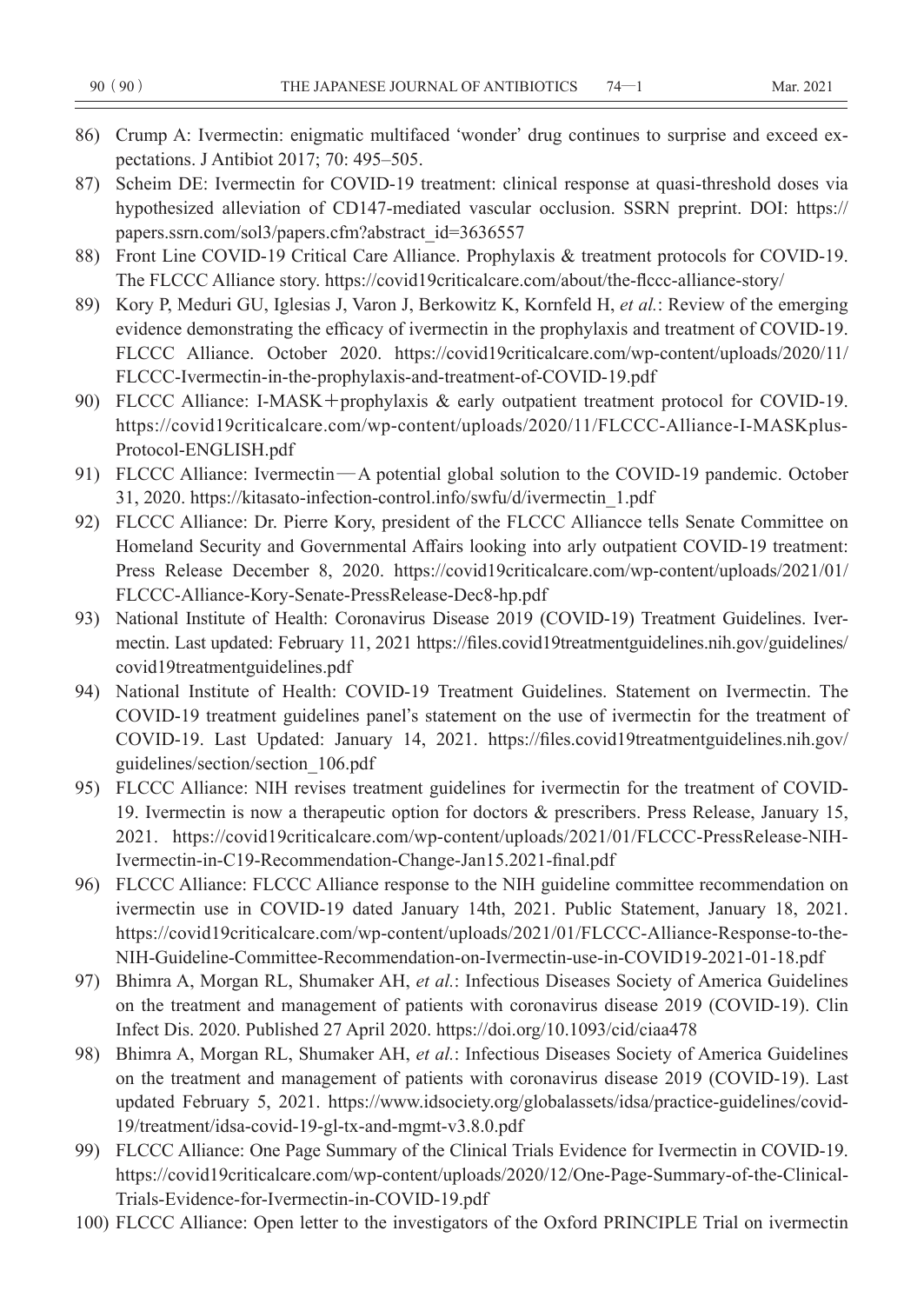in COVID-19. Public Statement, January 24, 2021. https://covid19criticalcare.com/wp-content/ uploads/2021/01/FLCCC-Alliance-Open-Letter-to-the-Investigators-of-the-Oxford-PRINCIPLE-Trial-on-Ivermectin-in-COVID-19.pdf

- 101) Covid Analysis. Ivermectin is effective for COVID-19: real-time meta analysis of 42 studies. Nov 26, 2020 (Version 36, Feb 24, 2021). https://ivmmeta.com/
- 102) Hill A, Abdulamir AS, Ahmed S, *et al.*: Meta-analysis of randomized trials of ivermectin to treat SARS-CoV-2 infection. 19 Jan, 2021. https://www.researchsquare.com/article/rs-148845/v1
- 103) Lawrie T: Ivermectin reduces the risk of death from COVID-19—a rapid review and meta-analysis in support of the recommendation of the Front Line COVID-19 Critical Care Alliance. Research-Gate Technical Report January 7, 2021. https://www.researchgate.net/publication/348297284
- 104) Gorial FI, Mashhadani S, Sayaly HM, *et al.*: Effectiveness of ivermectin as add-on therapy in COVID-19 management (Pilot Trial). medRxiv preprint doi: https://doi.org/10.1101/ 2020.07.07.20145979
- 105) Krolewiecki A, Lifschitz A, Moragas M, *et al.*: Antiviral effect of high-dose ivermectin in adults with COVID-19: a pilot randomised, controlled, open label, multicentre trial. Preprint with The Lancet; https://ssrn.com/abstract=3714649
- 106) Chaccour C, Casellas A, Blanco-Di Matteo A, *et al.*: The effect of early treatment with ivermectin on viral load, symptoms and humoral response in patients with mild COVID-19: a pilot, doubleblind, placebo-controlled, randomized clinical trial. Research Square preprint. https://orcid. org/0000-0001-9812-050X
- 107) Bukhari KHS, Asghar A, Perveen N, *et al.*: Efficacy of ivermectin in COVID-19 patients with mild to moderate disease. medRxiv preprint: https://doi.org/10.1101/2021.02.02.21250840
- 108) Espitia-Hernandez G, Munguia L, Diaz-Chiguer D, Lopez-Elizalde R, Jimenez-Ponce F: Effects of ivermectin-azithromycin-cholecalciferol combined therapy on COVID-19 infected patients: A proof of concept study. Biomed Res. 2020; 31(5): 129–33.
- 109) Shouman WM: Use of ivermectin as a prophylactic option in asymptomatic family close contact for patient with COVID-19. ClinicalTrials.gov Study Results; https://clinicaltrials.gov/ct2/show/ results/NCT04422561
- 110) Carvallo H, Roberto H, Psaltis A, Veronica C: Study of the efficacy and safety of topical ivermectin**+**iota-carrageenan in the prophylaxis against COVID-19 in health personnel. J Biomed Res Clin Invest 2020; 2(1): online. doi; https://doi.org/10.31546/2633–8653.1007
- 111) Carvallo H, Hirsch R, Farinella ME: Safety and efficacy of the combined use of ivermectin, dexamethasone, exoxaparin and aspirin against COVID-19. medRxiv preprint doi: https://doi.org/ 10.1101/2020.09.10.20191619
- 112) Chowdhury ATMM, Shahbaz M, Karim MR, Islam J, Guo D, He S: A randomized trial of ivermectin-doxycycline and hydroxychloroquine-azithromycin therapy on COVID-19 patients. Research Square preprint: DOI: https://doi.org/10.21203/rs.3.rs-38896/v1
- 113) Cadegiani FA, Goren A, Wambier CG, McCoy J: Early COVID-19 therapy with azithromycin plus nitazoxanide, ivermectin or hydroxychloroquine in outpatient setting significantly reduced symptoms compared to known outcomes in untreated patients. medRxiv preprint. doi: https://doi. org/10.1101/2020.10.31.20223883
- 114) Mahmud R: Clinical trial of ivermectin plus doxycycline for the treatment of COVId-19 infection. ClinicalTrials.Gov. https://clinicaltrials.gov/ct2/show/results/NCT04523831?term=NCT04523831 &draw=2&rank=1
- 115) Hashim HA, Maulood MF, Rasheed AM, Fatak DF, Kabah KK, Abdulamir AS: Controlled randomized clinical trial on using ivermectin with doxycycline for treating COVID-19 patients in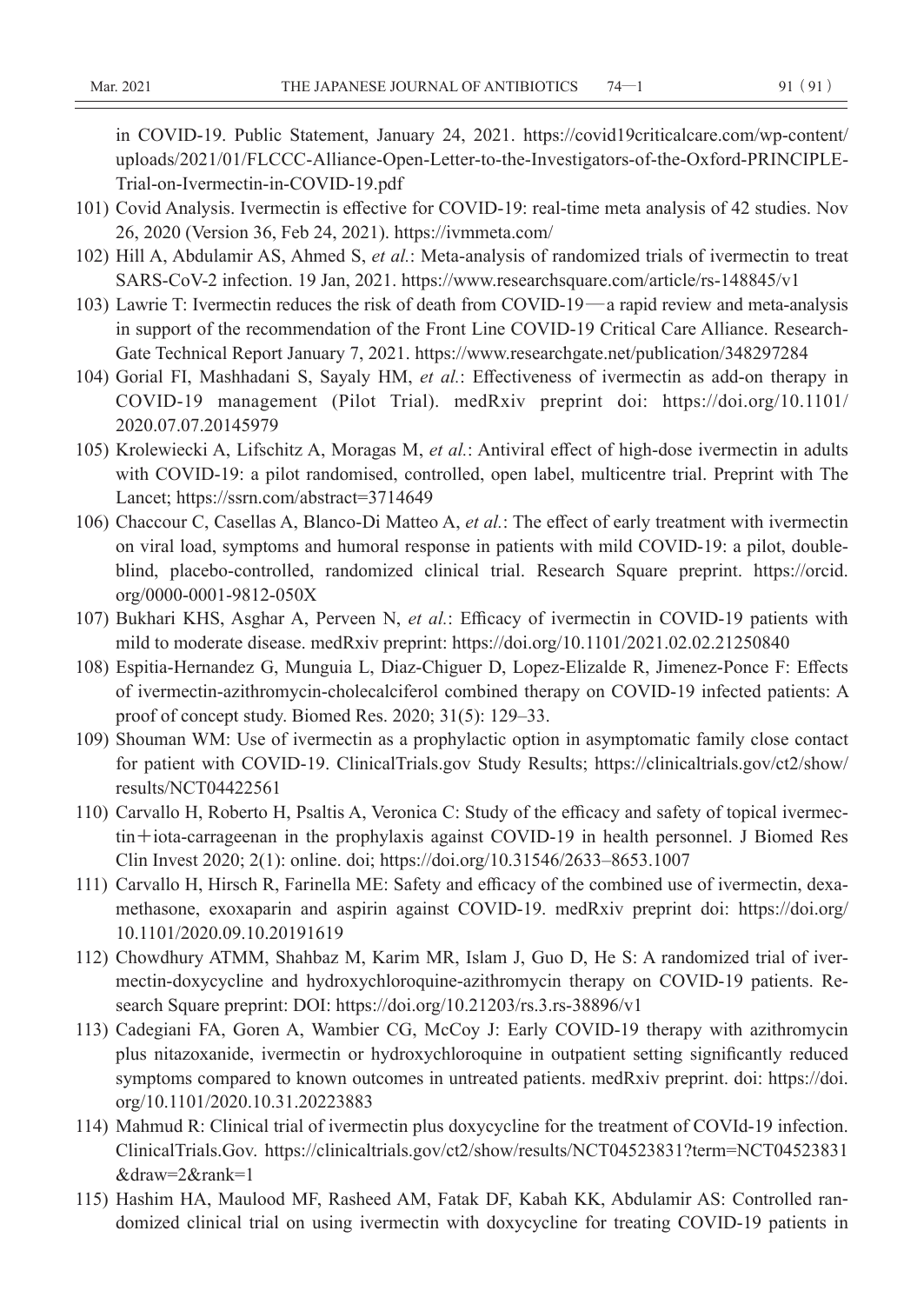Baghdad, Iraq. medRxiv preprint. doi: https://doi.org/10.1101/2020.10.26.20219345

- 116) Okumus N: Ivermectin for severe COVID-19 management. Study Results. ClinicalTrials.Gov. https://clinicaltrials.gov/ct2/show/results/NCT04646109
- 117) Elgazzar A, Hany B, Youssef SA, Hany B, Hafez M, Moussa H: Efficacy and safety of ivermectin for treatment and prophylaxis of COVID-19 pandemic. Research Square preprint. doi; https://doi. org/10.21203/rs.3.rs-100956/v1
- 118) Niaee MS, Gheibi N, Namdar P, Allami A, Zolghadr L, Javadi A: Ivermectin as an adjunct treatment for hospitalized adult COVID-19 patients: A randomized multi-center clinical trial. Research Squqre preprint. doi: https://doi.org/10.21203/rs.3.rs-109670/v1
- 119) Rezai MS: Effectiveness of Ivermectin in the Treatment of Coronavirus Infection in Patients admitted to Educational Hospitals of Mazandaran in 2020. Iranian Registry of Clinical Trials. IRCT20111224008507N3. @CovidAnalysis. https://c19ivermectin.com/rezai.html
- 120) Babalola OE, Bode CO, Ajayi AA, *et al.*: Ivermectin shows clinical benefits in mild to moderate COVID19: a randomised controlled double-blind dose-response study in Lagos. QJM Int J Med. hcab035. doi: https://doi.org/10.1093/qjmed/hcab035
- 121) Mohan A, Tiwari P, Suri T, *et al.*: Ivermectin in mild and moderate COVID-19 (RIVET-COV): a randomized, placebo-controlled trial. ResearchSquare preprint https://orcid.org/0000-0002-2383- 9437
- 122) U. S. Public Law 110–85-Sept. 27, 2007. Title VIII—Clinical Trial Databases. SEC. 801. Expanded clinical trial registry data bank. https://www.govinfo.gov/content/pkg/PLAW-110publ85/pdf/ PLAW-110publ85.pdf#page=82
- 123) Jabeen T, Khader MA, Jabeen S: A review on the antiparasitic drug ivermectin for various viral infections and possibilities of using it for novel severe acute respiratory syndrome coronavirus 2: New hope to treat coronavirus disease-2019. Asian J Pharm Clin Res. 2020; 13(8): 21–7.
- 124) Sharun K, Dhama K, *et al.*: Ivermectin, a new candidate therapeutic against SARS-CoV-2/ COVID-19. Ann Clin Microbiol Antimicrob. 2020; 19: 23. https://doi.org/10.1186/s12941-020- 00368-w
- 125) Vora A, Arora VK, Behera D, Tripathy SK: White paper on ivermectin as a potent therapy for COVID-19. Indian J Tuberc. 2020; 67: 448–51.
- 126) Ahmed S, Karim MM, Ross AG, *et al.*: A five day course of ivermectin for the treatment of COVID-19 may reduce the duration of illness. Int J Infect Dis. Pre-print; DOI: https://doi. org/10.1016/j.ijid.2020.11.191
- 127) Alam MT, Murshed R, Bhiuyan E, Saber S, Alam RF, Robin RC: A case series of 100 COVID-19 positive patients treated with combination of ivermectin and doxycycline. J Bangladesh Coll Phys Surg 2020; 38: 10–15
- 128) Podder CS, Chowdhury N, Sina MI, Haque WMMU: Outcome of ivermectin treated mild to moderate COVID-19 cases: a single-center, open-label, randomized controlled study. IMC J Med Sci. 2020; 14(2): 002.
- 129) Rahman MA, Iqbal SA, Islam MA, Niaz MK, Hussain T, Siddiquee TH: Comparison of viral clearance between ivermectin with doxycycline and hydroxychloroquine with azithromycin in COVID-19 patients. J Bangladesh Coll Phys Surg. 2020; 38: 5–9.
- 130) Spoorthi V, Sasank S: Utility of ivermectin and doxycycline combination for the treatment of SARS-CoV-2. IAIM 2020; 7(10): 177–82.
- 131) Chachar AZK, Khan KA, Asif M, Khushbakht, Khaqan A, Basri R: Effectiveness of ivermectin in SARS-CoV-2/COVID-19 patients. Int J Sci 2020; 9(9) online. doi: 10.18483/ijSci.2378.
- 132) Morgenstern J, Redondo JN, De Leon A, *et al.*: The use of compassionate ivermectin in the man-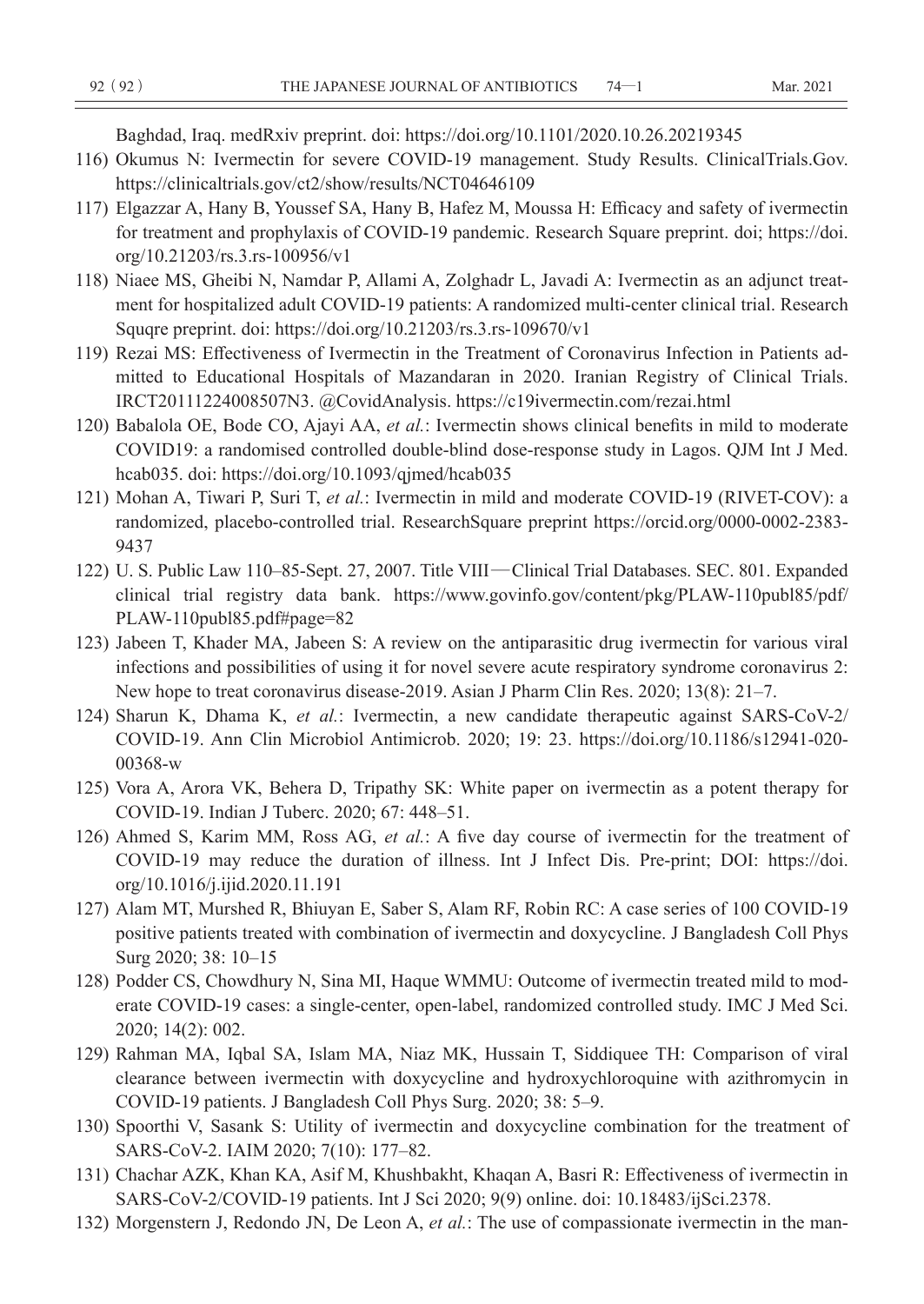agement of symptomatic outpatients and hospitalized patients with clinical diagnosis of COVID-19 at the Medical Center Bournigal and the Medical Center PuntaCana, rescue group, Dominican Republic, from May 1 to August 10, 2020. medRxiv preprint. doi: https://doi.org/10.1101/ 2020.10.29.20222505

- 133) Chamie-Quintero JJ, Hibberd J, Scheim D: Sharp reductions in COVID-19 case fatalities and excess deaths in Peru in close time conjunction, state-by-state, with ivermectin treatments. SSRN preprint: https://papers.ssrn.com/sol3/papers.cfm?abstract\_id=3765018
- 134) Chamie-Quintero JJ, Hibberd J, Scheim D: Ivermectin for COVID-19 in Peru: 14-fold reduction in nationwide excess deaths,  $p = .002$  for effect by state, then 13-fold increase after ivermectin use restricted. Preprint. https://doi.org/10.31219/osf.io/9egh4
- 135) Ministry of Health, Labour and Welfare: Clinical Management of Patients with COVID-19. A guide for front-line healthcare workers. Version 2.1, June 16, 2021. https://www.mhlw.go.jp/ content/000646531.pdf
- 136) Mectizan Donation Program. Local power—global change. What is Program? https://mectizan. org/what/
- 137) Guerrero R, Bravo LE, Munoz E, Ardila EKG, Guerrero E: COVID-19: The ivermectin African enigma. Colomb Med (Cali). 2020; 51(4): e-2014613. https://colombiamedica.univalle.edu.co/ index.php/comedica/article/view/4613
- 138) Hellwig MD, Maia A: A COVID-19 prophylaxis? Lower incidence associated with prophylactic administration of ivermectin. Int J Antimicrob Agents. 2020, accepted. https://doi.org/10.1016/ j.ijantimicag.2020.106248
- 139) Bernigaud C, Guillemot D, Ahmed-Belkacem A, *et al.*: Oral ivermectin for a scabies outbreak in a long-term-care facility: Potential value in preventing COVID-19 and associated mortality? Brit J Dermatol. Accepted article 16 January 2021; https://doi.org/10.1111/bjd.19821
- 140) Mectizan Donation Program. Mectizan Expert Committee statement on potential efficacy of ivermectin on COVID-19. 07 April 2020. https://mectizan.org/news-resources/mectizan-expertcommittee-statement-on-potential-efficacy-of-ivermectin-on-covid-19/
- 141) World Health Organization. Off-label use of medicines for COVID-19. Newsroom. Commentaries. Scientific brief. 31 March 2020. https://www.who.int/news-room/comment
- 142) Merck Sharp & Dhome Corp.: Merck statement on ivermectin use during the COVID-19 pandemic. Company Statement, February 4, 2021. https://www.merck.com/news/merck-statementon-ivermectin-use-during-the-covid-19-pandemic/
- 143) FLCCC Alliance: FLCCC Alliance response to Merck**'**s public statements on ivermectin**'**s efficacy in COVID-19. Public Statement, February 7, 2021. https://covid19criticalcare.com/wp-content/ uploads/2021/02/FLCCC-Alliance-Response-to-Merck-statements-on-ivermectin-in-Covid19- Feb7-2021.pdf
- 144) Dayer MR: Coronavirus (2019-nCoV) deactivation via spike glycoprotein shielding by old drugs, bioinformatic study. Bioinformatic Study. Preprint 2020, 2020050020. https://www.preprints.org/ manuscript/202005.0020/v1
- 145) Dasgupta J, Sen U, Bakshi A, *et al.*: Nsp7 and spike glycoprotein of SARS-CoV-2 are envisaged as potential targets of vitamin D and ivermectin. Preprints, posted 5 May 2020. https://www. preprints.org/manuscript/202005.0084/v1
- 146) Lehrer S, Rheinstein PH: Ivermectin docks to the SARS-CoV-2 spike receptor-binding domain attached to ACE2. in vivo. 2020; 34: 3023–6.
- 147) Swargiary A. Ivermectin as a promising RNA-dependent RNA polymerase inhibitor and a therapeutic drug against SARS-CoV2: Evidence from in silico studies. Research Square preprint.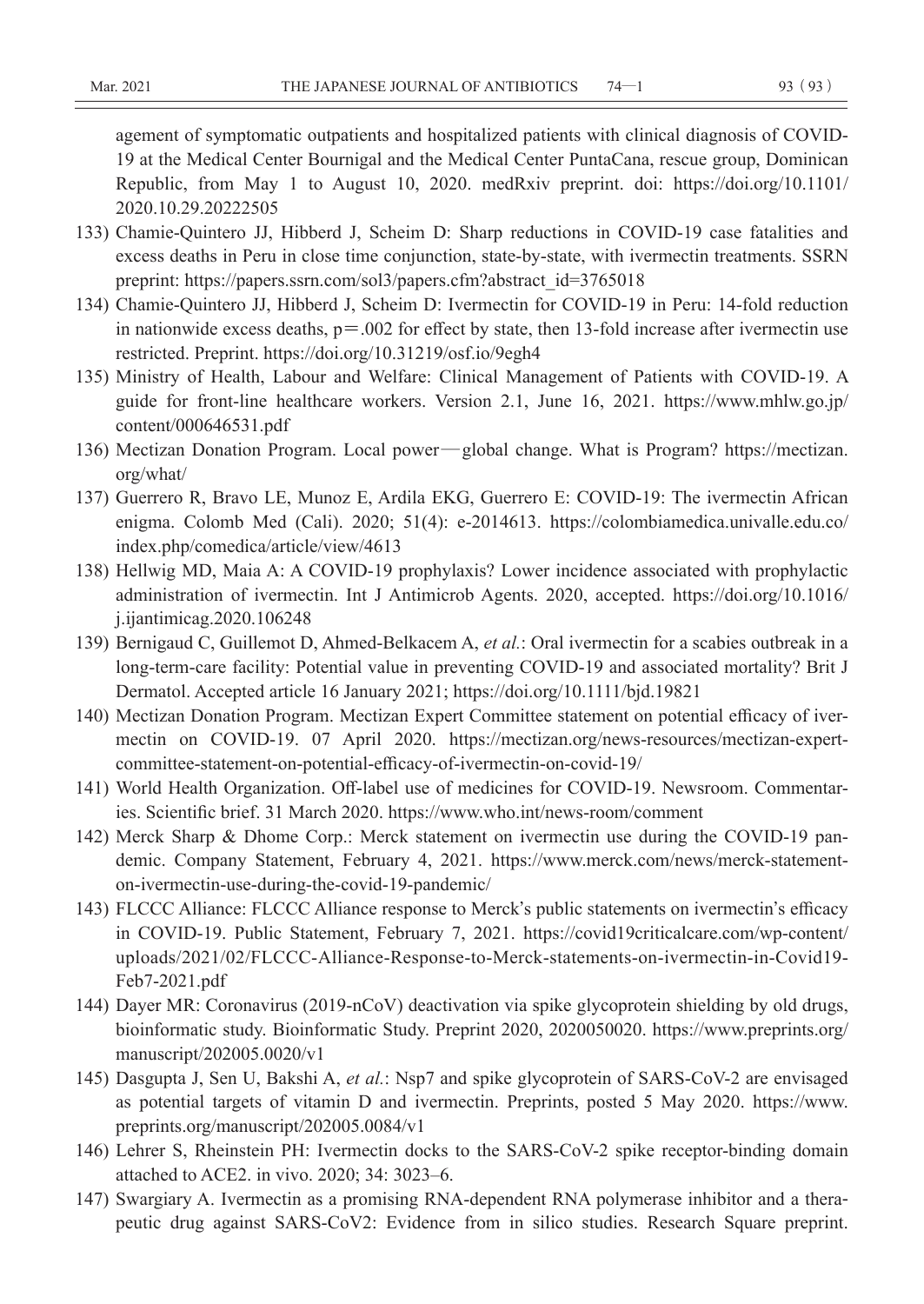https://doi.org/10.21203/rs.3.rs-73308/v1

- 148) Maruta H, He H: PAK1-blockers: Potential therapeutics against COVID-19. Medicine in Drug Discovery. 2020; 6: 100039. http://dx.doi.org/10.1016/j.medidd.2020.100039
- 149) Scheim D: From cold to killer: How SARS-CoV-2 evolved without hemagglutinin esterase to agglutinate, the clot blood cells in pulmonary and systemic microvasculature. SSRN preprint: https://papers.ssrn.com/sol3/papers.cfm?abstract\_id=3706347
- 150) Khater S, Das G: Repurposing ivermectin to inhibit the activity of SARS CoV-2 helicase: possible implications for COVID 19 therapeutics. ResearchGate preprint: https://osf.io/8dseq/
- 151) British Ivermectin Recommendation Development (BIRD): The BIRD recommendations on the use of ivermectin for Covid-19. Proceeding and conclusions of the British Ivermectin Recommendation Development meeting held on the  $20<sup>th</sup>$  February 2021 in Bath, United Kingdom.
- 152) The Kitasato Institute Academic Cooperation: Activity of the Cooperation. COVID-19 Countermeasure Kitasato Project. 19<sup>th</sup> of March 2020 (in Japanese). https://www.kitasato.ac.jp/jp/about/ activities/covid-19/index.html
- 153) Yamaoka Kunihiro, Kitasato University Hospital: A placebo-controlled, randomized, double-blind study in COVID-19 patients with ivermectin; An investigator initiated trial. JRCT2031200120, 16th of September 2020. Japan Registry of Clinical Trials. https://jrct.niph.go.jp/en-latest-detail/ jRCT203120012
- 154) Yamaoka K (Kitasato University): Study in COVID-19 patients with ivermectin (CORVETTE-01). ClinicalTrials.gov NCT0473205, January 11, 2021. https://clinicaltrials.gov/ct2/show/NCT04703 205?term=ivermectin&cond=COVID-19&draw=2
- 155) Pharmaceutical and Living Hygiene Bureau, Ministry of Health, Labor and Welfare, Japan: Regarding the revision of the guidance of the **"**Ministerial Ordinance on Standards for Conducting Clinical Trials of Pharmaceuticals**"**. Notice of the Chief of the Pharmaceuticals Examination Division No. 0831-15, 31<sup>st</sup> of August 2020 (in Japanese) https://etrain.jmacct.med.or.jp/gcp/gcp. html#51
- 156) Ministry of Health, Labor and Welfare, Japan: New Coronavirus Infectious Disease Control Promotion Headquarters. Conducting clinical trials on therapeutic agents for new coronavirus infections. Notice, 2<sup>nd</sup> of February 2021. (in Japanese). https://www.mhlw.go.jp/content/000732600. pdf
- 157) The NIH Director: NIH launches new initiative to study **"**Long COVID**"**. Statement on February 23, 2021. https://www.nih.gov/about-nih/who-we-are/nih-director/statements/nih-launches-newinitiative-study-long-covid
- 158) de Melo GD, Lazarini F, Larrous F, *et al.*: Anti-COVID-19 efficacy of ivermectin in the golden hamster. bioRxiv preprint, November 22, 2020. doi: https://doi.org/10.1101/2020.11.21.392639
- 159) **Ō**mura, S: Ivermectin: 25 years and still going strong. Int. J Antimicrob Agents. 2008; 31: 91–8.
- 160) Kudoh S, Azuma A, Tamaoki J, Takizawa H, Nakata K, Goto H: Novel action of erythromycin and its derivatives. In: Ōmura S, editor. Macrolide antibiotics: chemistry, biology, and practice. San Diego: Academic Press; 2002. p. 534–69.
- 161) Kudoh S, Azuma A, Yamamoto M, Izumi T, Ando M: Improvement of survival in patient with diffuse panbronchiolitis treated with low-dose erythromycin. Am J Respir Crit Care Med. 1998; 157: 1829–32.
- 162) Tamaoki J, Isono K, Sakai N, Kanemura K, Konno K: Erythromycin inhibits Cl secretion across canine tracheal epithelial cells. Eur Respir J. 1992; 5: 234–8.
- 163) Kanoh S, Rubin BK: Mechanisms of action and clinical application of macrolides as immunomodulatory medications. Clin Microbiol Rev. 2010; 23(3): 50–615